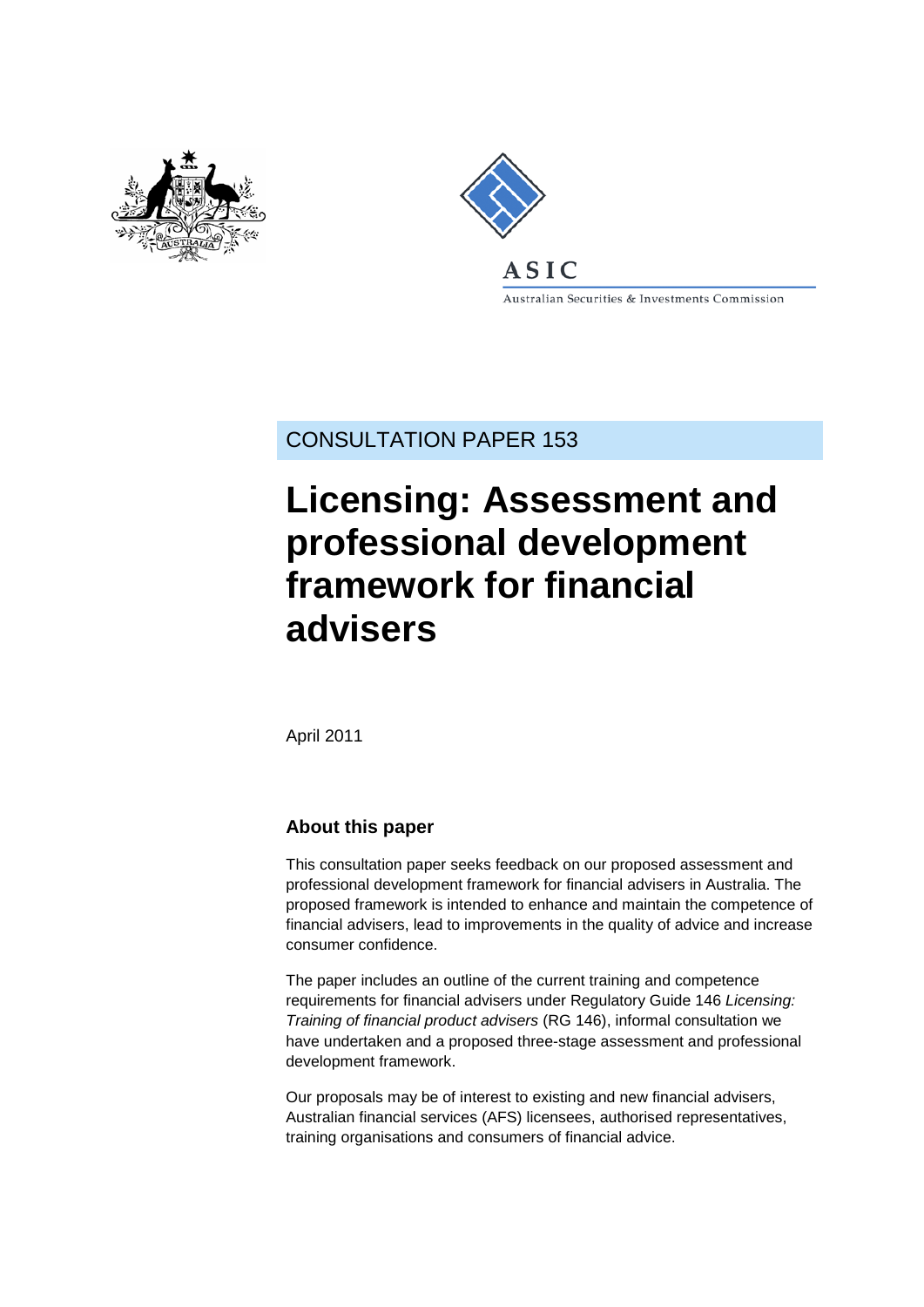### **About ASIC regulatory documents**

In administering legislation ASIC issues the following types of regulatory documents.

**Consultation papers**: seek feedback from stakeholders on matters ASIC is considering, such as proposed relief or proposed regulatory guidance.

**Regulatory guides**: give guidance to regulated entities by:

- explaining when and how ASIC will exercise specific powers under legislation (primarily the Corporations Act)
- explaining how ASIC interprets the law
- describing the principles underlying ASIC's approach
- giving practical guidance (e.g. describing the steps of a process such as applying for a licence or giving practical examples of how regulated entities may decide to meet their obligations).

**Information sheets**: provide concise guidance on a specific process or compliance issue or an overview of detailed guidance.

**Reports**: describe ASIC compliance or relief activity or the results of a research project.

### **Document history**

This paper was issued on 6 April 2011 and is based on the Corporations Act as at 6 April 2011.

### **Disclaimer**

The proposals, explanations and examples in this paper do not constitute legal advice. They are also at a preliminary stage only. Our conclusions and views may change as a result of the comments we receive or as other circumstances change.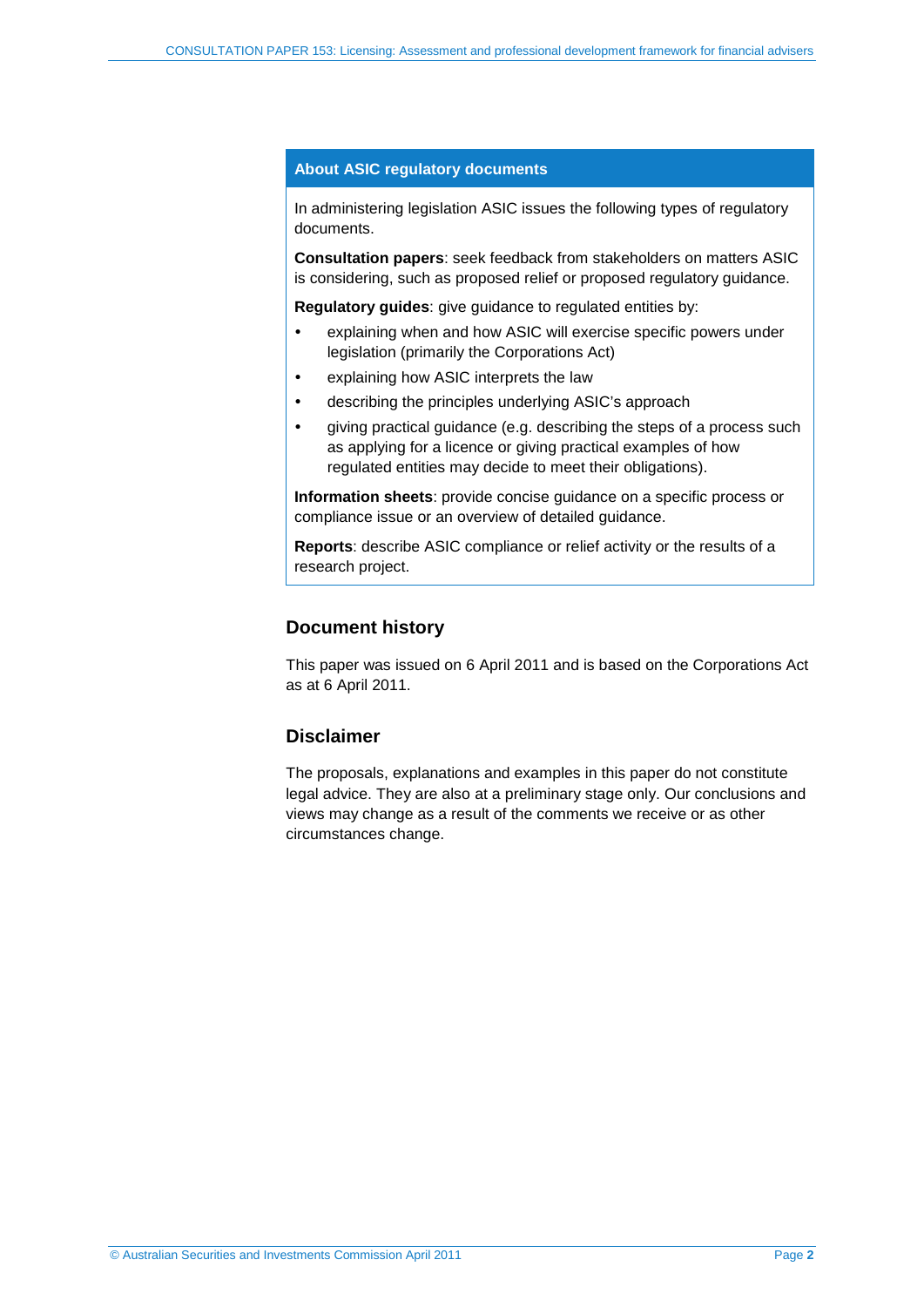## **Contents**

| A | Requirements under the Corporations Act and RG 1466<br>PJC Inquiry into financial products and services in Australia7<br>The proposed assessment and professional development framework.10 |  |
|---|--------------------------------------------------------------------------------------------------------------------------------------------------------------------------------------------|--|
| в | Current framework and feedback from our review 12                                                                                                                                          |  |
|   |                                                                                                                                                                                            |  |
| C | Financial adviser competence certification requirement 18                                                                                                                                  |  |
|   | National certification exam for new and existing financial advisers 18                                                                                                                     |  |
|   | Development and administration of adviser certification 23                                                                                                                                 |  |
|   |                                                                                                                                                                                            |  |
| D |                                                                                                                                                                                            |  |
|   |                                                                                                                                                                                            |  |
|   |                                                                                                                                                                                            |  |
|   | Management of monitoring and supervision period 29                                                                                                                                         |  |
| Е |                                                                                                                                                                                            |  |
|   | Continuing professional development requirements 34                                                                                                                                        |  |
|   |                                                                                                                                                                                            |  |
| F |                                                                                                                                                                                            |  |
| G |                                                                                                                                                                                            |  |
| н |                                                                                                                                                                                            |  |
|   | Appendix: Tier 1 and Tier 2 products from RG 146 41                                                                                                                                        |  |
|   |                                                                                                                                                                                            |  |
|   |                                                                                                                                                                                            |  |
|   |                                                                                                                                                                                            |  |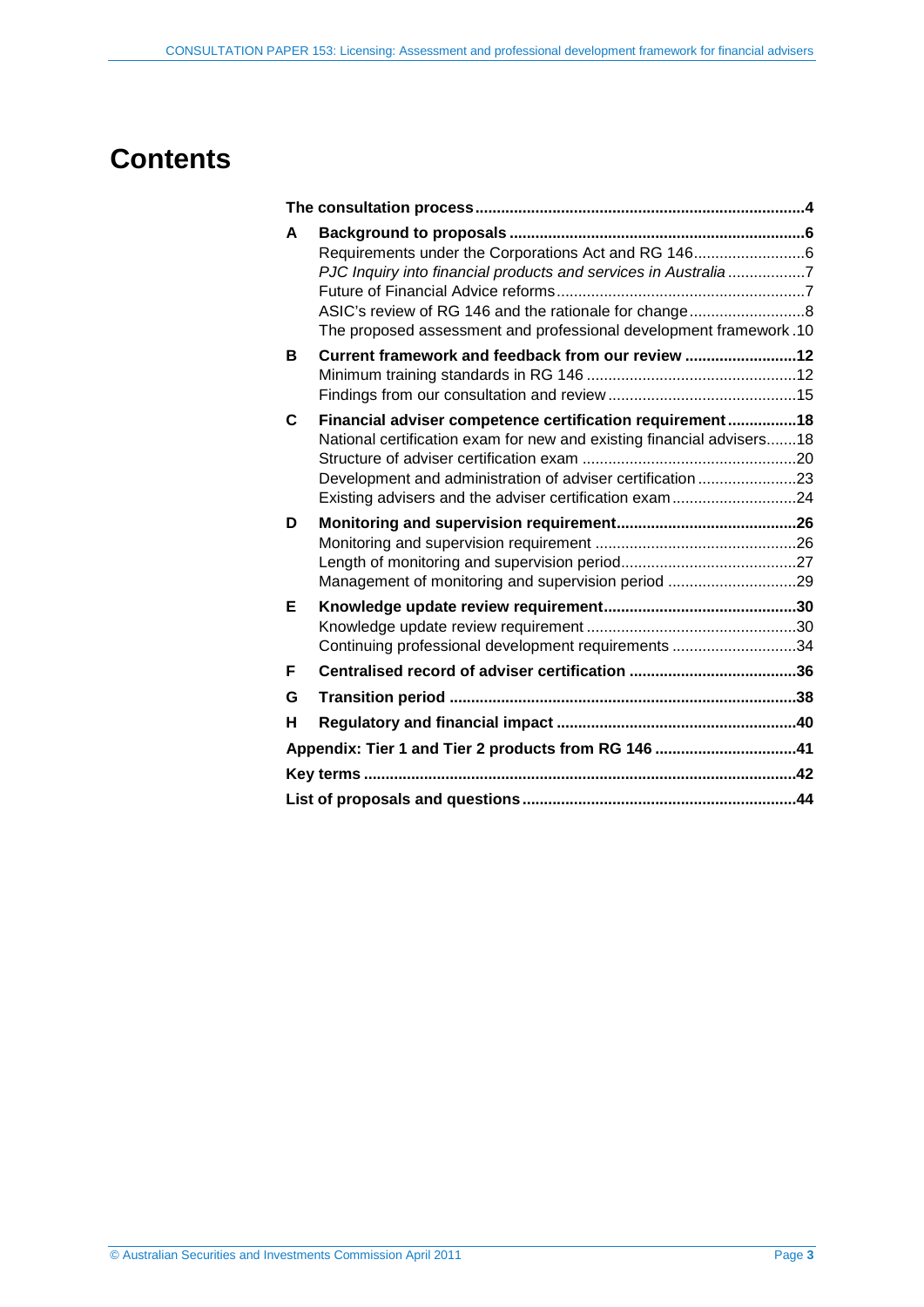## <span id="page-3-1"></span><span id="page-3-0"></span>**The consultation process**

You are invited to comment on the proposals in this paper, which are only an indication of the approach we may take and are not our final policy.

As well as responding to the specific proposals and questions, we also ask you to describe any alternative approaches you think would achieve our objectives.

We are keen to fully understand and assess the financial and other impacts of our proposals and any alternative approaches. Therefore, we ask you to comment on:

- the likely compliance costs;
- the likely effect on competition; and
- other impacts, costs and benefits.

Where possible, we are seeking both quantitative and qualitative information.

We are also keen to hear from you on any other issues you consider important.

Your comments will help us develop our policy on the training and assessment of financial advisers. In particular, any information about compliance costs, impacts on competition and other impacts, costs and benefits will be taken into account if we prepare a Regulation Impact Statement: see Section [H,](#page-39-0) 'Regulatory and financial impact'.

### **Making a submission**

We will not treat your submission as confidential unless you specifically request that we treat the whole or part of it (such as any financial information) as confidential.

Comments should be sent by 1 June 2011 to:

Helen Carroll Senior Manager Consumers, Advisers, Retail Investors Australian Securities and Investments Commission GPO Box 9827 Sydney NSW 2001 facsimile: 02 9911 2414 email: [helen.carroll@asic.gov.au](mailto:helen.carroll@asic.gov.au)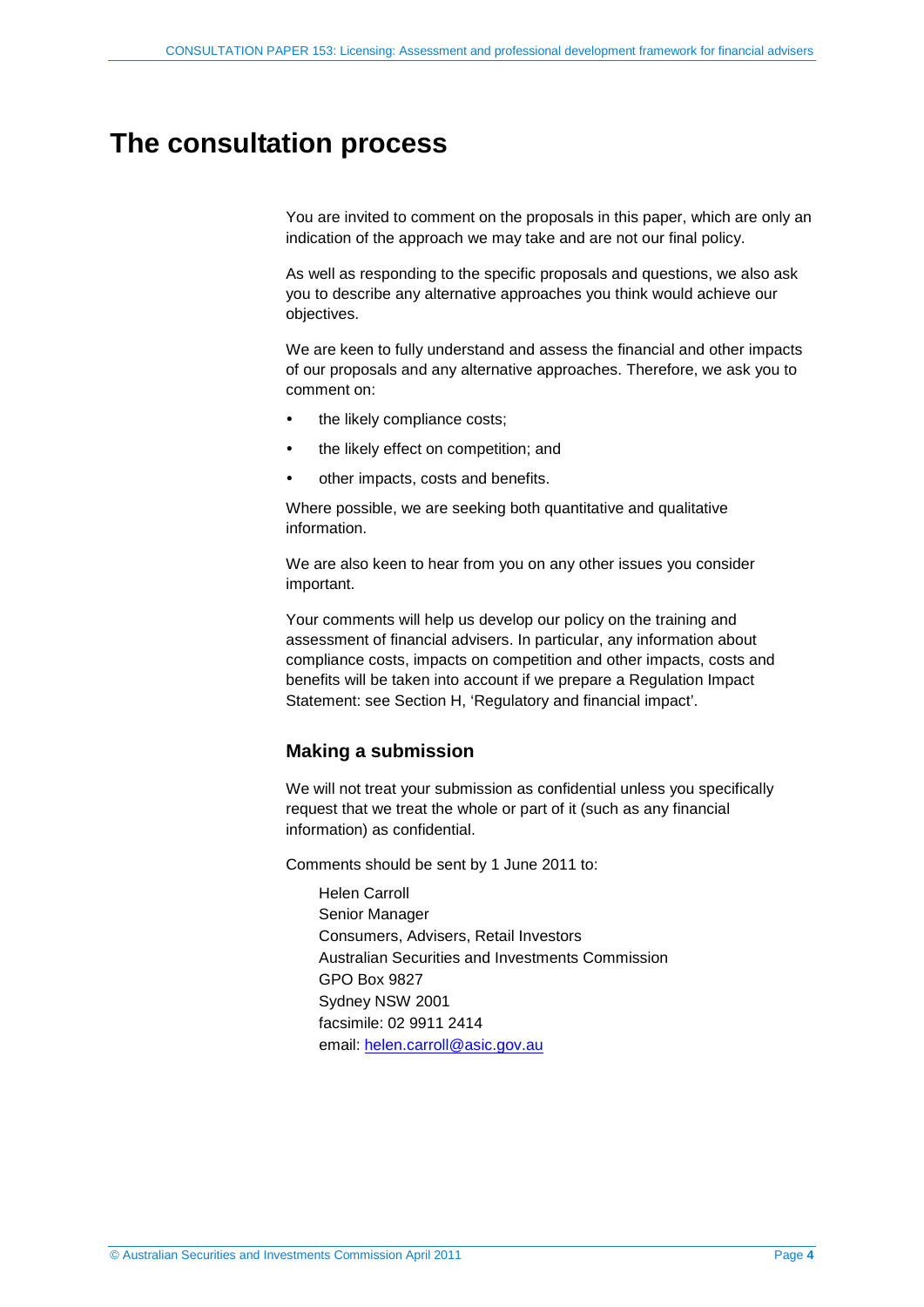## **What will happen next?**

| Stage 1 | 6 April 2011 | ASIC consultation paper released       |
|---------|--------------|----------------------------------------|
| Stage 2 | 1 June 2011  | Comments due on the consultation paper |
|         | June 2011    | Drafting of regulatory guidance        |
| Stage 3 | August 2011  | Regulatory guidance released           |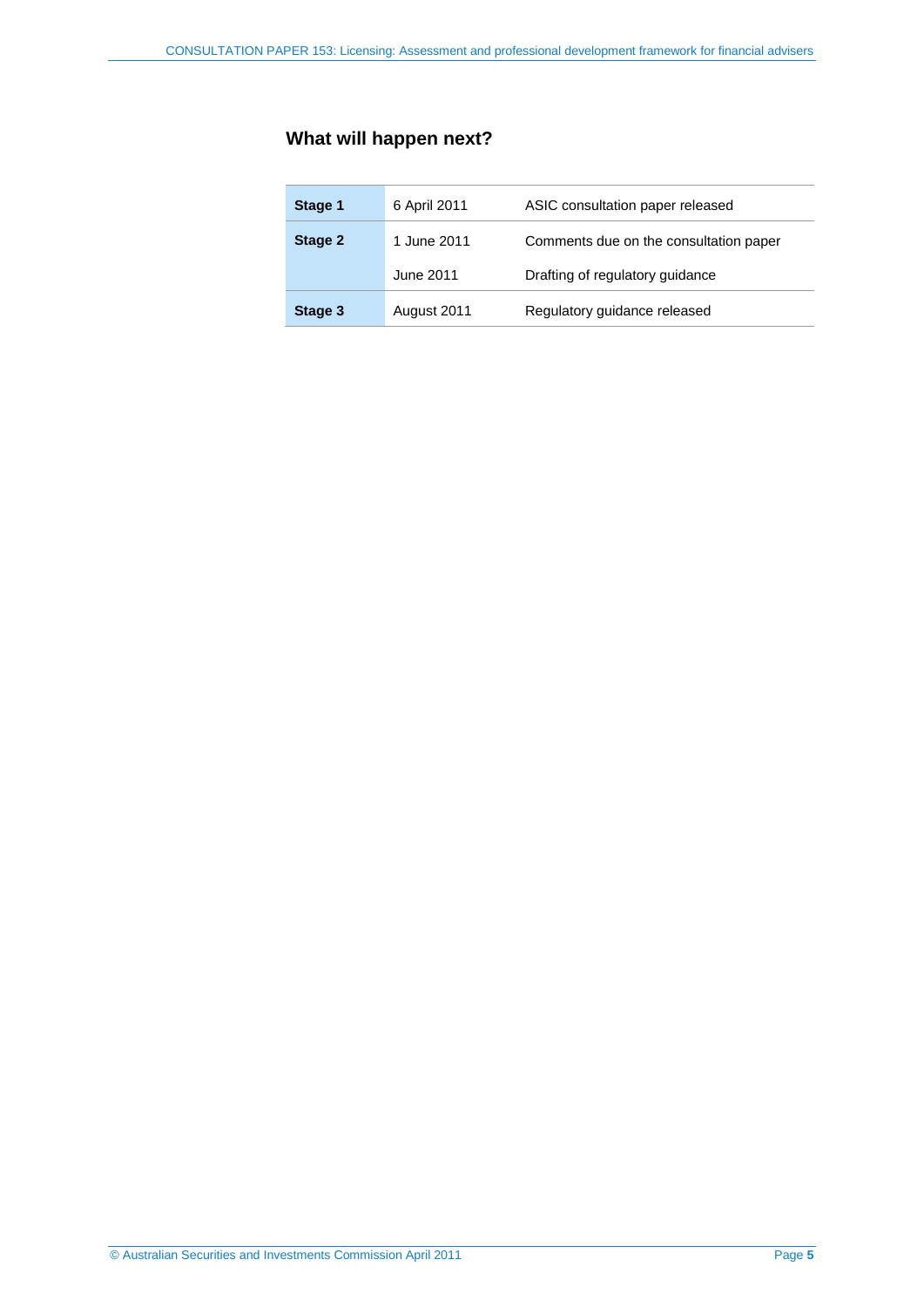## <span id="page-5-0"></span>**A Background to proposals**

### **Key points**

Australian financial services (AFS) licensees are required to maintain the competence to provide financial services and ensure that their representatives are adequately trained, and are competent, to provide those financial services.

Regulatory Guide 146 *Licensing: Training of financial product advisers* (RG 146) sets out our minimum training standards for financial advisers.

Our review of the training and assessment regime of financial advisers strongly suggests to us that an assessment and professional development framework is necessary to ensure that financial advisers meet an appropriate standard of knowledge and skills.

This consultation paper sets out our proposed three-stage assessment and professional development framework for financial advisers of Tier 1 products.

The Government's Advisory Panel on Standards and Ethics for Financial Advisers has agreed that we should consult publicly on our proposed framework.

## <span id="page-5-1"></span>**Requirements under the Corporations Act and RG 146**

1 The *Corporations Act 2001* (Corporations Act) requires Australian financial services (AFS) licensees to:

- (a) maintain the competence to provide the financial services covered by their licence  $(s912A(1)(e))$ ; and
- (b) ensure that their representatives are adequately trained and competent to provide those financial services (s912A(1)(f)).
- 2 This requirement is also prescribed in standard AFS licence conditions for licensees, which include a requirement that licensees ensure their advisers have completed training courses at an appropriate level as approved by ASIC.
- 3 Regulatory Guide 146 *Licensing: Training of financial product advisers* (RG 146) sets out minimum training standards that apply to financial advisers and how advisers can meets these training standards.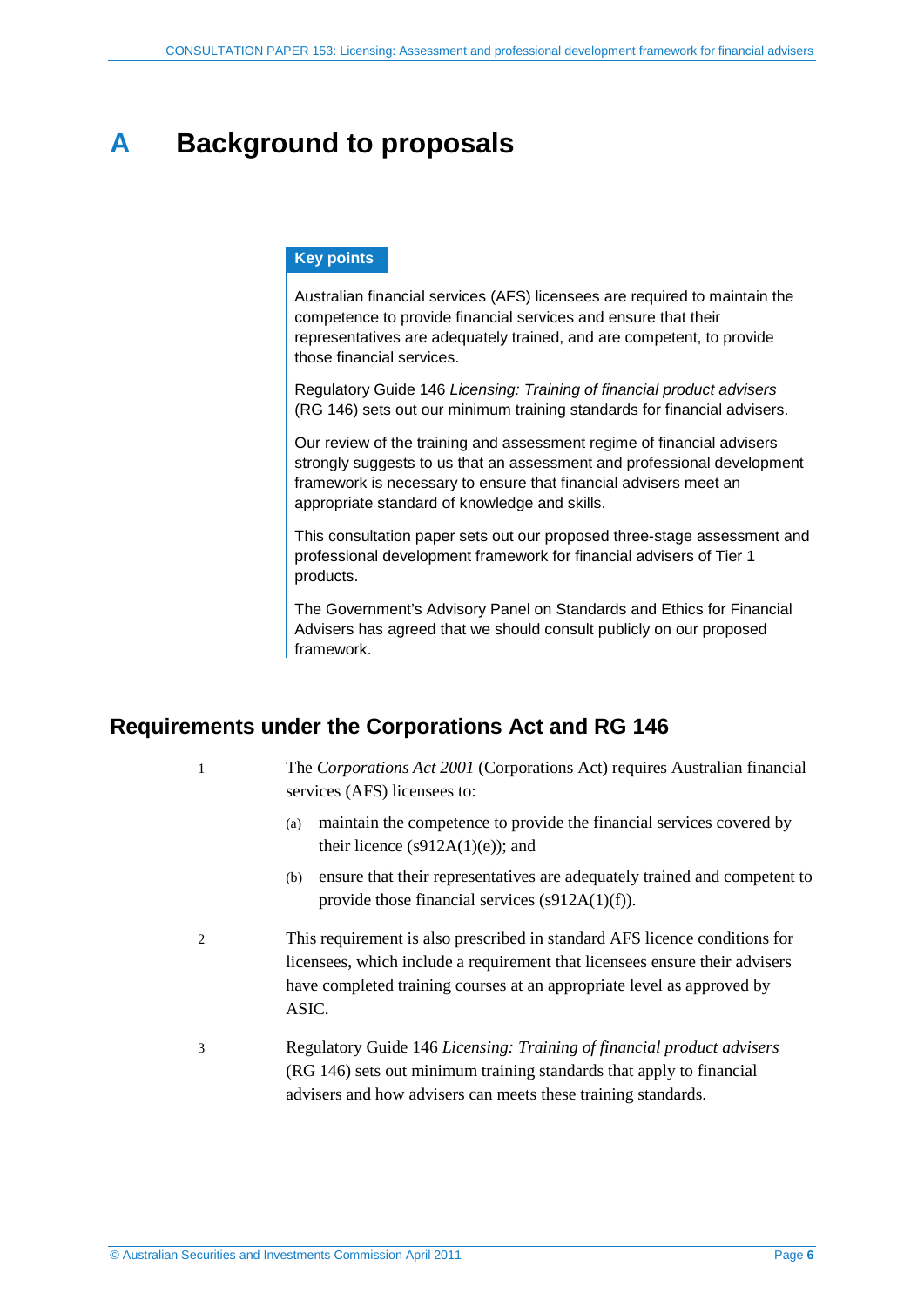## <span id="page-6-0"></span>*PJC Inquiry into financial products and services in Australia*

- 4 Following the collapse of financial service and product providers in 2008 and 2009, including Storm Financial and Opes Prime, the Parliamentary Joint Committee on Corporations and Financial Services (PJC) established an inquiry into the issues associated with these collapses.<sup>[1](#page-6-2)</sup>
- 5 In its report released in November 2009 (known as the 'Ripoll report'), the PJC noted, 'A considerable amount of evidence to the committee contended that the minimum training and qualifications for advisers should be raised'.<sup>[2](#page-6-3)</sup>
- 6 An identified area of regulatory concern was the competence of both financial advisers and licensees. The Ripoll report stated: 'The major criticism of the current system is that licensees' minimum training standards for advisers are too low, particularly given the complexity of many financial products.[3](#page-6-4)
- 7 The PJC's views on the competence of financial advisers were as follows:
	- 5.85 The committee acknowledges concerns that the minimum qualification threshold for advisers is low. However, these concerns need to be considered in light of the requirement for licensees to demonstrate that their authorised representatives have the capabilities to provide the financial services covered by the conditions of their licence. Accordingly, licensees are required to ensure higher competence standards as the complexity of the advisers' role increases. Consideration also needs to be given to the affordability of advice should educational standards for advisers be increased, as well as the transition arrangements that would need to be implemented …
	- 5.87 There are also very legitimate concerns about the varying competence of a broad range of people able to operate under the same 'financial adviser' or 'financial planner' banner. The licensing system does not currently provide a distinction between advisers on the basis of their qualifications, which is unhelpful for consumers when choosing a financial adviser.<sup>[4](#page-6-5)</sup>

## <span id="page-6-1"></span>**Future of Financial Advice reforms**

8 The Government responded to the PJC recommendations in April 2010 with the Future of Financial Advice package of reforms for financial advice in Australia. One of the proposed reforms was to establish an Expert Advisory Panel to 'review professional standards in the financial advice industry,

<span id="page-6-2"></span><sup>1</sup> Parliamentary Joint Committee on Corporations and Financial Services (PJC), *Inquiry into financial products and services in Australia* (Ripoll report), PJC, November 2009, p. 1. <sup>2</sup> Ripoll report, paragraph 6.110.

<span id="page-6-4"></span><span id="page-6-3"></span><sup>&</sup>lt;sup>3</sup> Ripoll report, paragraph 5.76.

<span id="page-6-5"></span><sup>4</sup> Ripoll report, paragraphs 5.85 and 5.87.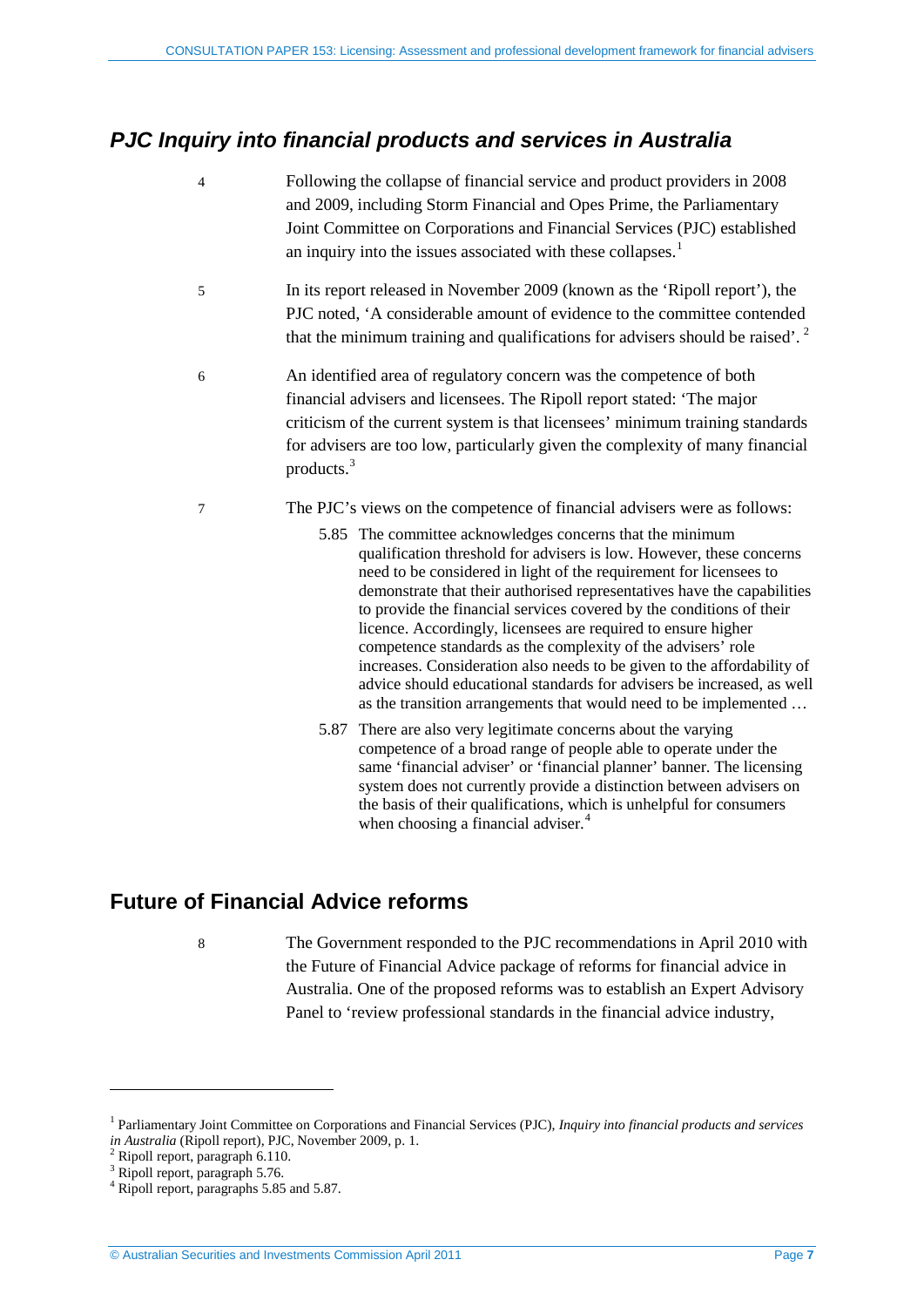including conduct and competency standards, which may include a code of ethics for financial advisers'. [5](#page-7-1)

9 According to the announcement by then Minister for Financial Services, Superannuation and Corporate Law, the Hon. Chris Bowen MP, the measures are intended to, among other things, 'enhance the professionalism of the industry, including through new competency and conduct standards'.<sup>[6](#page-7-2)</sup>

- 10 On 24 November 2010, the Assistant Treasurer and Minister for Financial Services and Superannuation, the Hon. Bill Shorten MP, announced the members of the Advisory Panel on Standards and Ethics (Advisory Panel). The role of the Advisory Panel is, among other things, to provide views to ASIC on the competence requirements that must be satisfied by financial services professionals regulated by the Corporations Act, including consideration of:
	- (a) the training requirements for people providing financial product advice; and
	- (b) proposals regarding how training should be tested or assessed.[7](#page-7-3)

### <span id="page-7-0"></span>**ASIC's review of RG 146 and the rationale for change**

- 11 In our submission to the PJC inquiry in August 2009, we advised, 'ASIC's Financial Advisers team is reviewing RG 146 with a view to improving training standards and will put forward proposals for change in consultation with industry and other stakeholders'.<sup>[8](#page-7-4)</sup>
- 12 As a result of our review, which included consultations with the financial advice industry detailed in Section [B](#page-11-0) of this paper, we are concerned that financial advisers may not be attaining or maintaining the minimum levels of competence required in RG 146.
- 13 Our review and consideration of the assessment and professional development regime in Australia found:
	- (a) although many training providers do offer quality training and robust assessment procedures, there are significant concerns with the consistency and quality of training and assessment that is being provided to financial advisers. This is in part attributable to the structure

<u>.</u>

<span id="page-7-1"></span><sup>5</sup> The Hon. Chris Bowen MP, Minister for Financial Services, Superannuation and Corporate Law, 'Overhaul of financial advice', Media Release No. 036, 26 April 2010.<br><sup>6</sup> The Hon. Chris Bowen MP, Minister for Financial Services, Superannuation and Corporate Law, 'Overhaul of financial

<span id="page-7-2"></span>

<span id="page-7-3"></span>advice', Media Release No. 036, 26 April 2010.<br><sup>7</sup> The Hon. Bill Shorten MP, Assistant Treasurer and Minister for Financial Services and Superannuation, 'Government announces financial advice advisory panel membership', Media Release No. 015, 24 November 2010.<br><sup>8</sup> ASIC, *PJC inquiry into financial products and services in Australia: Submission by the Australian Securities and* 

<span id="page-7-4"></span>*Investments Commission* (ASIC's submission), ASIC, August 2009, paragraph 138.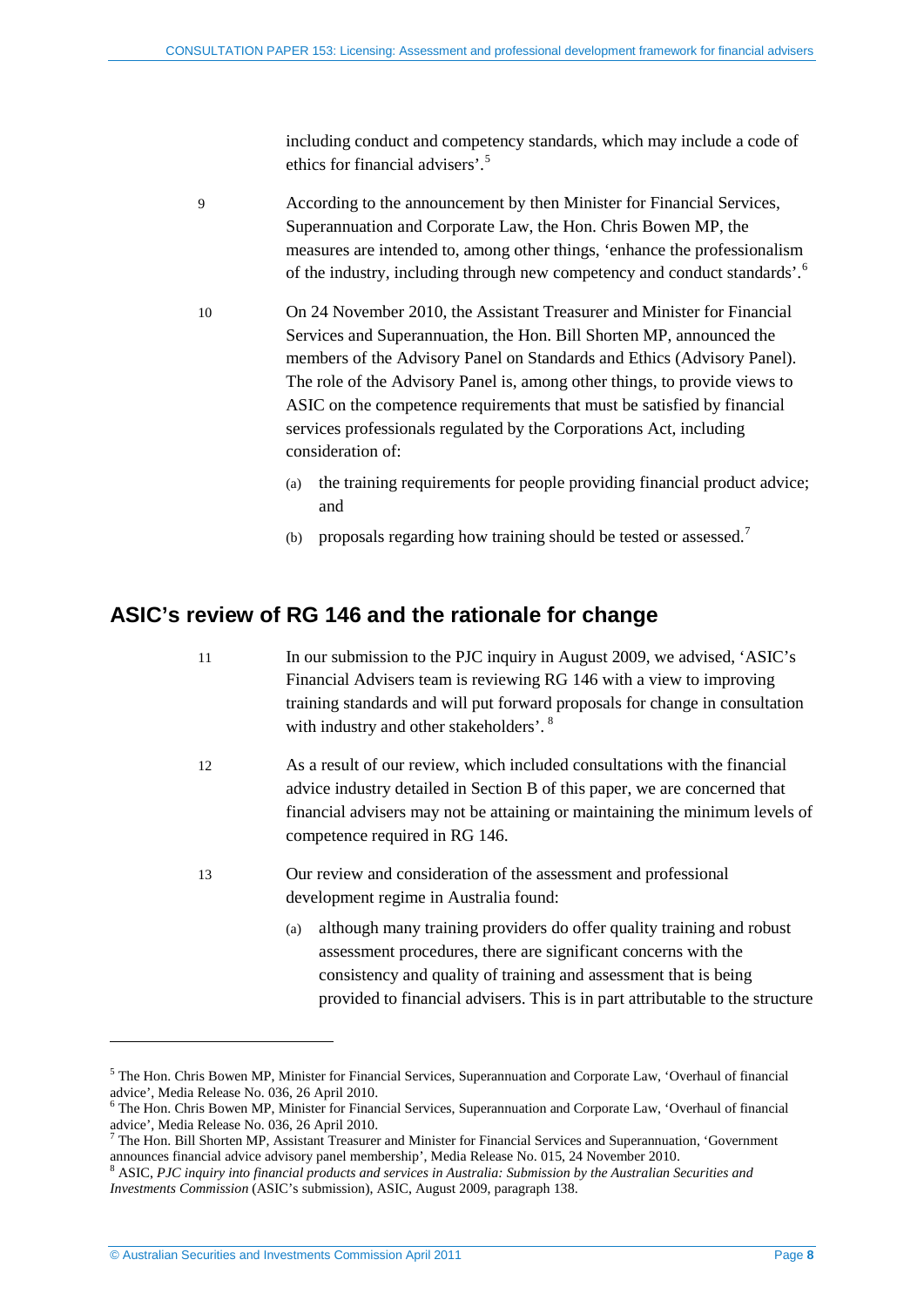of the education and training framework within which RG 146 and training providers operate;<sup>[9](#page-8-0)</sup>

- (b) concerns that state training authorities may not have the ability and knowledge to determine the quality of training being delivered because the assessor accrediting the course may not have sufficient financial services knowledge;
- (c) the need for supervision of new entrants into the industry;
- (d) the need for more guidance and/or a mechanism to ensure advisers update and maintain their knowledge of regulations relating to financial product advice and the increasingly complex financial products and markets; and
- (e) recent academic research into the competence of financial advisers suggests that low competence levels will impede a financial adviser's ability to meet any higher professional and conduct standard.<sup>[10](#page-8-1)</sup>
- 14 The above findings, in addition to the increasing complexity of financial products and markets and recent instances of retail clients receiving inappropriate advice, strongly suggests to us that an assessment and professional development framework, in addition to the existing training requirements, is necessary to improve the quality of advice, help restore consumer trust and confidence in the financial advice industry, and ensure that advisers meet and retain a minimum level of competence.
- 15 The Government's announcement of the Future of Financial Advice reforms noted that longer term challenges such as the ageing of the population, as well as recent events such as the global financial crisis, underscore the need for quality advice. $11$
- 16 The proposals in this consultation paper are aimed at improving the quality of advice available to retail investors by ensuring that financial advisers are adequately assessed on their ability to satisfy minimum standards of competence before providing advice, as well promoting and providing a framework for their ongoing professional development.

<span id="page-8-0"></span><sup>&</sup>lt;sup>9</sup> Several organisations at both the national and state level influence the provision of training and assessment that is compliant with RG 146, including Innovation and Business Skills Australia (IBSA)that develops and endorses the Financial Services Training Package, universities and registered training organisations (RTOs), which operate under their respective states' or

<span id="page-8-2"></span><span id="page-8-1"></span>territories' Vocational Education and Training (VET) framework.<br><sup>10</sup> J Smith, 'Ethics and financial advice: The final frontier', Victoria University and Argyle Lawyers, Melbourne, 2010, p. 5.<br><sup>11</sup> The Hon. Chris Bowen MP, Minister', *The future of financial advice: Information pack*, 26 April 2010, p. 1.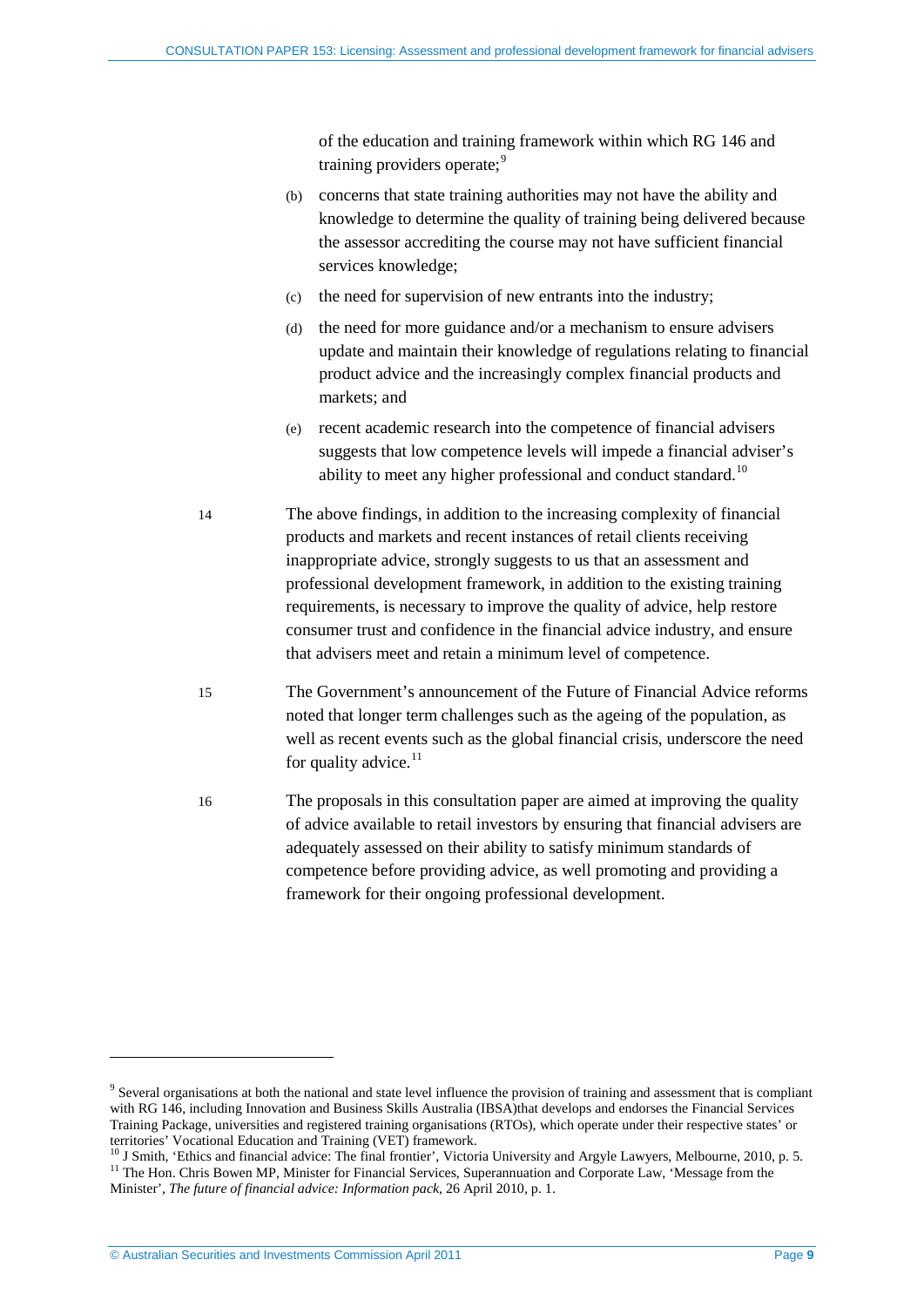## <span id="page-9-0"></span>**The proposed assessment and professional development framework**

17 We are proposing a three-stage assessment and professional development framework for financial advisers: see [Table 1.](#page-9-1)

### <span id="page-9-1"></span>**Table 1: Proposed assessment and professional development framework for financial advisers**

| <b>Stage</b>                   |  | <b>Description</b>                                                                                                                                                                                                                                                                                                                                                                                                                                                                                                |
|--------------------------------|--|-------------------------------------------------------------------------------------------------------------------------------------------------------------------------------------------------------------------------------------------------------------------------------------------------------------------------------------------------------------------------------------------------------------------------------------------------------------------------------------------------------------------|
| <b>1 Adviser certification</b> |  | A financial adviser must pass a national adviser certification exam<br>before providing personal or general advice on Tier 1 products to<br>retail clients: see Section C.                                                                                                                                                                                                                                                                                                                                        |
| 2 Monitoring and supervision   |  | After passing the adviser certification exam, a new financial adviser<br>must undertake 12 months full-time or equivalent monitoring and<br>supervision by a supervisor who has at least 5 years relevant<br>experience: see Section D.                                                                                                                                                                                                                                                                           |
| 3 Knowledge update review      |  | A financial adviser must undertake an online knowledge update<br>review within 2 years of passing the adviser certification exam, and<br>then every 3 years thereafter: see Section E.                                                                                                                                                                                                                                                                                                                            |
| 18                             |  | The proposed assessment and professional development framework is our<br>response to address the findings of our consultations, as well as taking into<br>account the current moves industry associations and many licensees have<br>already engaged in by lifting their training criteria. <sup>12</sup>                                                                                                                                                                                                         |
| 19                             |  | The proposed framework is also more consistent with key overseas<br>jurisdictions' assessment and professional development requirements for<br>financial advisers than the current requirements in RG 146.                                                                                                                                                                                                                                                                                                        |
| 20                             |  | The proposed assessment and professional development framework seeks to<br>build upon and complement the training and competence requirements in<br>RG 146. In developing the exam for the adviser certification requirement, we<br>propose to review the competence, knowledge and skills requirements for<br>financial advisers in RG 146. If we are of the opinion that there should be<br>any changes to these requirements in RG 146, they shall be the subject of<br>further consultation at a later stage. |
| 21                             |  | We also propose to retain the current continuing professional development<br>regime (CPD) in RG 146, which is managed predominantly by industry: see<br>Section E. However, feedback is sought on whether further guidance in RG<br>146 may be considered useful.                                                                                                                                                                                                                                                 |

<span id="page-9-2"></span><sup>12</sup> For example, the Financial Planners Association (FPA) drafted a white paper, *Education expectations for professional financial planners* (2009), which proposed that all new entrants to the industry have a minimum tertiary qualification in financial planning by 2015, among other things. Similarly, some licensees already require their advisers have a relevant tertiary qualification.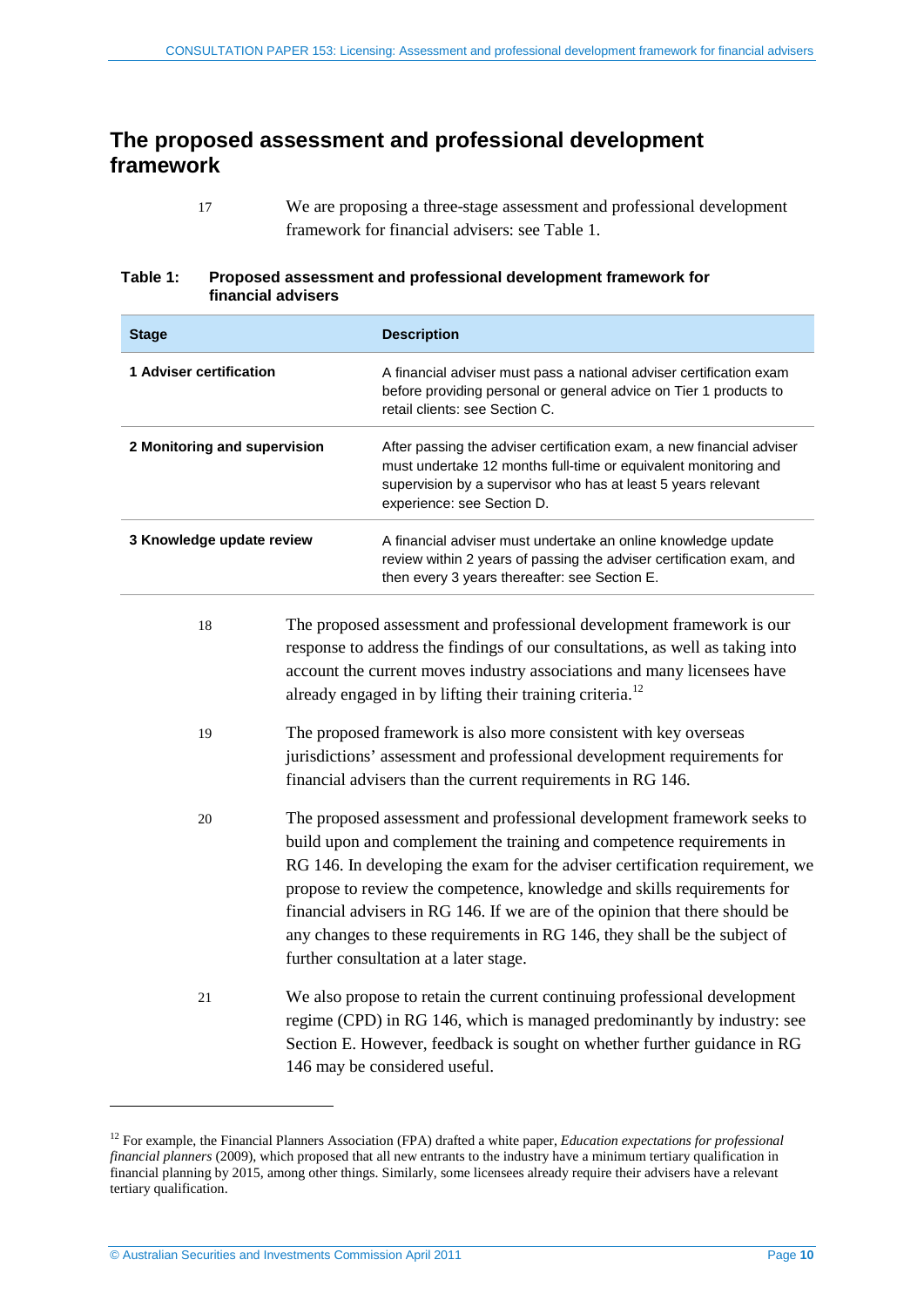<span id="page-10-3"></span><span id="page-10-2"></span>

| 22 | The proposed framework is intended to apply to all financial advisers who<br>advise on Tier 1 products <sup>13</sup> and will be subject to transitional requirements<br>that are set out in Table 2. |
|----|-------------------------------------------------------------------------------------------------------------------------------------------------------------------------------------------------------|
| 23 | At this stage, we do not propose to extend the framework to advisers who<br>only advise on Tier 2 products <sup>14</sup> in light of the less complex characteristics<br>of these products.           |
| 24 | We are proposing that the framework include advisers who provide both<br>personal and general advice because many consumers rely upon general<br>advice in making financial decisions.                |

25 The Advisory Panel on Standards and Ethics agrees there is a need to improve confidence in the industry. The Advisory Panel is of the view that ASIC should proceed to consultation on the proposed assessment and professional development framework for financial advisers that is set out in Sections C[–G](#page-37-0) of this paper.

<span id="page-10-1"></span><span id="page-10-0"></span><sup>&</sup>lt;sup>13</sup> Se[e Table 3](#page-40-1) of the appendix.<br><sup>14</sup> See Table 3 of the appendix.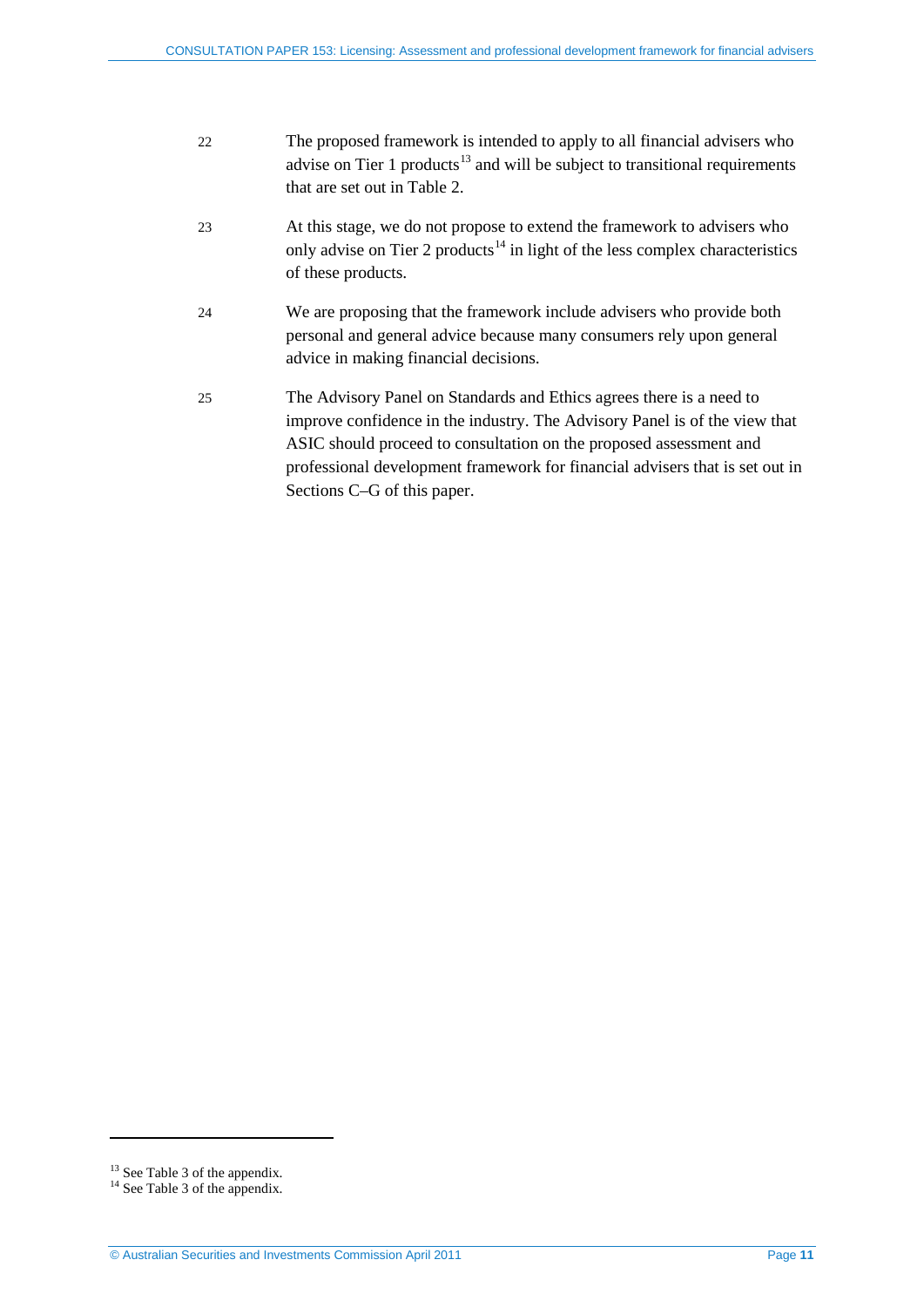## <span id="page-11-0"></span>**B Current framework and feedback from our review**

### **Key points**

RG 146 sets out minimum training standards for the training of financial advisers in order to protect consumers, help AFS licensees comply with their obligations, and help training and education providers and professional and industry associations develop appropriate training courses and standards.

The training standards are sets of knowledge and skill requirements that vary depending on the adviser's activities.

All natural persons who provide financial product advice to retail clients must meet the training standards, unless they fall within certain limited exemption categories.

In general, advisers will meet the relevant training standards by satisfactorily completing training courses listed on the ASIC Training Register. As an alternative, experienced advisers can demonstrate their competence through individual assessment by an authorised assessor.

In 2009 and 2010 we sought feedback from the industry on the current training and assessment framework and its implementation.

## <span id="page-11-1"></span>**Minimum training standards in RG 146**

- 26 The training standards are sets of knowledge and skill requirements and all natural persons must meet the training standards before they can provide financial product advice.
- 27 The training standards in RG 146 should be read with the Financial Services Training Package (FSTP), which is an integrated set of nationally endorsed competency standards, assessment guidelines and qualifications for the financial services industry. The FSTP is developed and endorsed under the Australian Quality Training Framework and is the responsibility of Innovation and Business Skills Australia (IBSA), one of the industry skills councils in the national Vocational Education and Training (VET) system.
- 28 RG [14](#page-10-3)6 categorises financial products as either 'Tier  $1'$ <sup>[13](#page-10-2)</sup> or 'Tier  $2'$ .<sup>14</sup> Tier 2 products are generally simpler and better understood than Tier 1 products and are therefore subject to lighter training standards: see [Table 3](#page-40-1) in the appendix.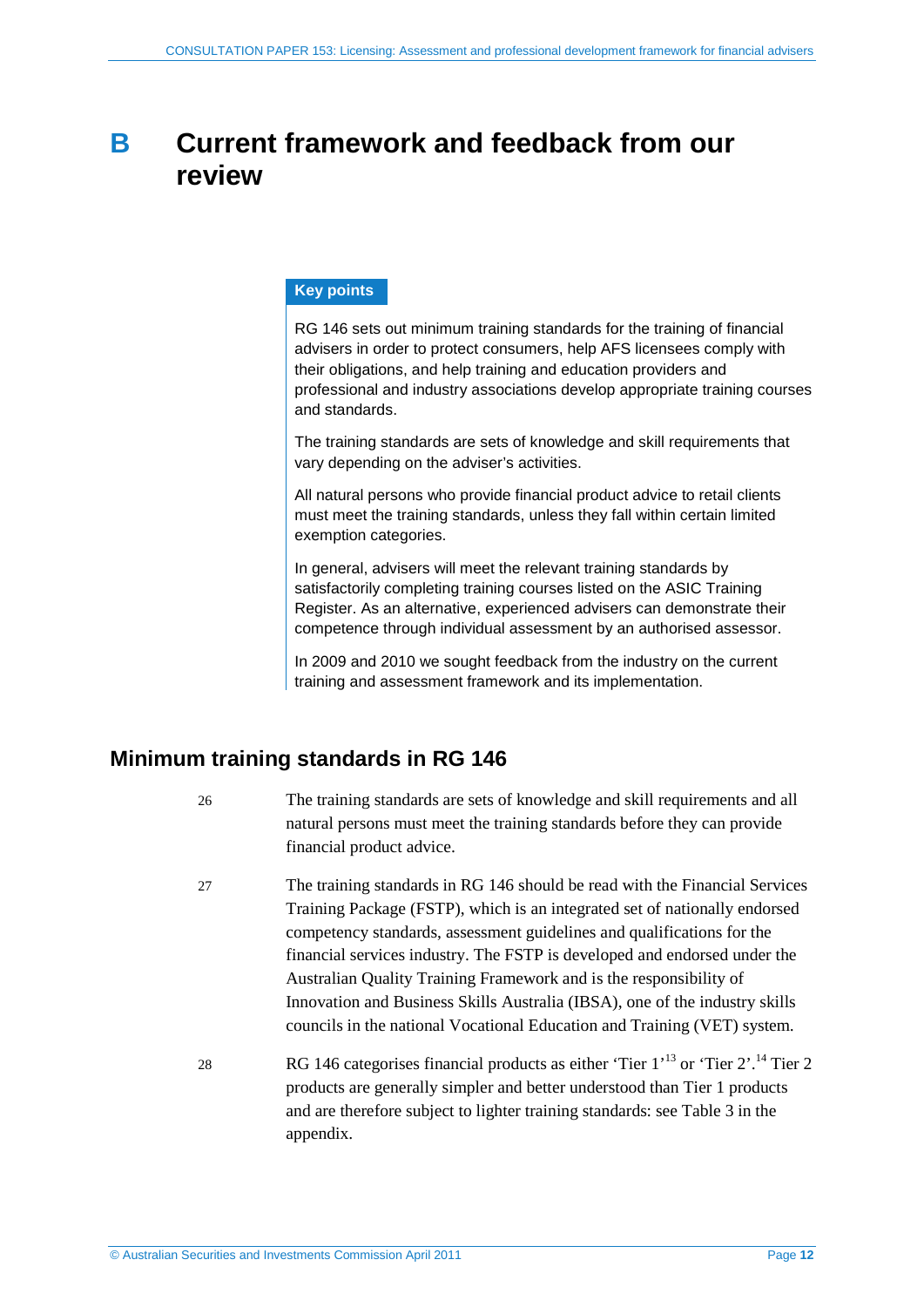- 29 The training standards vary depending on whether the adviser provides advice on Tier 1 or Tier 2 products and whether that advice is general or personal.
- 30 Under the Australian Qualifications Framework, the level of education stipulated for Tier 1 products is broadly equivalent to a diploma and the level of education stipulated for Tier 2 products is broadly equivalent to a Certificate III. RG 146 does not otherwise prescribe that advisers should necessarily undertake a formal diploma course or any particular assessment.

### **Knowledge and skill requirements**

- 31 Appendix A of RG 146 outlines the knowledge requirements that apply to a range of products and activities relevant to the financial services sectors regulated by ASIC. All advisers providing financial product advice to retail clients are required to have specialist knowledge about the specific products they provide advice on and the markets in which they operate. RG 146 leaves the decision on what other elements should be covered to the licensee or training provider.
- 32 Specialist knowledge may include knowledge about financial planning, securities, derivatives, managed investments, superannuation, insurance, deposit products and non-cash payment products, foreign exchange, First Home Saver Accounts (FHSAs) and margin lending facilities.
- 33 If the adviser provides personal advice they must also meet the skill requirements: see Appendix B of RG 146. As the level and type of skill varies so much in relation to the provision of general advice, RG 146 has not mandated the skill requirements for advisers that only provide general advice.
- 34 Any adviser who advises on Tier 1 products must also complete a generic knowledge requirement, which includes training on the economic environment, operation of the financial markets and financial products: see Appendix A of RG 146.

### **Competence requirements and training content**

- 35 For personal advice, the program content of Tier 1 courses, or an individual adviser, should be assessed at a level that enables advisers to:
	- (a) demonstrate an understanding of the generic and specialist knowledge requirements that are relevant to tasks and the specific industry and product;
	- (b) analyse and plan approaches to technical problems and client issues;
	- (c) evaluate information for planning and research purposes;
	- (d) apply their knowledge to relevant tasks;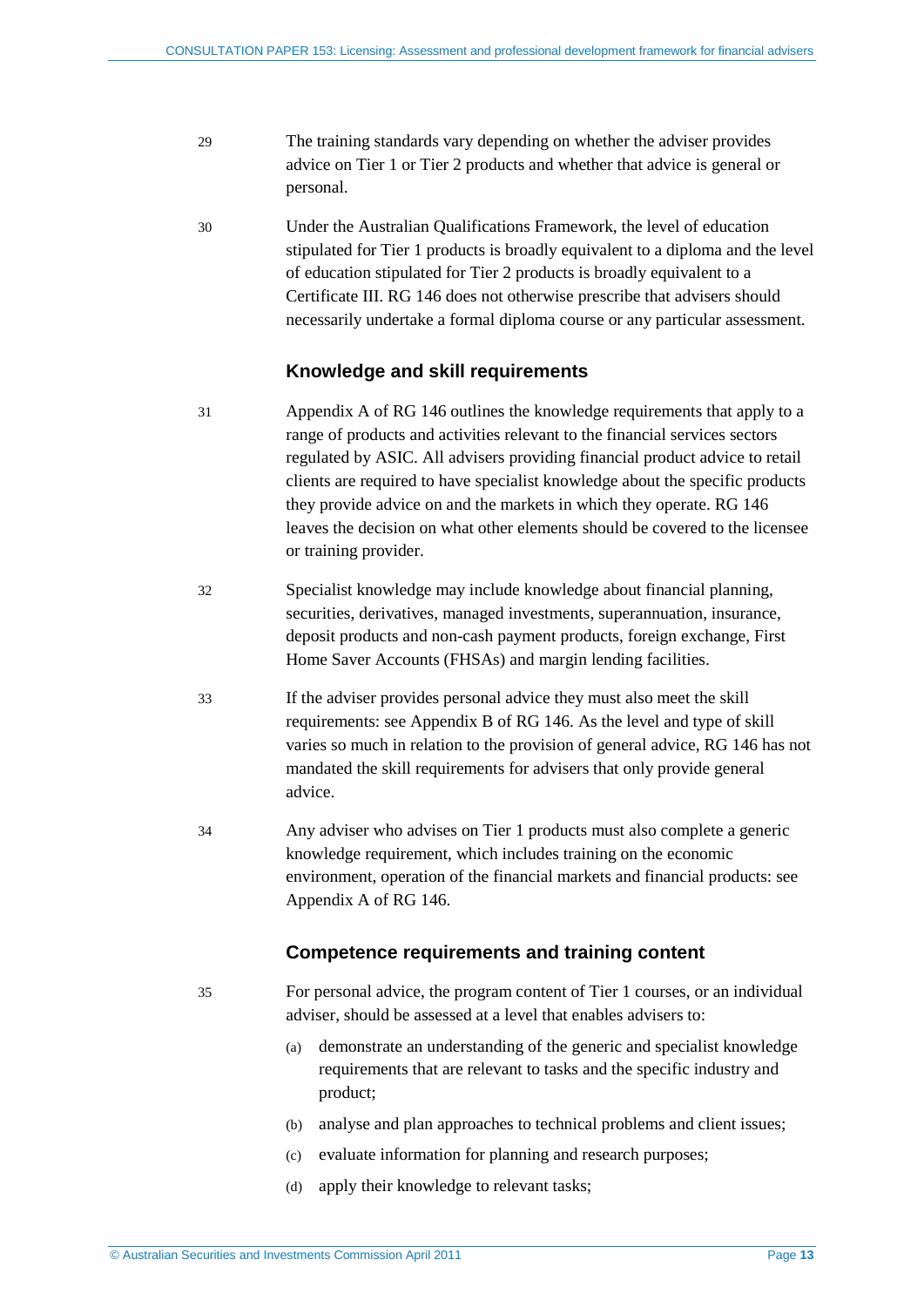- (e) apply judgement to the selection of products and services for clients;
- (f) apply knowledge, and evaluation and coordination skills, to a variety of technical situations; and
- (g) apply knowledge and skills to developing and analysing strategies for clients: see RG 146.55.
- 36 For general advice, the program content of Tier 1 courses, or an individual adviser, should be assessed at a level that enables providers of general advice to demonstrate an understanding of the generic and specialist knowledge requirements that are relevant to the adviser's tasks and specific industry and product.

### **Courses on the ASIC Training Register**

- 37 In general, advisers will meet the training standards in RG 146 by satisfactorily completing training courses listed on the ASIC Training Register relevant to their advisory activities.
- 38 Training and assessment that complies with RG 146 is generally provided by registered training organisations (RTOs) and universities. RTOs operate under their respective states' or territories' VET framework. RTOs are registered by state or territory training authorities that also accredit their training courses, whereas universities are self-accrediting organisations for the purposes of course accreditation.
- 39 Training providers and individual assessors must ensure that their courses and assessment services remain current and comply with the training standards while they remain on the ASIC Training Register.

### **Continuing professional development**

40 RG 146 does not prescribe a minimum number of hours for education, continuing professional development (CPD), method of delivery or assessment. In order for licensees to discharge their obligations to ensure their advisers maintain competence, RG 146 requires licensees to implement policies and procedures to ensure that they and their adviser undertake continuing training to maintain and update their knowledge and skills.<sup>[15](#page-13-0)</sup>

<span id="page-13-0"></span><sup>&</sup>lt;sup>15</sup> For example, Financial Planning Association: Certified Financial Planner—120 points per triennium (minimum of 35 points a year); Associate member—90 points per triennium (minimum of 25 points a year); National Insurance Brokers Association: 25 hours per annum; professional accounting bodies: 120 hours per triennium (minimum of 20 hours a year including 8 hours compliance); the Stockbrokers Association of Australia: 20 hours per annum with 8 of those hours related to compliance.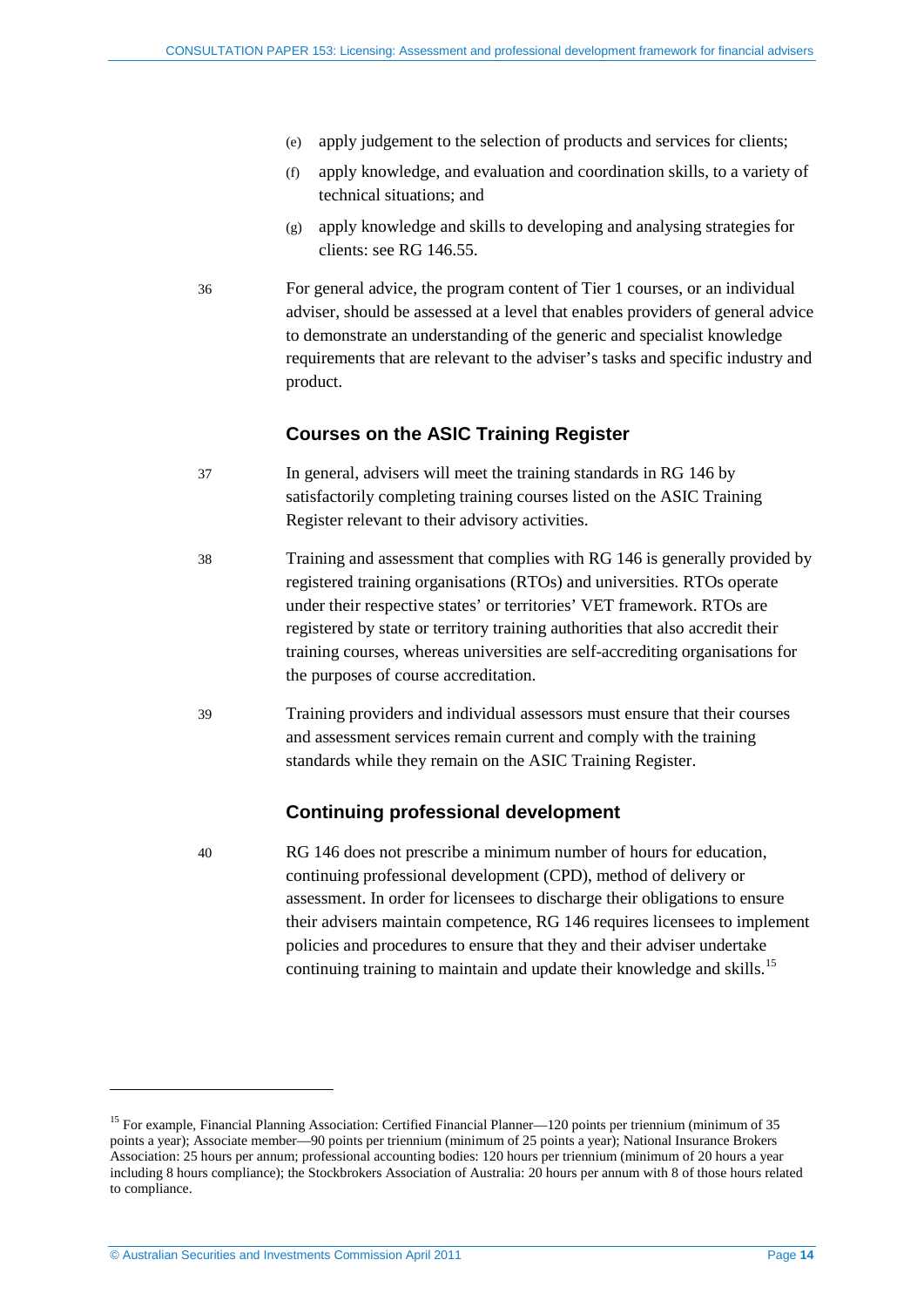## <span id="page-14-0"></span>**Findings from our consultation and review**

41 We surveyed a sample of licensees in 2009 and conducted wider consultations in 2010 with industry associations to ascertain industry's views of RG 146 and whether the training, assessment and professional development regime needed to be improved.

### **Findings from our consultation in 2009**

- 42 Our Financial Advisers stakeholder team surveyed a small sample of licensees in 2009 to assess the learning and development models that exist in the financial advice industry.
- 43 The consensus from the licensees we surveyed was that the training, assessment and professional development requirements in RG 146 should be raised. Some were of the opinion that a tertiary degree level should be the base requirement or at least an advanced diploma level.
- 44 A common concern among the licensees surveyed was the short time some training courses take to cover the material necessary for an adviser to comply with RG 146. They also found a disparity in the standards of training between different training organisations. Even industry leaders in training were considered to assess the knowledge and skill requirements in RG 146 too easily.
- 45 Many licensees also imposed compulsory supervision periods for new advisers, including pre-vetting several pieces of advice before allowing them to work independently in order to monitor and coach on the appropriateness of advice and as a risk management mechanism.
- 46 The results of this survey suggested that there may be some problems with the content of the knowledge and skill requirements in RG 146. However, the variance in training suggested the key area that we needed to focus on was finding a way of ensuring that all advisers attained a minimum level of knowledge and skill prior to providing advice without supervision.

### **Findings from our consultation in 2010**

- 47 In 2010, we conducted wider consultations with over 15 industry bodies in the financial services industry to ascertain their views on the current training and assessment framework and its implementation.
- 48 The industry bodies included representatives from the accounting, financial services, funds management, insurance broking, deposit-taking, stockbroking and superannuation industries. Stakeholders were asked their views on:
	- (a) delivery of training;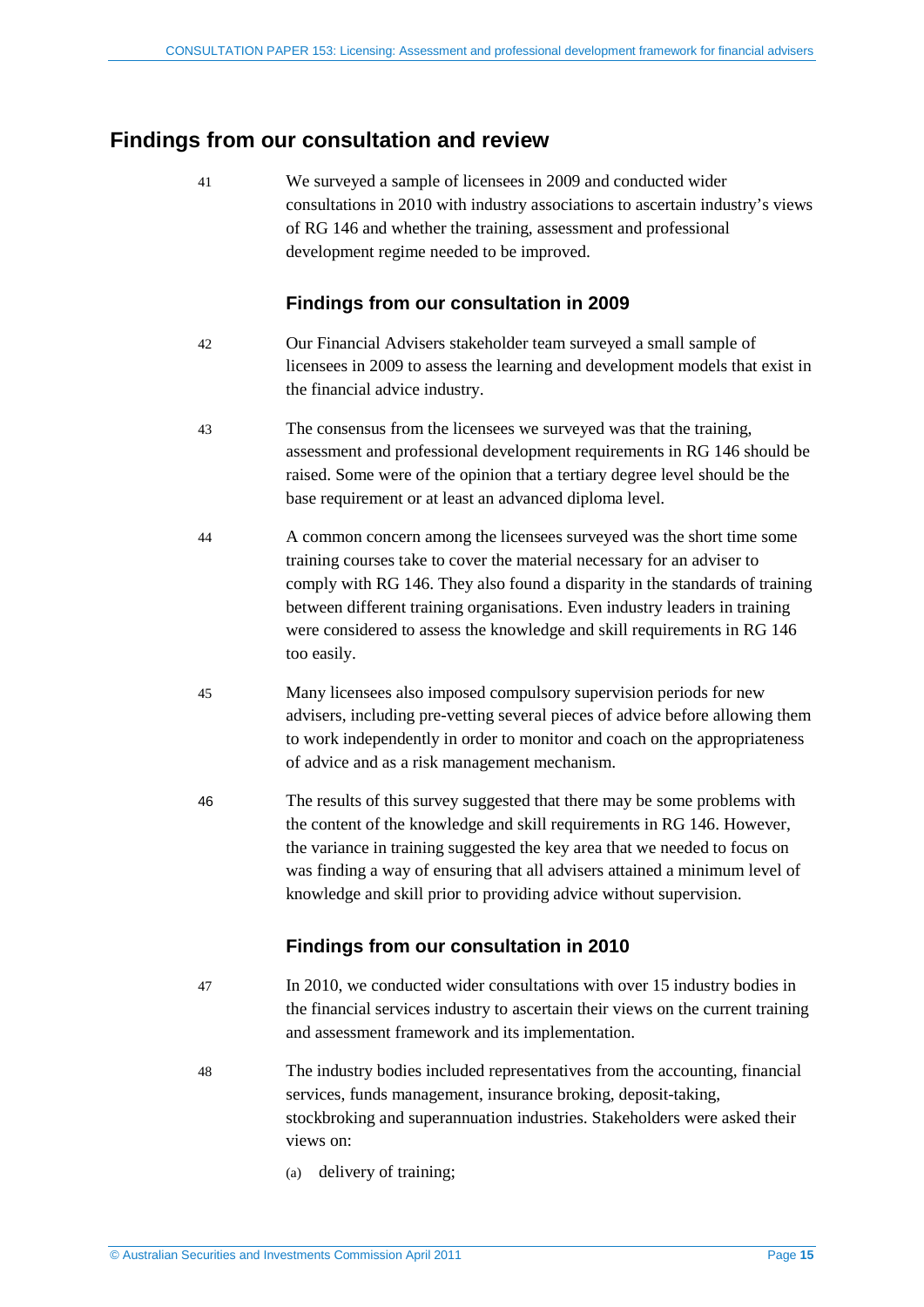- (b) assessment of knowledge and skills;
- (c) the knowledge and skill requirements in RG 146;
- (d) products or topics missing from RG 146, and whether any additional topics should be incorporated in the training; and
- (e) any other areas in RG 146 that require more emphasis.

#### **Delivery of training and assessment of knowledge and skills**

49 Many industry bodies made negative comments on the manner in which training is delivered by RTOs. Specific comments from industry bodies concerning the delivery of training and the assessment of knowledge and skills included:

- (a) fast-tracked courses are particularly problematic in their delivery of the material because they do not cover topics comprehensively enough in a short period of time. This reflected similar views expressed by industry during our survey in 2009;
- (b) assessment of knowledge should be by way of an examination-based model and exams should be closed book;
- (c) a student should be tested on how to construct and present a Statement of Advice (SOA);
- (d) ethics training should be mandatory; and
- (e) state training authorities may not have the ability and knowledge to determine the quality of training being delivered because the assessor accrediting the course may not have sufficient financial services knowledge.
- 50 A number of stakeholders also stated that the standards prescribed in RG 146 are too low and the level of education should be increased considerably, which we also found in our 2009 survey.

### **Continuing professional development**

- 51 In relation to continuing training requirements in RG 146, various industry bodies made the following comments:
	- (a) RG 146 does not provide enough guidance, and the continuing training requirement is unclear and out-of-date.
	- (b) There needs to be a mandated continuing education component and licensees should ensure their advisers remain competent.
	- (c) Advisers would benefit from continuing education that is more structured with mandatory components.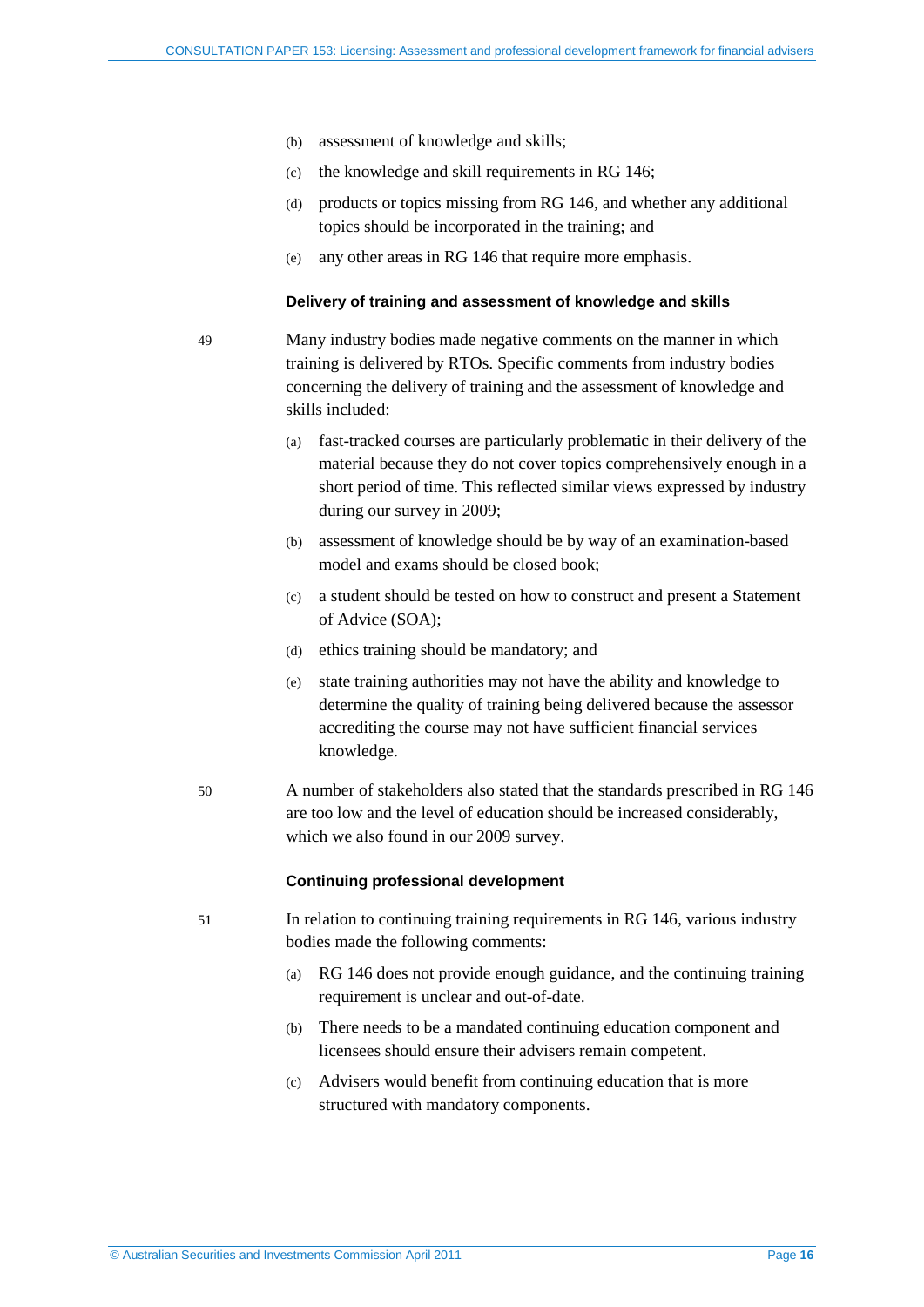52 The proposed three-stage assessment and professional development framework is intended to address the concerns outlined in this section: see Sections [C,](#page-17-0) [D](#page-25-0) and [E.](#page-29-0)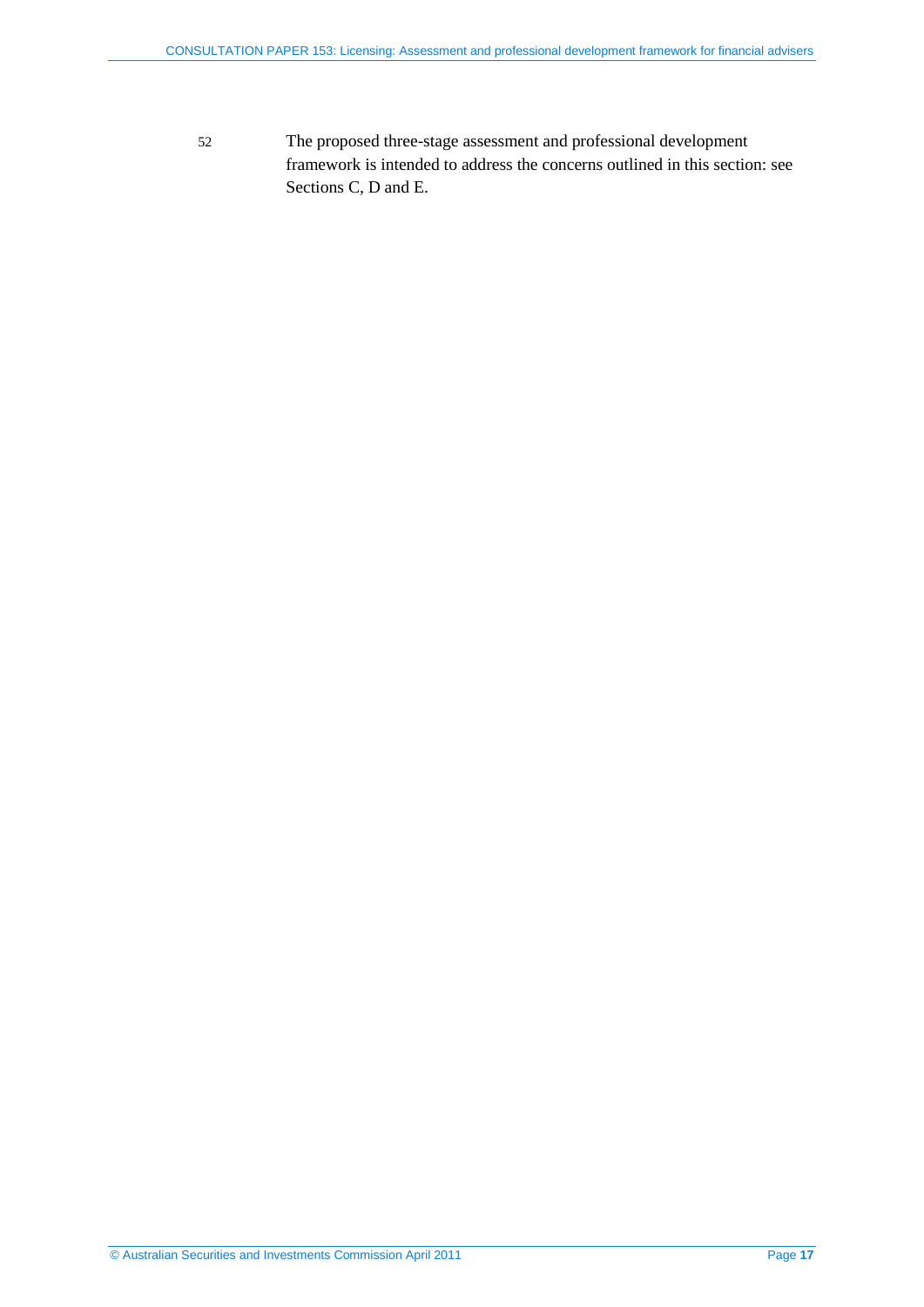## <span id="page-17-0"></span>**C Financial adviser competence certification requirement**

### **Key points**

We are consulting on the introduction of a financial adviser competence certification, which involves a national exam for all existing and new financial advisers, and how an exam could be structured.

We consider a national exam to be the most objective and efficient method of ensuring all advisers have the requisite competence to perform their duties to a reasonable minimum standard. A uniform exam would also provide a benchmark for training organisations to ensure that the individuals they train have the necessary skills, knowledge and competence to pass the exam.

We are considering outsourcing the administration of the exam and using exam committees to help formulate a pool of questions. The exam committees could comprise education and competence experts, industry representatives, examination experts, education providers and members of the Advisory Panel on Standards and Ethics.

## <span id="page-17-1"></span>**National certification exam for new and existing financial advisers**

- 53 We are interested in your views about the introduction of a national uniform exam—the financial adviser competence certification (adviser certification)—that could constitute a nationally recognised certification and serve as a quality overlay to entrants to the industry.
- 54 We consider a national exam to be the most objective and efficient method of ensuring all advisers have the requisite competence to perform their duties to a reasonable minimum standard. A uniform exam would also provide a benchmark for training organisations to ensure that the individuals they train have the necessary skills, knowledge and competence to pass the exam.
- 55 In several other jurisdictions, examinations are mandatory for satisfying the registration requirements for financial advisers. For example:
	- (a) In the United States, to be a general securities representative, a person must pass the Financial Regulatory Authority's (FINRA's) Series 7 exam.[16](#page-17-2)

<sup>&</sup>lt;sup>16</sup> FINRA, 'FINRA registration and examination requirements',

<span id="page-17-2"></span>[www.finra.org/industry/compliance/registration/qualificationsexams/registeredreps/p011051.](http://www.finra.org/industry/compliance/registration/qualificationsexams/registeredreps/p011051)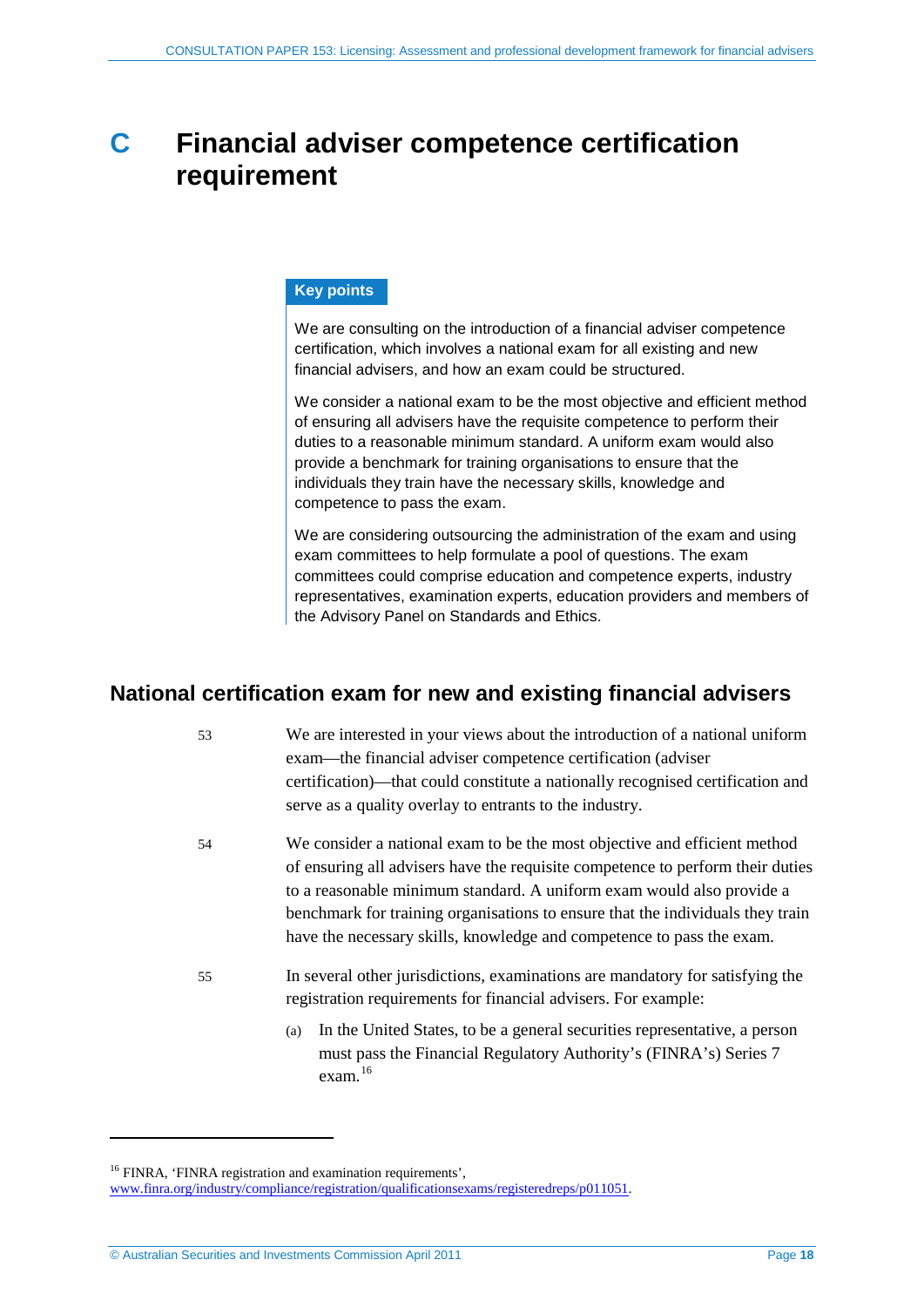- (b) In the United Kingdom, securities and derivatives advisers are required to pass an exam relating to 'UK Financial Services, Regulation and Ethics' and 'Investment and Risk'.<sup>[17](#page-18-0)</sup>
- (c) In Canada, registered representatives dealing with retail customers must complete an exam that is administered by the Canadian Securities Institute (CSI). [18](#page-18-1)
- (d) In Hong Kong, a representative must pass an exam that is administered by the Hong Kong Securities Institute (HKSI).<sup>[19](#page-18-2)</sup>
- (e) In Singapore, a licensed representative must have passed the Capital Markets and Financial Advisory Services Examinations (CMFAS exam). $^{20}$  $^{20}$  $^{20}$
- (f) In New Zealand, an Authorised Financial Adviser (AFA) must pass an exam on knowledge of the New Zealand Code of Professional Conduct for AFAs and consumer protection laws that is administered by the Electrotechnology Industry Training Organisation Incorporated (ETITO). This exam is also known as the 'Standard B Examination'.
- 56 In Australia, the obligation to ensure representatives have undertaken the adviser certification would fall within the obligation on licensees to ensure that their representatives are adequately trained and competent to provide financial services: see s912A(1) of the Corporations Act.
- 57 We considered whether a mandatory minimum tertiary qualification would be desirable for financial advisers. However, at this time we do not think it is necessary to mandate a qualification in light of the proposed elements of the assessment and professional development framework and current industrybased initiatives. However, we will continue to monitor whether this change is needed and if necessary will consult on it separately.
- 58 We think consumers will also have greater confidence in advisers who have passed a national exam that demonstrates an appropriate minimum level of knowledge irrespective of the specific training or tertiary qualifications achieved.
- 59 We propose that ethics, technical and specialised knowledge components would be included in the adviser certification, filling the void identified by various industry groups when asked about the adequacy of the knowledge and ethical components in RG 146.

<span id="page-18-1"></span><span id="page-18-0"></span><sup>&</sup>lt;sup>17</sup> Financial Skills Partnership (FSP), 'Appropriate exam list', <u>http://fsahandbook.info/FSA/html/handbook/TC/App/4/</u> <sup>18</sup> CSI, 'Canadian Securities Course (CSC): The essential financial services credential', www.csi.ca

<span id="page-18-3"></span><span id="page-18-2"></span><sup>&</sup>lt;sup>19</sup> HKSI, 'Licensing examination for securities and futures intermediaries'[, www.hksi.org/eng/exam/le.html.](http://www.hksi.org/eng/exam/le.html)<br><sup>20</sup> Institute of Banking and Finance (IBF), 'CFMAS: Introduction'[, www.ibf.org.sg/exam/cmfas/introduction.asp;](http://www.ibf.org.sg/exam/cmfas/introduction.asp) M Authority of Singapore (MAS), 'Notice on minimum entry and examination requirements for representatives of licensed financial advisers and exempt financial advisers', Notice No. FAA-N07, MAS, 16 January 2004, paragraph 7.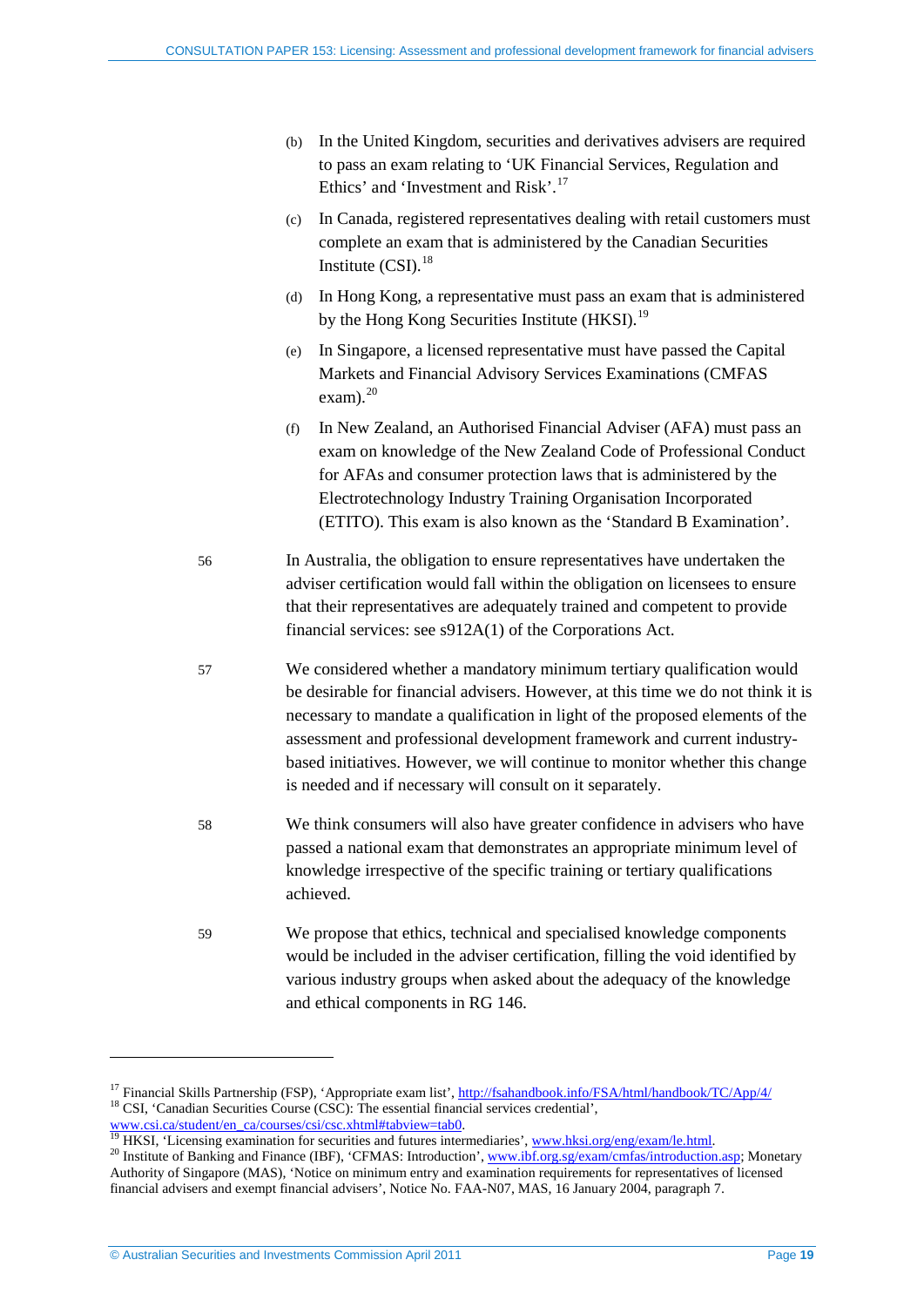### **Proposal**

**C1** We propose requiring any individual who provides personal or general advice to retail clients on Tier 1 products to pass a national exam. This recognises the additional protections that are required when advice is provided to retail clients.

### *Your feedback*

- C1Q1 Do you agree that a national exam is an objective and efficient method of ensuring all advisers have the requisite competence to perform their duties (assuming examinations would be tailored specifically to occupations in the industry—for example, financial planners, stockbrokers and insurance brokers)? If not, are there any alternative methods of assessment that could be used to assess advisers' competence that would help to ensure advisers are adequately trained?
- C1Q2 Do you think advisers who only give advice to wholesale clients should also be required to sit an exam? (If so, we would conduct further consultation.)
- C1Q3 What impact will the proposal have on the current training industry?
- C1Q4 Do you think advisers should still be required to complete courses on the ASIC Training Register if they are also required to complete an exam?
- C1Q5 For advisers who only provide general advice to retail clients on Tier 1 products, do you think there are scenarios where an adviser should not be subject to an exam?
- C1Q6 What costs would you expect to be involved in the setup and administration of a national exam? What costs would you expect to be incurred by industry (both advisers and licensees) in being required to sit such an exam?

## <span id="page-19-1"></span><span id="page-19-0"></span>**Structure of adviser certification exam**

60 We are seeking public comment about how the exam could be structured. At this stage, we think it could include different modules. Examples include:

- (a) economic and regulatory environment and ethics;
- (b) financial advice;
- (c) investments, superannuation, retirement and social security;
- (d) insurance;
- (e) general stockbroking;
- (f) derivatives and futures; and
- (g) taxation.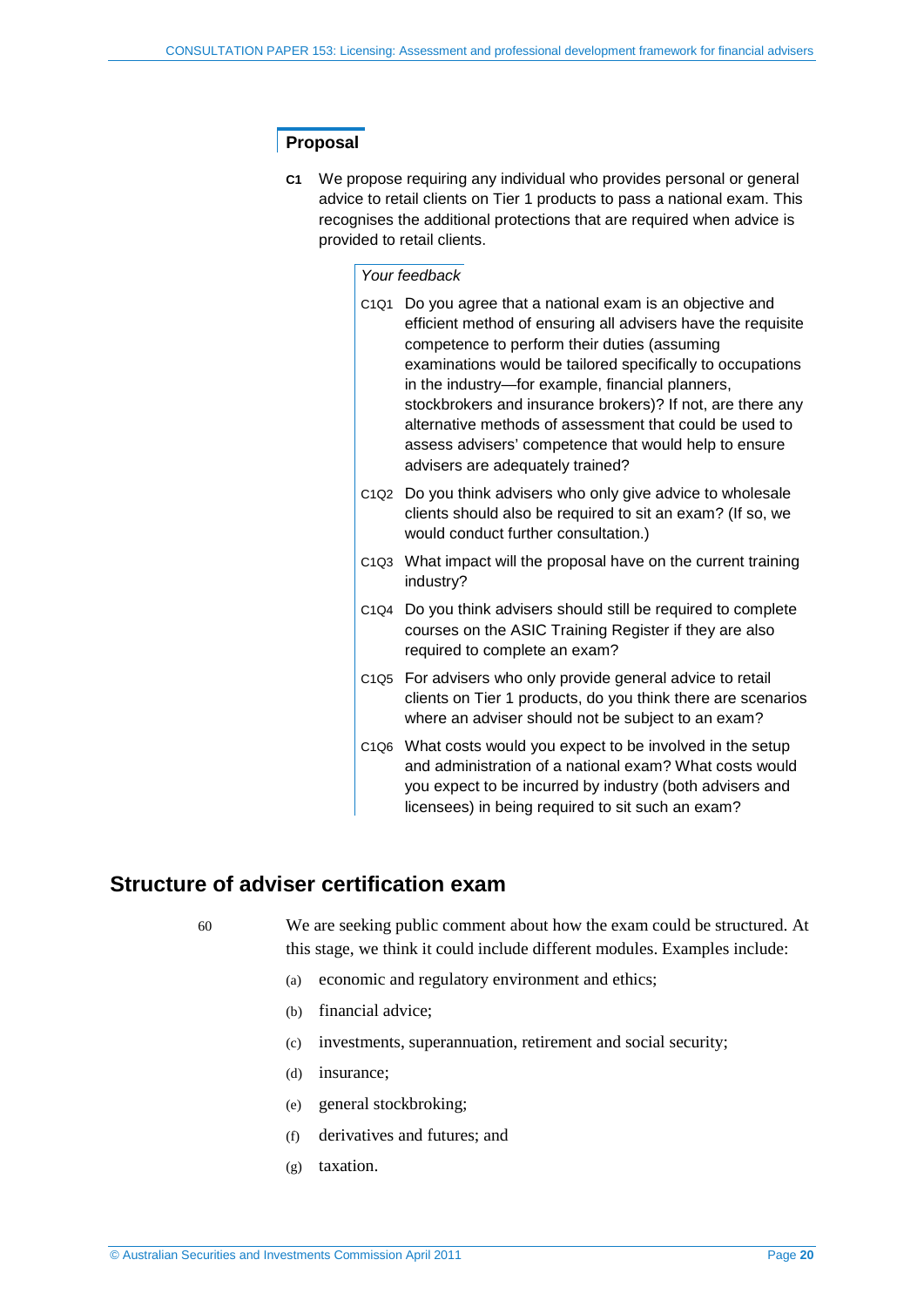- 61 These modules are principally targeted at an adviser's AFS authorisations. For example, for a financial planner, the adviser certification would be based on the knowledge and skills that a financial planner would need to demonstrate in order to competently perform the duties for which they are authorised. This also applies to representatives who might hold differing authorisations, such as stockbrokers, or advisers who act as futures traders.
- 62 There are various ways in which the modules could be used to examine advisers. For example, a compulsory core module could include the economic and regulatory environment and ethics. Other core components could include finance and financial planning concepts, taxation, and debt and leverage, which is the approach used by FINRA in the United States.
- 63 A financial planner, for example, might then be required to undertake one or more specialised modules, such as investments, retirement and social security and insurance. Additional modules could be undertaken if an adviser wants to further specialise or decides at a later stage they wish to give advice in another area.
- 64 Certification style exams are generally pass or fail only. However, awarding of a grade provides some benefits for high-achieving candidates to be able to demonstrate excellent results and we are interested in your views to this proposal.
- 65 Advisers would be required to only re-sit those modules that they fail until they pass the whole exam. They would not be permitted to provide financial product advice until they have passed every necessary module.
- 66 Although we think it is preferable that the exam apply to all advisers, we recognise that a small number of individuals are unable to sit or pass an exam. We are therefore interested in alternative options to examinations for existing or prospective advisers who are unable to undertake exams due to extenuating circumstances.

### **Proposal**

**C2** We propose using a module-based approach to structuring the exam, with modules principally targeted at an adviser's authorisations. A compulsory core module could be prescribed, while other modules could be used to demonstrate competence for relevant authorisations.

### *Your feedback*

- C2Q1 Do you agree that an exam should assess a person according to the authorisation they wish to obtain?
- C2Q2 Do you agree there should be a core module for all financial advisers that includes the economic and regulatory environment and ethics? What else should be included in a core module?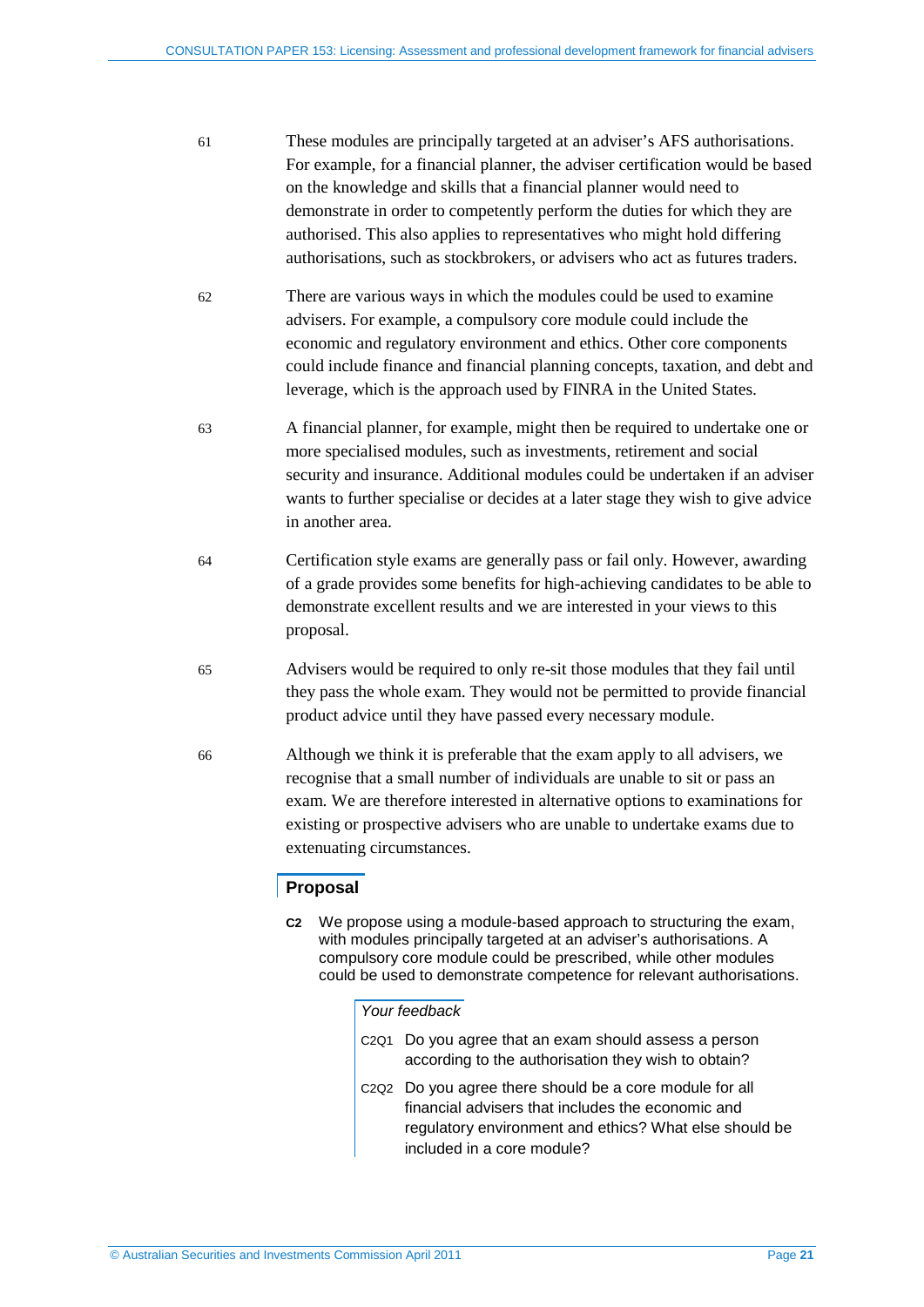- C2Q3 What would your preferred method of examining advisers be? For example:
	- (a) multiple examinations (with or without a core module) at different times depending on the authorisation the person wishes to obtain; or
	- (b) a single examination (with or without a core module) that includes all modules and the person undertakes only those modules relevant to their authorisation.
- C2Q4 If a module-based examination system is used (i.e. using examples in paragraph [60](#page-19-1) of this paper), what is your percentage estimate of advisers in the industry that would be subject to:
	- (a) one module;
	- (b) between two and four modules; or
	- (c) more than four modules?
- C2Q5 Please provide details of any further modules you believe advisers should be certified for.
- C2Q6 What costs would you expect to be involved in the creation of an appropriate multi-module examination, including the development and upkeep of an appropriately sized question bank?
- **C3** We propose either a pass/fail grade or a graduated result (pass, credit, distinction) be awarded to people who sit the exam. Advisers would be required to only re-sit those modules that they fail until they pass every module to attain the relevant authorisation.

### *Your feedback*

- C3Q1 Do you agree that a pass/fail grade or a graduated result (e.g. pass, credit, distinction) is an appropriate result for each module of the exam? If so, which is the preferred grading method?
- C3Q2 Do you agree a person should only be required to re-sit those modules that they fail?
- **C4** We propose that advisers who are unable to sit or pass an exam due to extenuating circumstances be able to undertake an alternative method of assessment.

### *Your feedback*

- C4Q1 In what circumstances should a person be entitled to undertake an alternative to the exam?
- C4Q2 What alternative methods should be made available? Who would be in the best position to offer these alternative arrangements?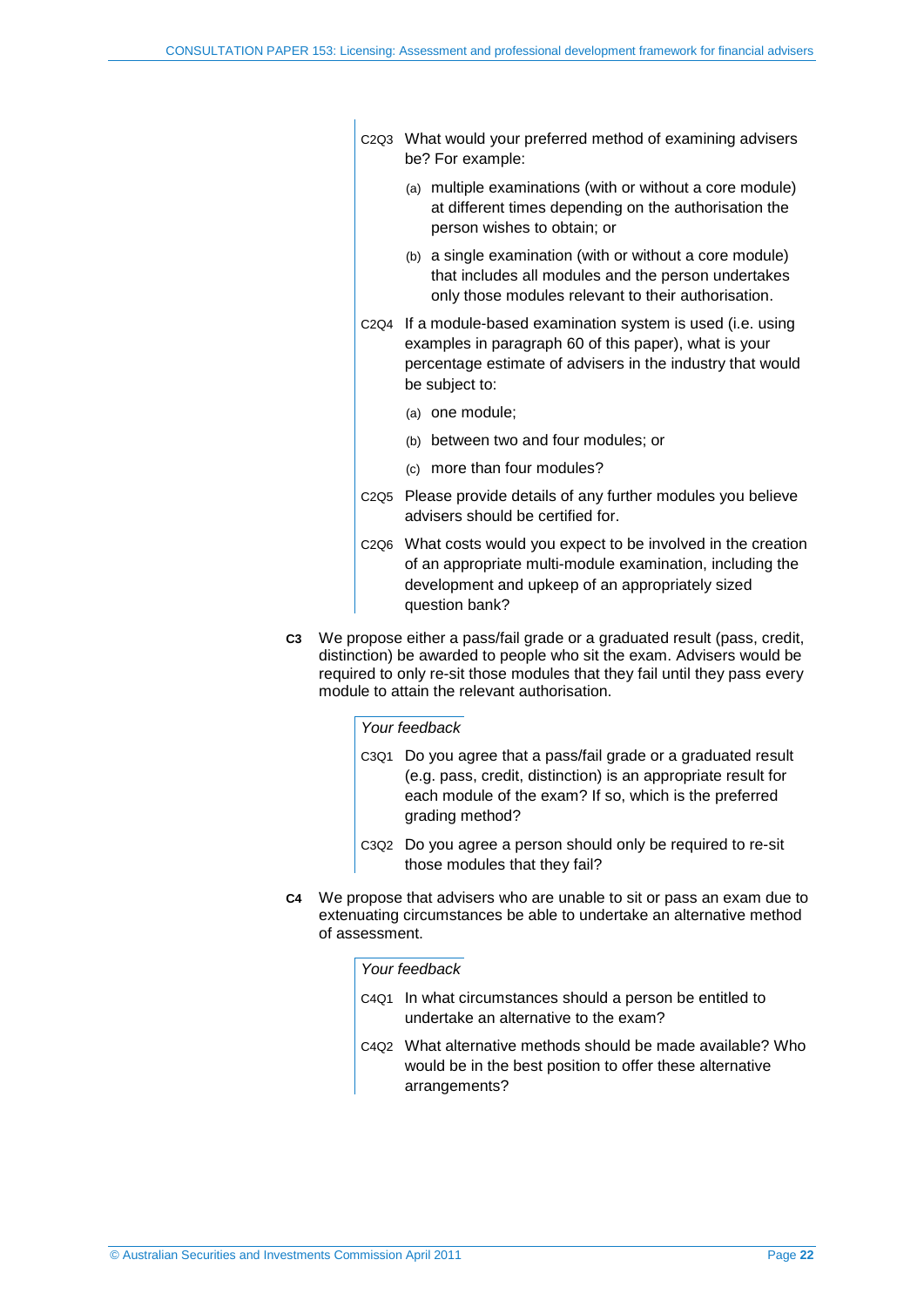## <span id="page-22-0"></span>**Development and administration of adviser certification**

- 67 We are also interested in how 'competence' to give financial advice can be best assessed, rather than just knowledge about financial advice-related matters. We are considering using various education and competence experts, such as cognitive task analysis experts, to identify relevant skills and knowledge that would form the basis for the adviser certification. These findings would also inform the education industry in the development of relevant curricula.
- 68 Any relevant skills and knowledge that form the basis of the adviser certification would inform the knowledge and skills requirements in RG 146. We would also work with the relevant education and training organisations to assist in the development of training packages to address any new requirements. If necessary, we will consult separately on any proposed changes to the knowledge and skill requirements in RG 146.
- 69 We think the pool of questions could be developed by exam committees comprising cognitive education and competence experts, industry representatives, exam experts, education providers and members of the Advisory Panel on Standards and Ethics. This is the approach that is used by FINRA in the United States. Their exam committees comprise a diverse range of broker–dealers, in conjunction with the Securities Industry Regulatory Council on Continuing Education, industry regulatory agencies and self-regulatory organisations.
- 70 We do not currently have the expertise, or the resources, to administer an exam. We propose outsourcing the administration of the exam to a commercial exam provider, through a tender process, but would ensure the administrators of the exam work in consultation with the exam committees, the Advisory Panel on Standards and Ethics and us.<sup>[21](#page-22-1)</sup> We propose that the exam be available to sit on booking rather than follow a yearly semester timetable.
- 71 We think the cost of sitting the exam should be, as far as possible, kept to a minimum. Any charge for sitting the exam would be used to defray the costs of holding exams, the running of exam committees and creation of a question bank and other costs associated with exam development. Whether individual advisers or AFS licensees and/or authorised representatives should fund the cost of each adviser sitting the exam would be a matter for the market.

<span id="page-22-1"></span><sup>&</sup>lt;sup>21</sup> In the United States, the United Kingdom, Canada, Hong Kong, Singapore and New Zealand, the administration of their exams is outsourced: in the United States to FINRA; in the United Kingdom to the FSP; in Canada to the CSI; in Hong Kong to the HKSI; in Singapore to the IBF and the Singapore College of Insurance; and in New Zealand to the Electrotechnology Industry Training Organisation (ETITO).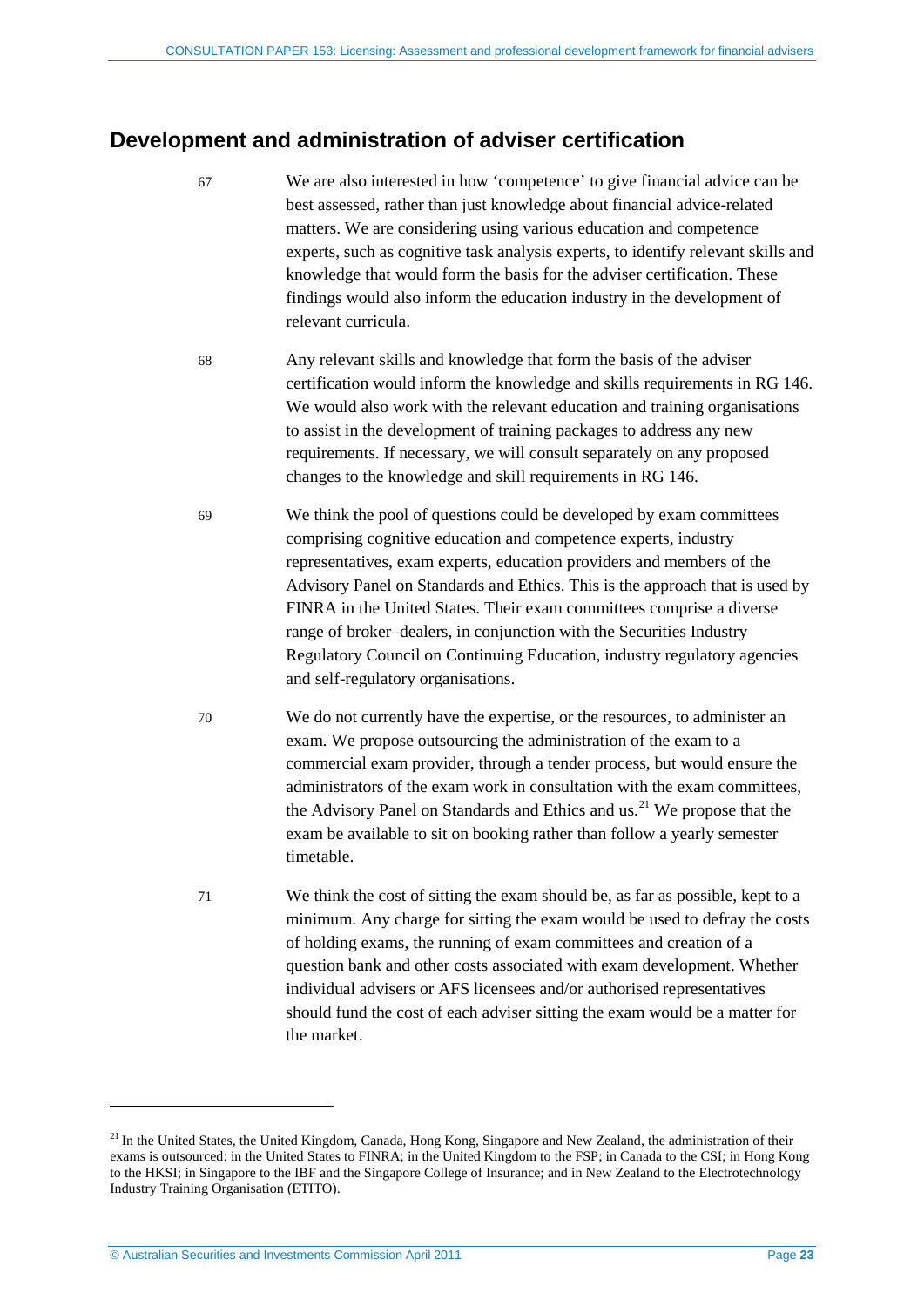### **Proposal**

**C5** We propose using exam committees to develop the pool of questions for the exam. The exam committees could comprise education and competence experts, industry representatives, exam experts, education providers and members of the Advisory Panel on Standards and Ethics.

### *Your feedback*

- C5Q1 Do you agree that exam committees would be well placed to develop the pool of questions for the exam on an ongoing basis?
- C5Q2 If so, who do you think should be represented on the exam committees?
- C5Q3 What level of interest would there be from industry experts to sit on the exam committees on a voluntary basis?
- **C6** We propose outsourcing the administration of the exam through a tender process, but would ensure the administrators of the exam work in consultation with the exam committees, the Advisory Panel on Standards and Ethics and us.

#### *Your feedback*

C6Q1 What type of organisation do you think would be best placed to administer the exam?

**C7** We propose leaving who pays the cost of an exam to the discretion of individual advisers, authorised representatives and/or the AFS licensee.

### *Your feedback*

C7Q1 Do you agree with this proposal?

### <span id="page-23-0"></span>**Existing advisers and the adviser certification exam**

- 72 One key issue is how these proposals might apply to existing advisers. It seems preferable that any new requirements eventually apply to all advisers to ensure a level playing field. As noted above, we think all advisers should be required to pass the exam to effectively improve trust and confidence and the professionalism of the industry.
- 73 One possible way to deal with this issue is to allow an extended transitional phase for existing advisers (e.g. three years): see paragraph [106](#page-37-2) and [Table 2.](#page-37-1)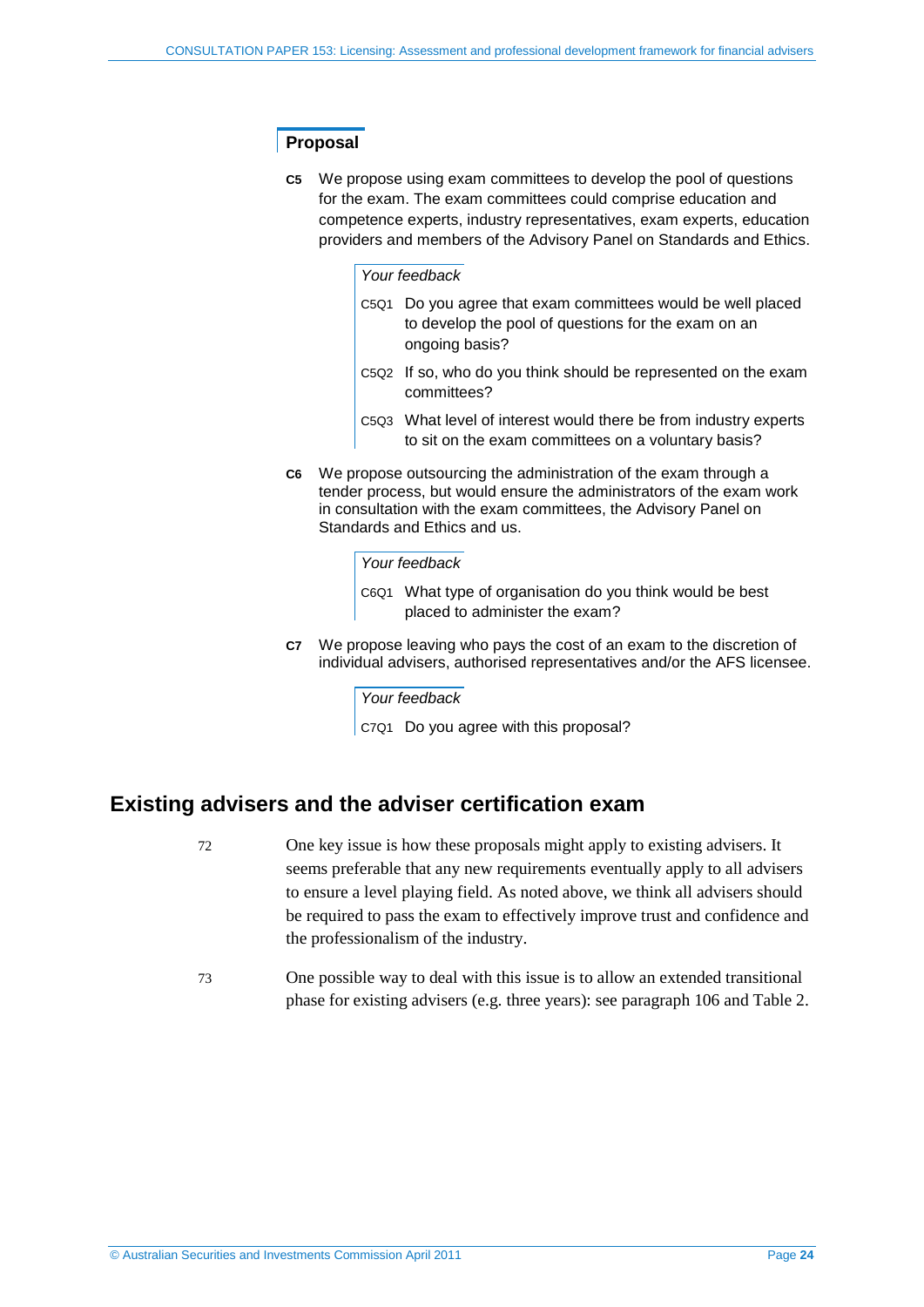### **Proposal**

**C8** We propose that all advisers, whether new or existing, be required to pass the exam to improve trust and confidence and the professionalism of the whole industry.

### *Your feedback*

C8Q1 Do you agree that all advisers (whether new or existing) should be required to pass the adviser certification? If not, what other options are there to ensure existing advisers are competent to provide advice at the requisite standard?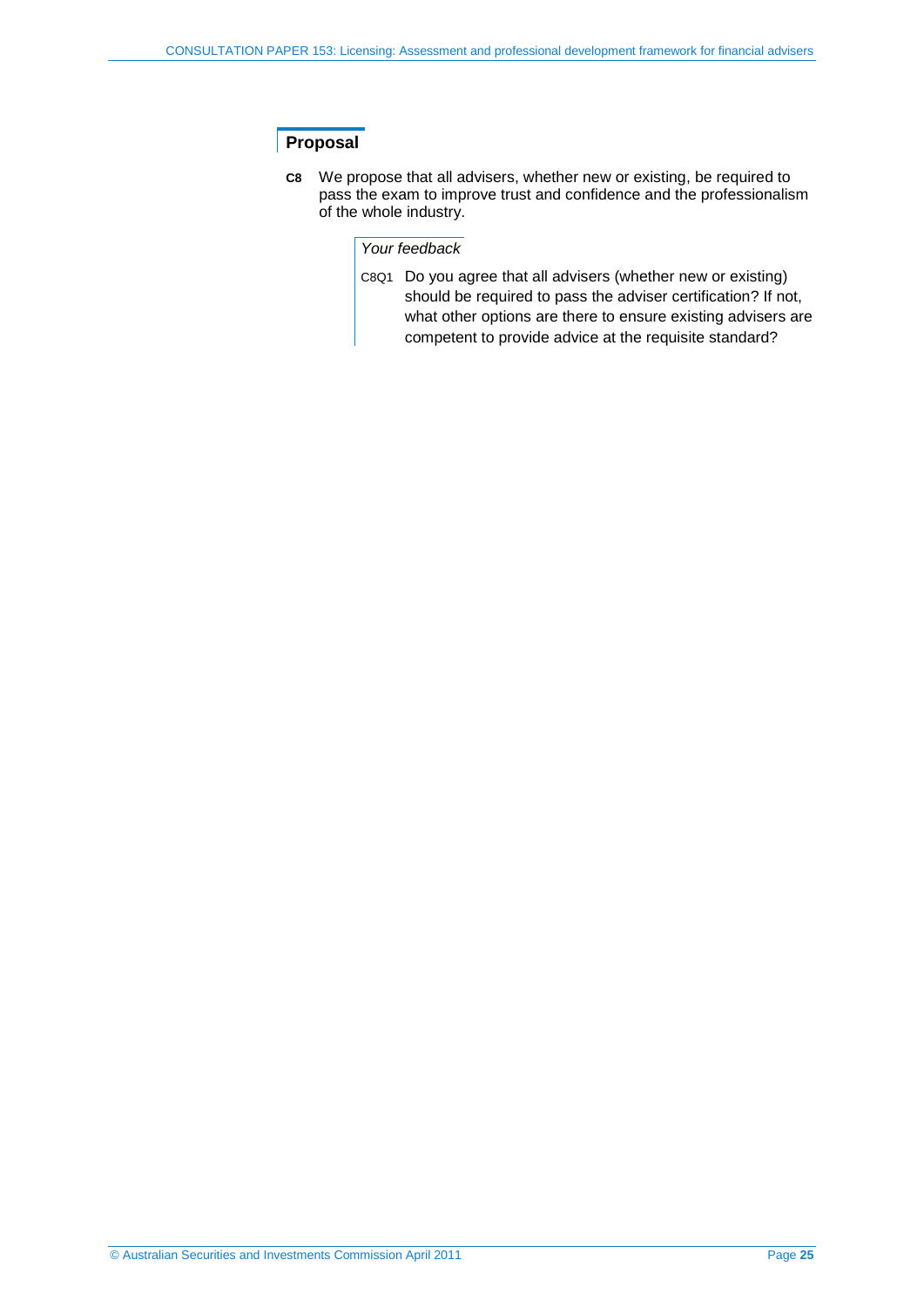## <span id="page-25-0"></span>**D Monitoring and supervision requirement**

### **Key points**

The proposed framework includes a mandatory monitoring and supervision period for new advisers, following the successful completion of the adviser certification requirement. We think the monitoring and supervision period should be 12 months.

During the monitoring and supervision period, the new adviser would be authorised to provide financial services, but all written advice must be vetted and signed off by the supervisor before the advice is given to the client. Advice that is provided by means other than in writing (e.g. timecritical or oral advice that is given by stockbrokers, where detailed advice documentation follows the advice itself) must still be vetted by a supervisor, but could be post-vetted.

## <span id="page-25-1"></span>**Monitoring and supervision requirement**

- 74 The second stage of the proposed assessment and development framework is a mandatory monitoring and supervision period for new advisers, following the successful completion of the adviser certification requirement. Ensuring that all financial product advice that is provided by a new adviser has been vetted by a supervisor will help to ensure that advice provided to consumers is appropriate.
- 75 As existing advisers will have been practising for more than one year by the end of any transitional period, existing advisers would not be required to undertake any monitoring and supervision period.
- 76 The purpose of the proposed monitoring and supervision requirement is to ensure a new adviser has the capability to effectively apply their knowledge to practical situations at work before working independently. It would also provide new advisers with insight into their industry and the opportunity to learn pertinent, practical skills.
- 77 Findings from our 2009 consultations found that many licensees already impose compulsory supervision periods for new advisers, including prevetting several pieces of advice before allowing them to work independently in order to monitor and coach on the appropriateness of advice and as a risk management mechanism.
- 78 The case for a monitoring and supervision requirement is also supported by recent Australian research on current ethical issues in the Australian financial advisory sector and the factors that influence ethical decision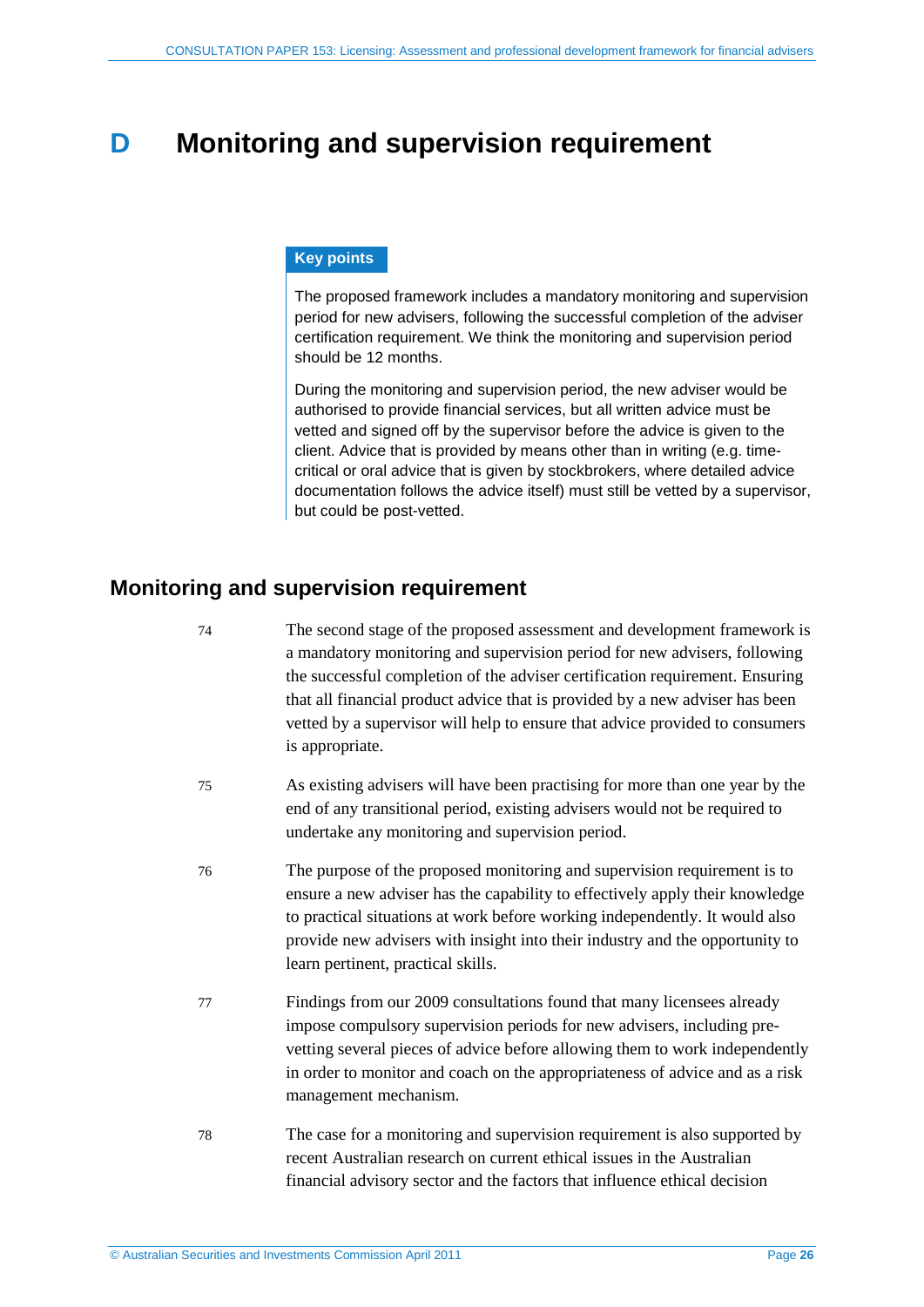making within Australian financial services organisations. That research suggests that a mentoring program or close supervision by ethical role models or leaders within the organisation appears warranted, together with a professional year of supervised practice.<sup>[22](#page-26-1)</sup>

- 79 We think the monitoring and supervision period should be a flexible but formal system managed predominantly by industry. A number of large licensees in Australia already have some form of supervision for their new advisers. In addition, a number of industry associations mandate practical experience requirements for potential members, complemented by a program of education.
- 80 Comparative research on other professions in Australia indicates the period of practical experience varies between three months to three years before a person can practise in the relevant profession.
- 81 Requiring all new advisers to undertake a mandatory period of monitoring and supervision will seek to address the various concerns raised by industry that new advisers do not have the practical knowledge or experience to provide financial product advice. In addition, we think this may help to maintain and enhance the professionalism of financial advisers in the industry and increase consumer confidence.

### **Proposal**

**D1** We propose including a mandatory monitoring and supervision period that is managed predominantly by industry.

### *Your feedback*

| D <sub>1Q1</sub> Do you agree that a monitoring and supervision period<br>would be useful for improving the skills and ethical decision<br>making of advisers?           |
|--------------------------------------------------------------------------------------------------------------------------------------------------------------------------|
| D <sub>1</sub> Q <sub>2</sub> Do you agree that the monitoring and supervision period<br>should be managed predominantly by industry? Why?                               |
| D1Q3 What is the estimated cost of supervision per adviser,<br>including the supervisor's time away from productive work?                                                |
| D1Q4 What arrangements would you suggest (e.g. in extremely<br>small licensees or isolated offices) to cater for when a<br>supervisor may not be available at all times? |

## <span id="page-26-0"></span>**Length of monitoring and supervision period**

82 We are proposing that the monitoring and supervision period be 12 months full-time or equivalent. Comparative research on other professions in

<u>.</u>

<span id="page-26-1"></span> $22$  Smith, pp. 31–2.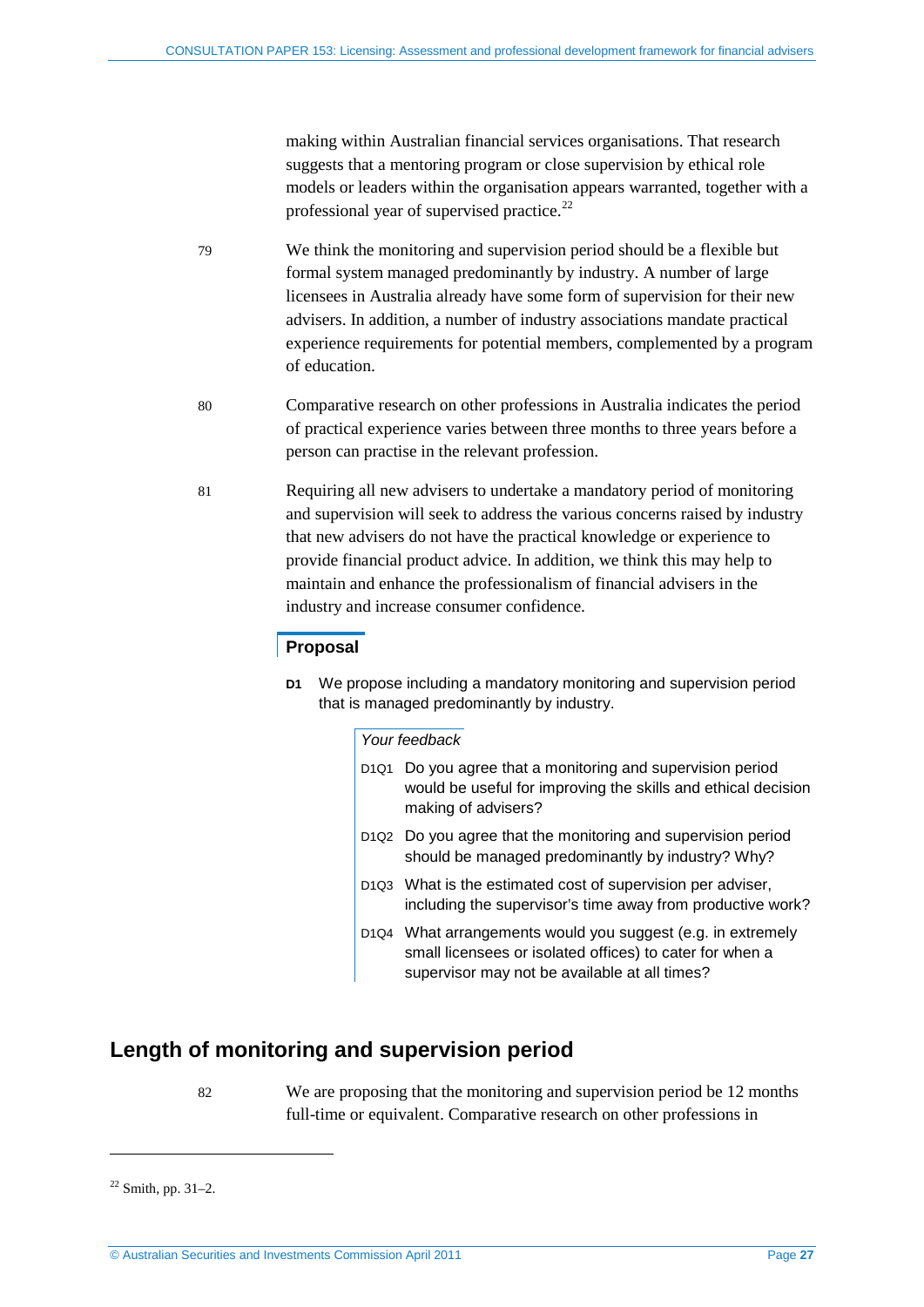Australia indicates that, in many professions, people being supervised must have their work reviewed by supervisors before it can be given to clients. Supervisors might also act as a professional mentor; however, this could be left to the discretion of the supervisor and the licensee.

83 We are proposing that a supervisor would be an adviser who has been in the financial advice industry for over five years, and who would be appointed by the relevant licensee as a mentor and supervisor during the monitoring and supervision period. After the transition period from 2015, only advisers who have completed the adviser certification would be qualified to supervise; however, to ensure sufficient flexibility during the introduction of the monitoring and supervision requirement, advisers who have not yet completed the adviser certification but who have five years experience could act as supervisors. By the end of the transition period, all existing advisers would be required to have completed the adviser certification and accordingly there would be no disruption to the industry in having qualified supervisors available to supervise.

### **Proposal**

**D2** We propose a monitoring and supervision period of 12 months full-time or equivalent to be completed after adviser certification.

### *Your feedback*

- D2Q1 Do you agree that a 12-month (full-time or equivalent) monitoring and supervision period is reasonable? Why or why not?
- D2Q2 Do you agree that new advisers should only start their monitoring and supervision period after having passed all relevant adviser certification modules? If not, do you think advisers should be able to count any practical experience (e.g. internships) undertaken during their studies, but before completing the exam, towards their monitoring and supervision period?
- **D3** We propose requiring a supervisor to have at least five years relevant experience before supervising a new entrant.

### *Your feedback*

- D3Q1 Do you think a supervisor should have at least five years experience in the provision of financial services? What other requirements could be imposed on a supervisor?
- D3Q2 What should be the maximum number of advisers a supervisor could supervise at any given time? Should there be any maximum limit or should this be left to the individual licensee?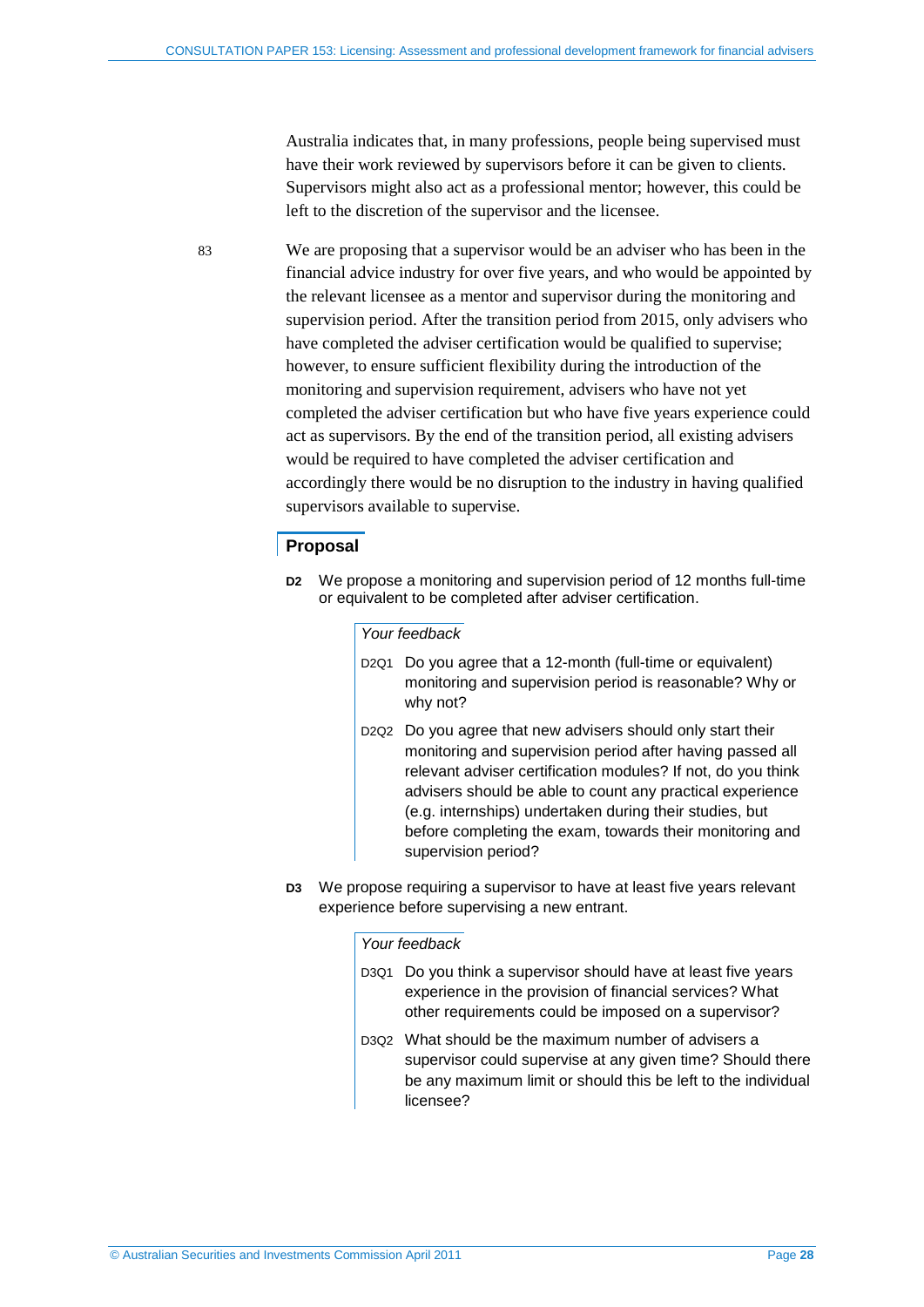## <span id="page-28-0"></span>**Management of monitoring and supervision period**

- 84 We are proposing that during the monitoring and supervision period, the new adviser would be authorised to provide financial services, but all written advice must be vetted and signed off by the supervisor before the advice is given to the client.
- 85 Advice that is provided by means other than in writing (e.g. time-critical or oral advice that is given by stockbrokers, where detailed advice documentation follows the advice itself) must still be vetted by a supervisor. For example, oral advice could be post-vetted. During supervision, detailed notes of all time-critical or oral advice should be kept and discussed/signed off by the supervisor shortly after the advice is given. This would foster proper record keeping of orders and advice given beyond the supervision period. The principle of this requirement is not to create another layer of oversight beyond that which is contemplated as part of a licensee's normal duties, but to ensure appropriate guidance and monitoring is being provided to new advisers in applying their knowledge.
- 86 Licensees would be responsible for enforcement of this requirement. The monitoring and supervision requirement would fall within the obligation on licensees to ensure that their representatives are adequately trained and competent to provide financial services in accordance with s912A(1)(f) of the Corporations Act.

### **Proposal**

- **D4** We propose that during the monitoring and supervision period, new advisers would be authorised to provide financial services subject to the following conditions:
	- (a) all written advice must be vetted and signed off by the supervisor before the advice is given to the client; and
	- (b) all time-critical or oral advice must be vetted and signed off by the supervisor within a 48-hour period from the advice being given.

### *Your feedback*

- D4Q1 Do you agree that a supervisor should review and sign off all advice provided by a new adviser (i.e. SOA) before it is given to a client?
- D4Q2 Do you agree oral advice should be post-vetted? If not, what other ways could oral advice be vetted?
- D4Q3 What consequences should apply if post-vetted advice is found to be inadequate?
- D4Q4 What costs would pre-vetting of advice likely impose on industry?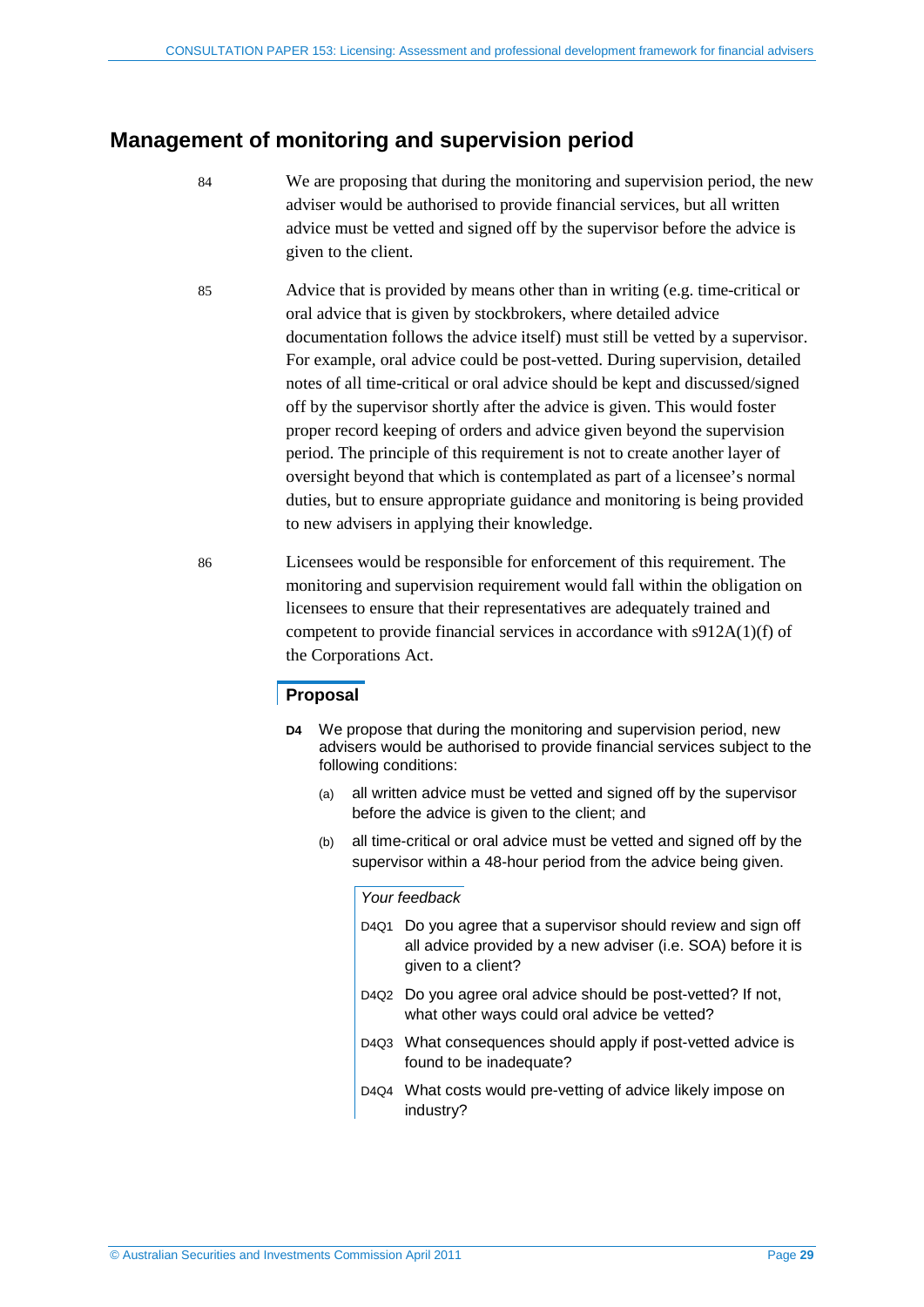## <span id="page-29-0"></span>**E Knowledge update review requirement**

### **Key points**

We are also considering requiring a knowledge update review requirement to complement continuing professional development (CPD) requirements. Advisers would be required to complete the review within two years of completing the adviser certification and every three years thereafter.

We propose retaining CPD requirements as part of the assessment and professional development framework for financial advisers in Australia, but are interested in whether we need to provide more guidance in RG 146 on CPD requirements.

### <span id="page-29-1"></span>**Knowledge update review requirement**

87 For the third stage of our proposed assessment and professional development framework, we are considering requiring a knowledge update review to complement CPD requirements. Advisers would be required to complete the review within two years of completing the adviser certification and every three years thereafter. We think the knowledge update review will help to improve the quality of advice and build trust and confidence in financial advisers over the longer term.

88 The topics covered would be focused on changes to both the regulatory environment and the market, including new financial products and the risks and benefits of those products, rather than core competencies-based material. We also think it should include an ethics component to improve ethical decision making and ethical conduct of financial advisers in Australia. Research has suggested:

> The ability of financial advisers to engage in ethical decision making and ethical conduct in the provision of financial services to Australian consumers is critical to the achievement of widely held objectives to professionalise financial advisers and to ensure quality advisory outcomes.<sup>[23](#page-29-2)</sup>

89 The knowledge update review could be by the same organisation that administers the adviser certification, or by another organisation. It could be run as an online, computer-based training session that advisers across all sectors would have to complete. Like the exam, it would provide an objective method of enabling all advisers to review their knowledge on an

<u>.</u>

<span id="page-29-2"></span> $23$  Smith, p. 4.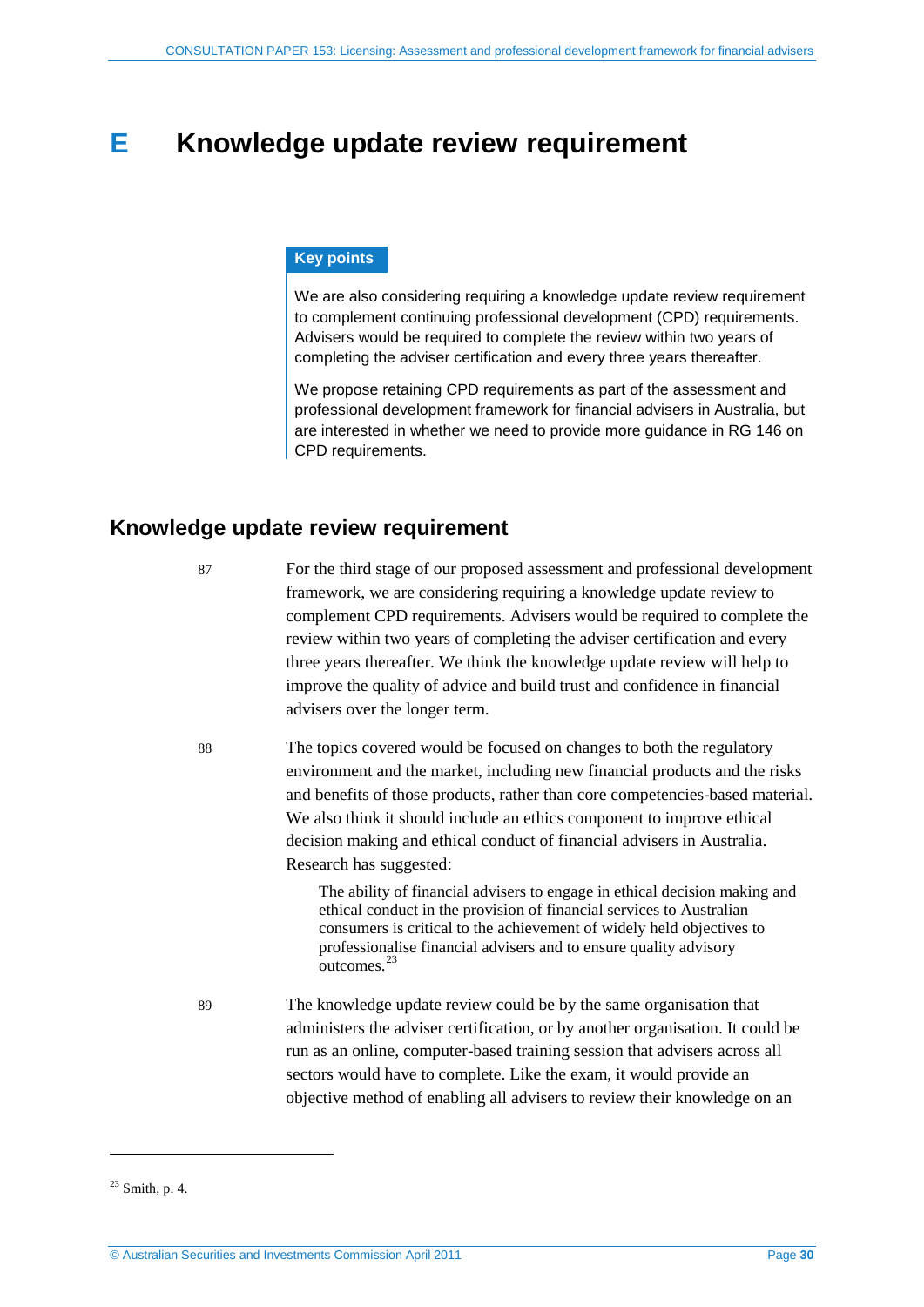ongoing basis. As the UK Financial Services Authority (FSA) has observed, 'improved knowledge can improve the quality of service'.<sup>[24](#page-30-0)</sup>

90 The knowledge update review could be modelled on FINRA's Regulatory Element of the Securities Industry Continuing Education Program in the United States, which all registered advisers must complete two years after initial registration and then every three years thereafter.<sup>[25](#page-30-1)</sup> It has the following features:

- (a) The continuing education program in the United States is intended to keep registered securities industry personnel up-to-date regarding rules and other issues that are broadly applicable to all registered advisers. It is divided into four modules: compliance, regulatory, ethical and practice.
- (b) Participants are able to choose the order in which to complete the four required modules. In each module, participants are led through a case study that provides a story depicting situations that may be faced by registered persons in the course of their business. Each case contains significant educational content, including optional material called Resources and Glossary Rollovers. Participants are encouraged to utilise all of the educational content provided in the program, including the optional material because it is designed to aid understanding and enhance the educational experience for the participant.
- (c) Participants must demonstrate proficiency in each of the four modules. Participants who do not demonstrate proficiency in any one module will not be able to complete the Regulatory Element requirement within that session. If a module is not completed, participants may terminate the incomplete session or may continue to review the remaining material for the added educational benefit. In either event, participants would not be able to complete the Regulatory Element requirement in that session and must schedule another session in order to satisfy the requirement.
- (d) The program is designed to provide ample time to complete the required materials within the timeframe allotted. Failure to complete the Regulatory Element within 120 days of the prescribed anniversary date results in a person's registration becoming inactive. This means that the person may not engage in, or be compensated for, activities requiring a securities registration until they satisfy the requirements in the United States.
- 91 Advisers would be required to complete the knowledge update review within the requisite time period. Like the system in the United States, they would not be able to complete the knowledge update review without having

<u>.</u>

<span id="page-30-0"></span><sup>&</sup>lt;sup>24</sup> FSA, 'Delivering the RDR: Professionalism, including its applicability to pure protection advice, with feedback to CP09/18 and CP09/31' (CP10/14), FSA, June 2010, paragraph 2.12.<br><sup>25</sup> FINRA, 'Continuing education', [www.finra.org/Industry/Compliance/ContinuingEducation/.](http://www.finra.org/Industry/Compliance/ContinuingEducation/)

<span id="page-30-1"></span>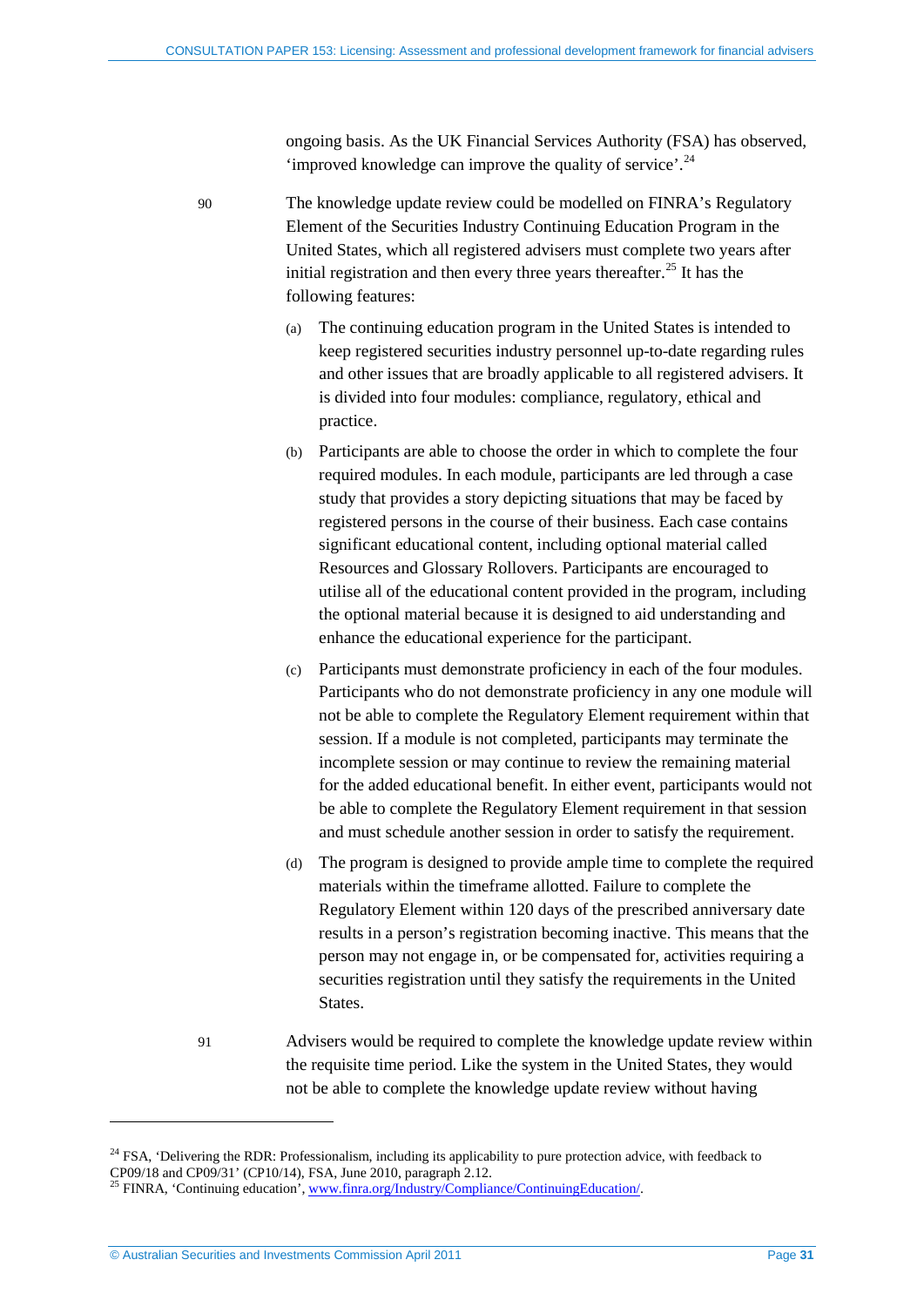successfully completed each of the adviser certification modules. The knowledge update review is intended to assist advisers to identify areas where further training (i.e. CPD) should be undertaken to improve their knowledge in providing the relevant financial services.

<span id="page-31-0"></span>92 There could be a number of consequences for advisers who fail to complete the knowledge update review to encourage advisers to complete the review within the requisite period of time. For example, advisers who do not complete the knowledge update review:

- (a) may be required to submit to a supervision period until they complete the review; or
- (b) may be suspended from providing financial services until the requirement is satisfied.
- 93 FINRA's Regulatory Element is developed by industry committees representing a diverse range of broker–dealers, in conjunction with the Securities Industry Regulatory Council on Continuing Education, industry regulatory agencies and self-regulatory organisations.
- 94 The knowledge update review could be developed by the same committees that prepare questions for the adviser certification exam. This would help to ensure consistency, continuity and relevance of questions and case studies posed in the knowledge update review.
- 95 Although the knowledge update review would be a computer-based program, as in the United States, testing centres would need to be used to administer the programs to verify the identity of the adviser undertaking the review.
- 96 We do not have the resources or the expertise to administer such programs and would therefore arrange for testing centres to tender for this work. There are a number of testing centres throughout Australia that currently provide this service on behalf of FINRA. To minimise costs and travel, testing providers would be encouraged to provide licensees with onsite, bulk review sessions.

### **Proposal**

**E1** We propose requiring a knowledge update review to improve advisers' knowledge and the quality of advice.

### *Your feedback*

E1Q1 Do you agree that a knowledge update review would improve advisers' knowledge and therefore improve the quality of their services?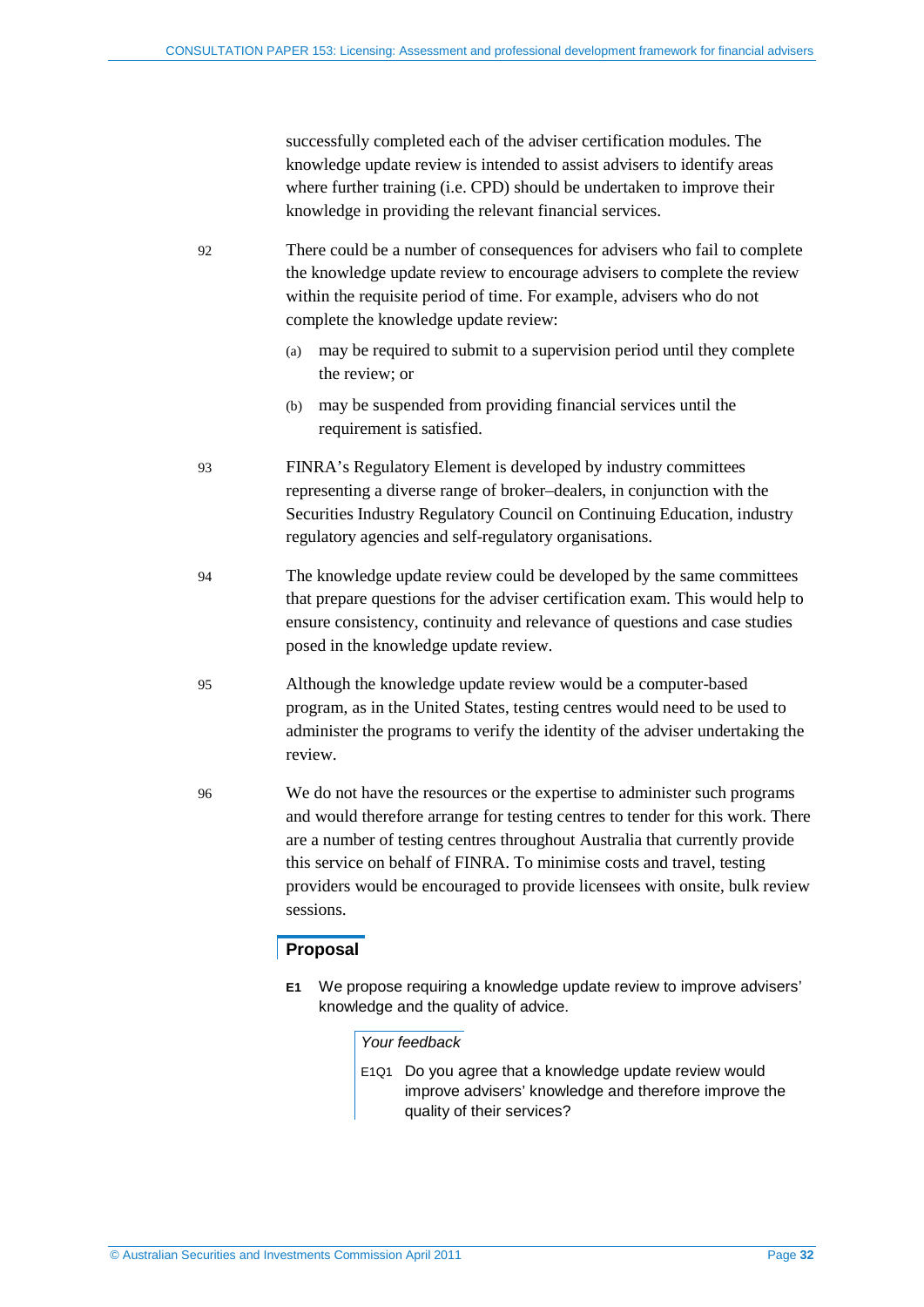- E1Q2 Based on the above model, what costs would you expect to be incurred in developing the training material and questions for the knowledge update review? What costs would likely be incurred by industry in having advisers sit the review?
- **E2** We propose using the knowledge update review to complement CPD.

### *Your feedback*

- E2Q1 Do you agree with the need for both CPD and knowledge update review requirements? If not, which do you think would be a more effective way of ensuring advisers keep updating their knowledge of changes to the regulatory environment and financial products and markets?
- **E3** We propose running the knowledge update review as an online, computer-based training session that needs to be completed within the first two years of passing the adviser certification exam, and then every three years thereafter.

### *Your feedback*

- E3Q1 Do you agree that a triennial requirement is a reasonable period of time after which advisers should undertake a knowledge update review? If not, what would be a suitable timeframe?
- **E4** We propose using the knowledge update review to focus on changes to the regulatory environment and the market, and include a component on ethics.

### *Your feedback*

- E4Q1 Do you agree that a knowledge update review should be limited to changes to the regulatory environment, the market and ethics? If not, what else do you think should be included?
- **E5** We propose that there would be consequences for advisers who fail to complete the review within the requisite period of time. The result would be intended to assist the adviser in identifying areas where they should undertake CPD to improve their knowledge.

### *Your feedback*

- E5Q1 Do you agree that there should be consequences for failing to complete the knowledge update review? Do you agree with options (a) and/or (b) in paragraph [92?](#page-31-0) What other consequences (if any) should there be for a person who does not complete the review?
- **E6** We propose that the knowledge update review be developed by the same committees that prepare questions for the adviser certification exam.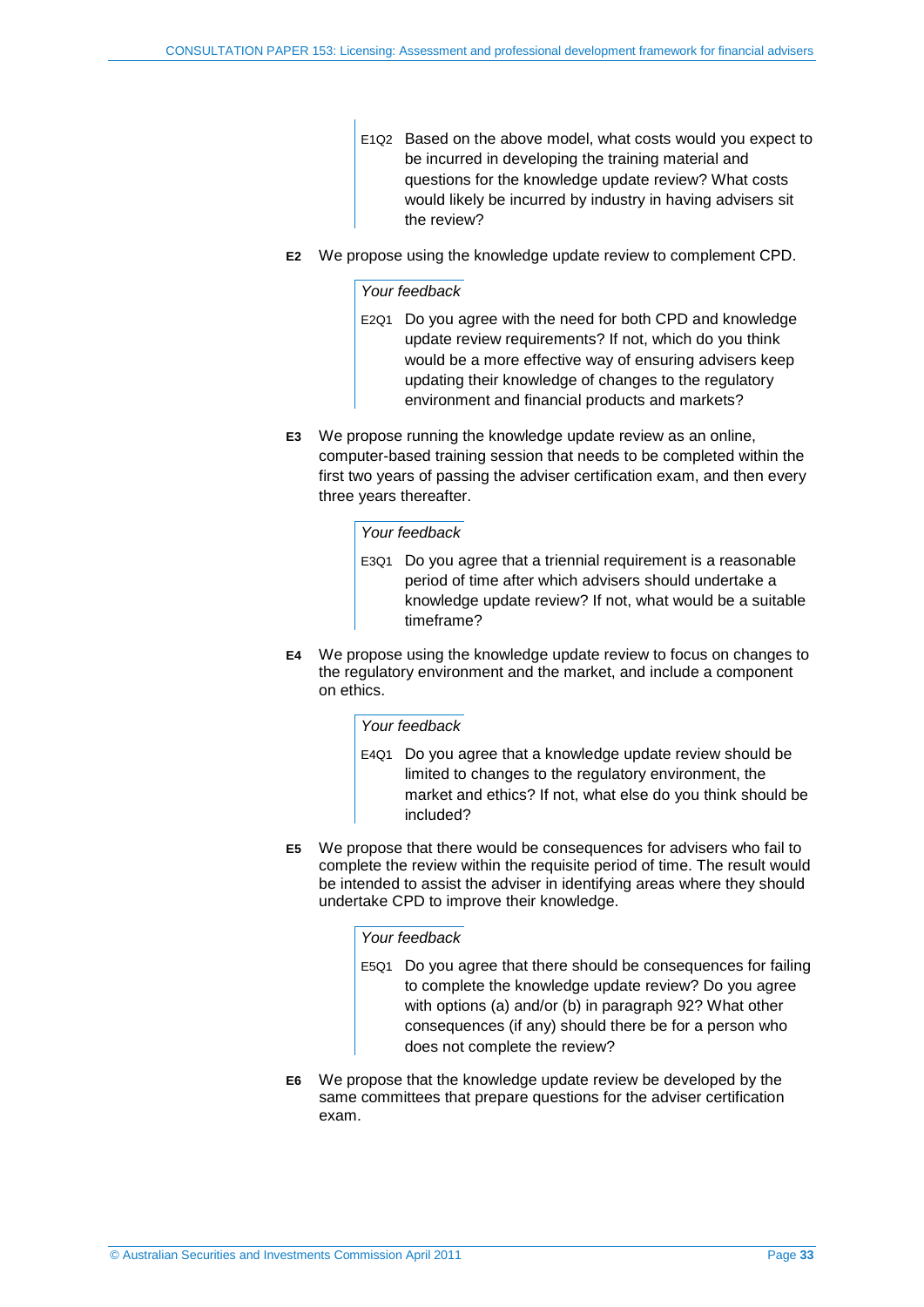#### *Your feedback*

- E6Q1 Do you agree that the same committees should be used to prepare the questions and case studies for the knowledge update review?
- **E7** We propose that the knowledge update review be computer-based and testing centres be used to administer the programs.

### *Your feedback*

- E7Q1 Do you agree that independent testing centres should administer the knowledge update review?
- E7Q2 Which organisation should administer the knowledge update review?
- **E8** We propose leaving who pays the cost of the knowledge update review to the discretion of individual advisers, authorised representatives and/or the licensee.

*Your feedback* E8Q1 Do you agree with this proposal?

### <span id="page-33-0"></span>**Continuing professional development requirements**

97 We propose retaining CPD requirements as part of the assessment and professional development framework for financial advisers in Australia, as well as the proposed knowledge update review. 98 In other jurisdictions, the following CPD requirements apply to financial advisers: (a) In New Zealand, the Code of Professional Conduct provides that an Authorised Financial Adviser (AFA) must complete a minimum of 20 hours of training relevant to the financial services the AFA provides or intends to provide, including 10 hours of structured training, every 12 months.<sup>[26](#page-33-1)</sup> (b) In the United Kingdom, financial advisers must complete a minimum of 35 hours of relevant CPD each year, with at least 21 hours of structured learning.<sup>[27](#page-33-2)</sup> (c) In the United States, registered advisers must complete an online, elearning program called the Regulatory Element of the Securities Industry Continuing Education Program every three years in lieu of ongoing CPD requirements.<sup>[28](#page-33-3)</sup>

<span id="page-33-2"></span>

<span id="page-33-1"></span><sup>&</sup>lt;sup>26</sup> *Code of Professional Conduct for Authorised Financial Advisers* (NZ), Code Standard 18.<br><sup>27</sup> Financial Services Authority, 'Improving your understanding of the Retail Distribution Review (RDR)—Professionalism' (SFDFS055), FSA, p. 3.

<span id="page-33-3"></span><sup>&</sup>lt;sup>28</sup> FINRA, 'Continuing education', [www.finra.org/Industry/Compliance/ContinuingEducation/;](http://www.finra.org/Industry/Compliance/ContinuingEducation/) Securities Industry Regulatory Council on Continuing Education (CE Council), 'Regulatory element'[, www.cecouncil.com/regulatory\\_element/.](http://www.cecouncil.com/regulatory_element/)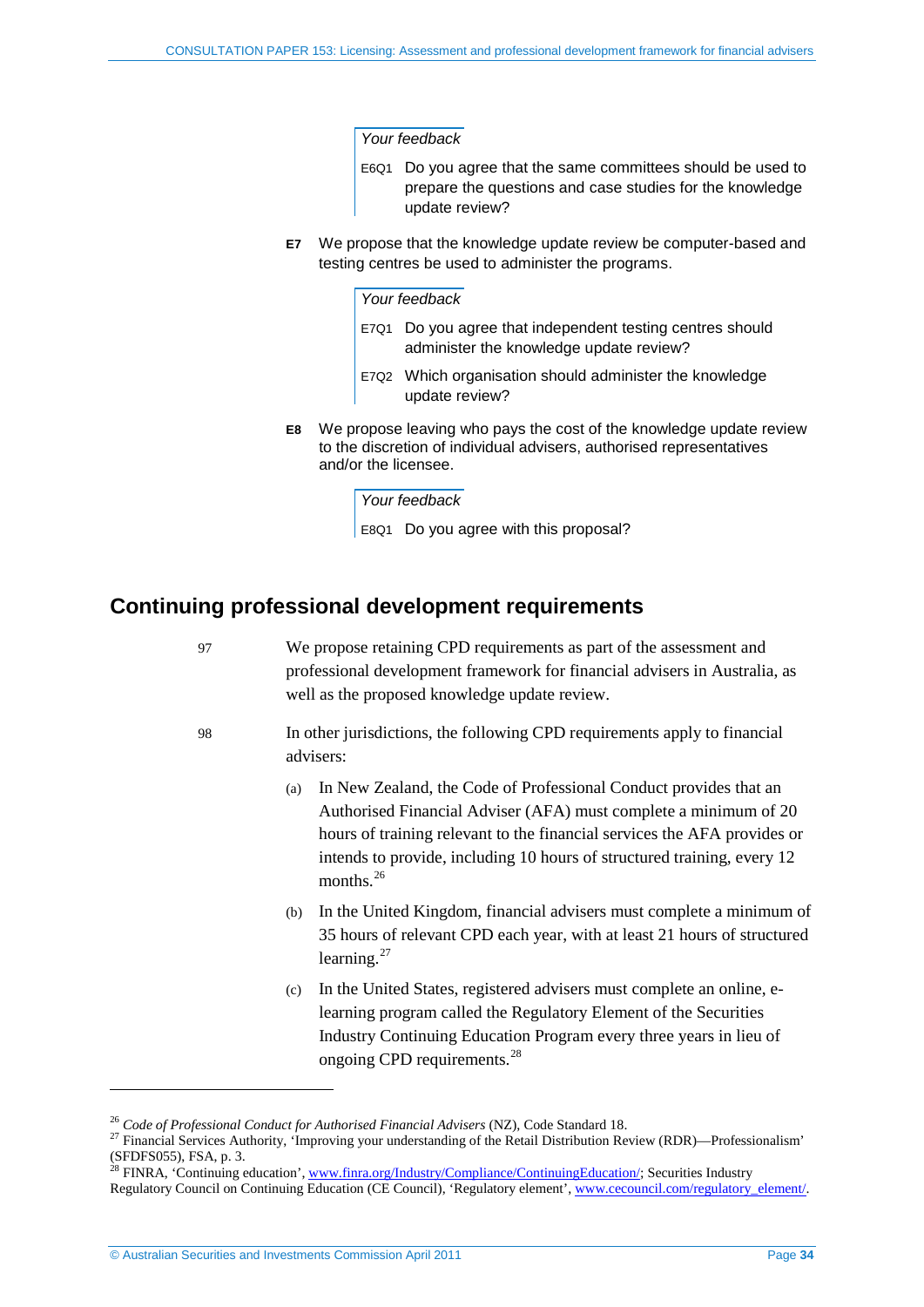- 99 We do not currently provide guidance on hourly CPD requirements in RG 146. Prescriptive requirements for CPD are managed by industry and professional associations and it is proposed that this arrangement be maintained in its current form.
- 100 However, various industry associations have suggested that more guidance concerning hourly CPD requirements may assist industry. At this stage, we are not proposing to prescribe an hourly requirement for CPD because we believe that the proposed knowledge update review will be a targeted and effective means of ensuring advisers continue to maintain the currency of their knowledge in the areas in which they practise.
- 101 We think that requiring all advisers to update their knowledge of the regulatory environment and other relevant areas will place them in a better position to provide advice that is appropriate if they are keeping abreast of new financial products, including their risks and benefits.

### **Proposal**

**E9** We propose retaining CPD requirements as part of the assessment and professional development framework for financial advisers, as well as the proposed knowledge update review.

#### *Your feedback*

| E9Q1 Do you agree that CPD is a useful mechanism for helping<br>financial advisers maintain the competence to provide<br>financial services? |
|----------------------------------------------------------------------------------------------------------------------------------------------|
| Fent Do vou agree that CPD should continue to be managed by                                                                                  |

- E9Q2 Do you agree that CPD should continue to be managed by industry? If not, who should manage CPD?
- E9Q3 Do you think ASIC should provide any further guidance concerning CPD requirements? If so, what additional guidance is needed?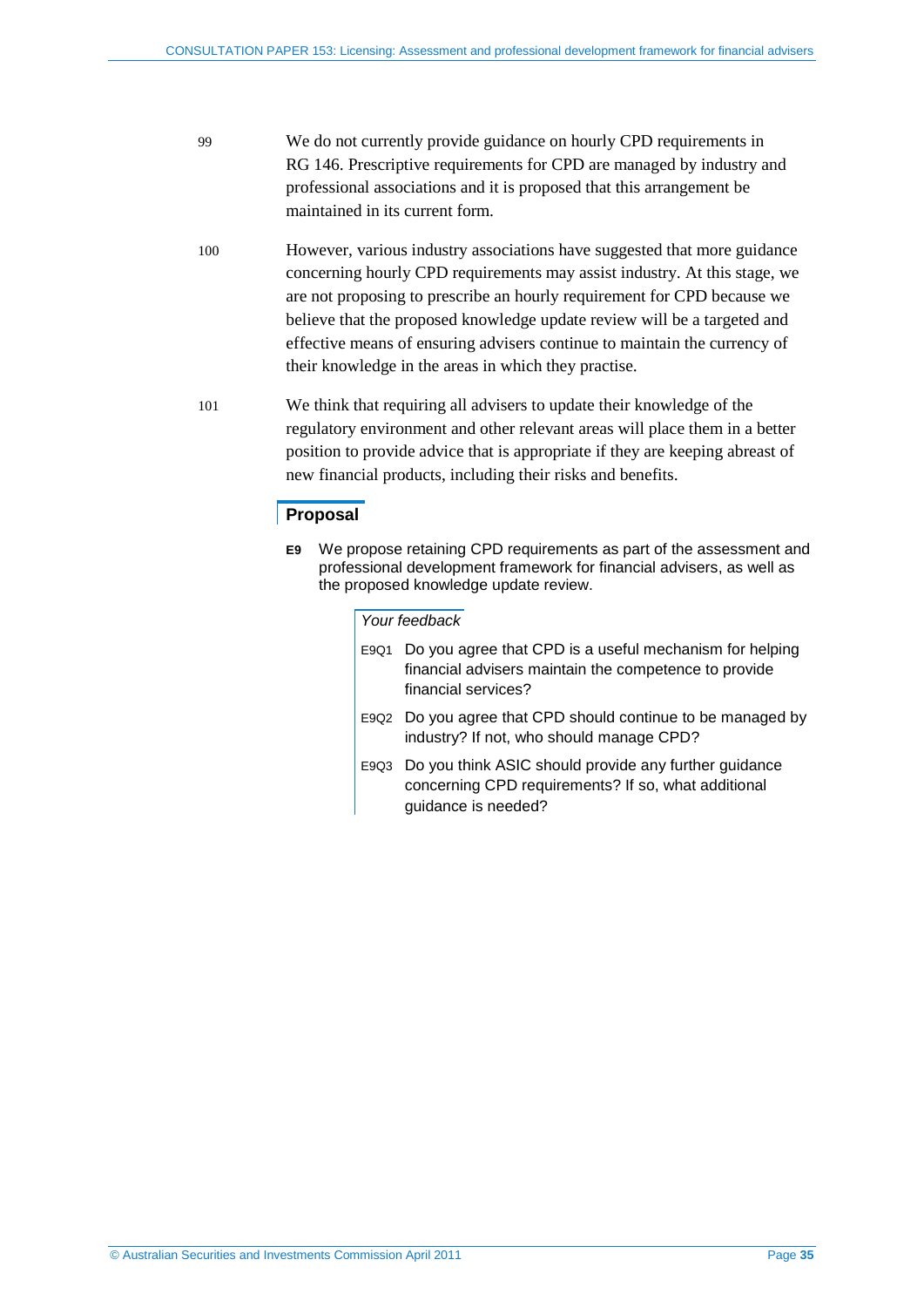## <span id="page-35-0"></span>**F Centralised record of adviser certification**

### **Key points**

Only AFS licensees and authorised representatives must be registered on ASIC's AFS Licensees Register and AFS Authorised Representatives Register. No such requirement applies for other representatives (e.g. employees and directors). If the adviser certification were implemented, a centralised record for each adviser of Tier 1 products would need to be created and kept by either the administering body or ASIC.

We are consulting on whether the exam provider should collate these results and forward them to ASIC and whether these records should be accessible to AFS licensees to check the certification status of advisers.

| 102 | Only AFS licensees and authorised representatives must be registered on<br>ASIC's AFS Licensees Register and AFS Authorised Representatives<br>Register. Licensees must notify ASIC (within a certain period of time) after<br>appointing an authorised representative and this information is included in a<br>public register. No such requirement applies for other representatives (e.g.<br>employees and directors). |
|-----|---------------------------------------------------------------------------------------------------------------------------------------------------------------------------------------------------------------------------------------------------------------------------------------------------------------------------------------------------------------------------------------------------------------------------|
| 103 | If the adviser certification were implemented, a centralised record for each<br>adviser of Tier 1 products would need to be created and kept by either the<br>administering body or ASIC. Additionally, similar information would be<br>kept for the purpose of recording completion of the knowledge update<br>review.                                                                                                   |
| 104 | Under $s912A(1)(f)$ of the Corporations Act, the AFS licensee must ensure its<br>representatives are adequately trained and competent. Therefore, whichever<br>method of certification delivery is used, it must allow licensees to satisfy<br>themselves that their representatives have in fact passed the adviser<br>certification and are up-to-date with the knowledge update review<br>requirements.                |
| 105 | There are a number of options as to how this information could be collated<br>and released. For example:                                                                                                                                                                                                                                                                                                                  |
|     | ASIC could maintain a publicly searchable adviser certification register;<br>(a)                                                                                                                                                                                                                                                                                                                                          |
|     | ASIC could request law reform from government to integrate this<br>(b)<br>information into the existing ASIC register;                                                                                                                                                                                                                                                                                                    |
|     | ASIC could provide certificates of compliance to individual advisers<br>(c)<br>directly for use in proving certification; or                                                                                                                                                                                                                                                                                              |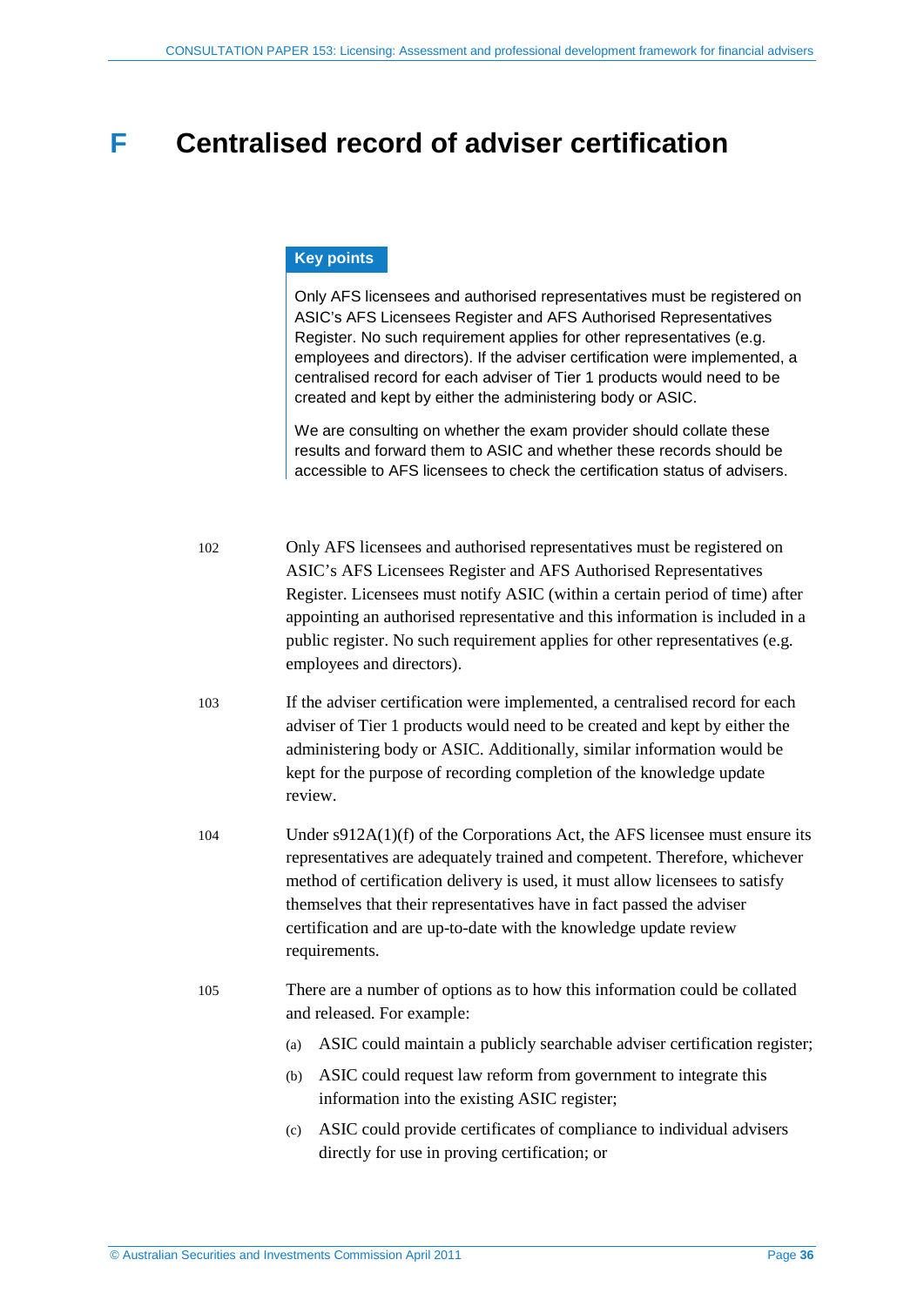(d) AFS licensees could be required to maintain searchable records (such as on their websites) of the adviser certification and knowledge update review status of individual advisers, as well as include these items in Financial Services Guide disclosures.

### **Proposal**

**F1** We propose to record all adviser certification and knowledge update review results in Australia. We propose that the adviser certification exam provider would collate these results and forward them to ASIC.

### *Your feedback*

- F1Q1 Do you agree that the adviser certification and knowledge update review results should be recorded? If not, why not?
- **F2** We propose that these records would be accessible to AFS licensees to check the certification status of advisers.

### *Your feedback*

| F2Q1 | Do you agree with this proposal?                                                                                                                                                                          |
|------|-----------------------------------------------------------------------------------------------------------------------------------------------------------------------------------------------------------|
|      | F2Q2 Who else should be allowed access to these records (e.g.<br>members of the public or other licensees) to allow for<br>reference checking of new advisers?                                            |
|      | F2Q3 If records were not accessible, how would you propose that<br>interested parties check the certification status of an<br>adviser?                                                                    |
|      | F2Q4 What costs would you expect in regards to the operation of<br>a central training register? Would you expect any cost<br>savings as a result of having a central point for certification<br>checking? |
|      | F2Q5 Should the record holder be permitted to charge a fee for<br>access to information on the record?                                                                                                    |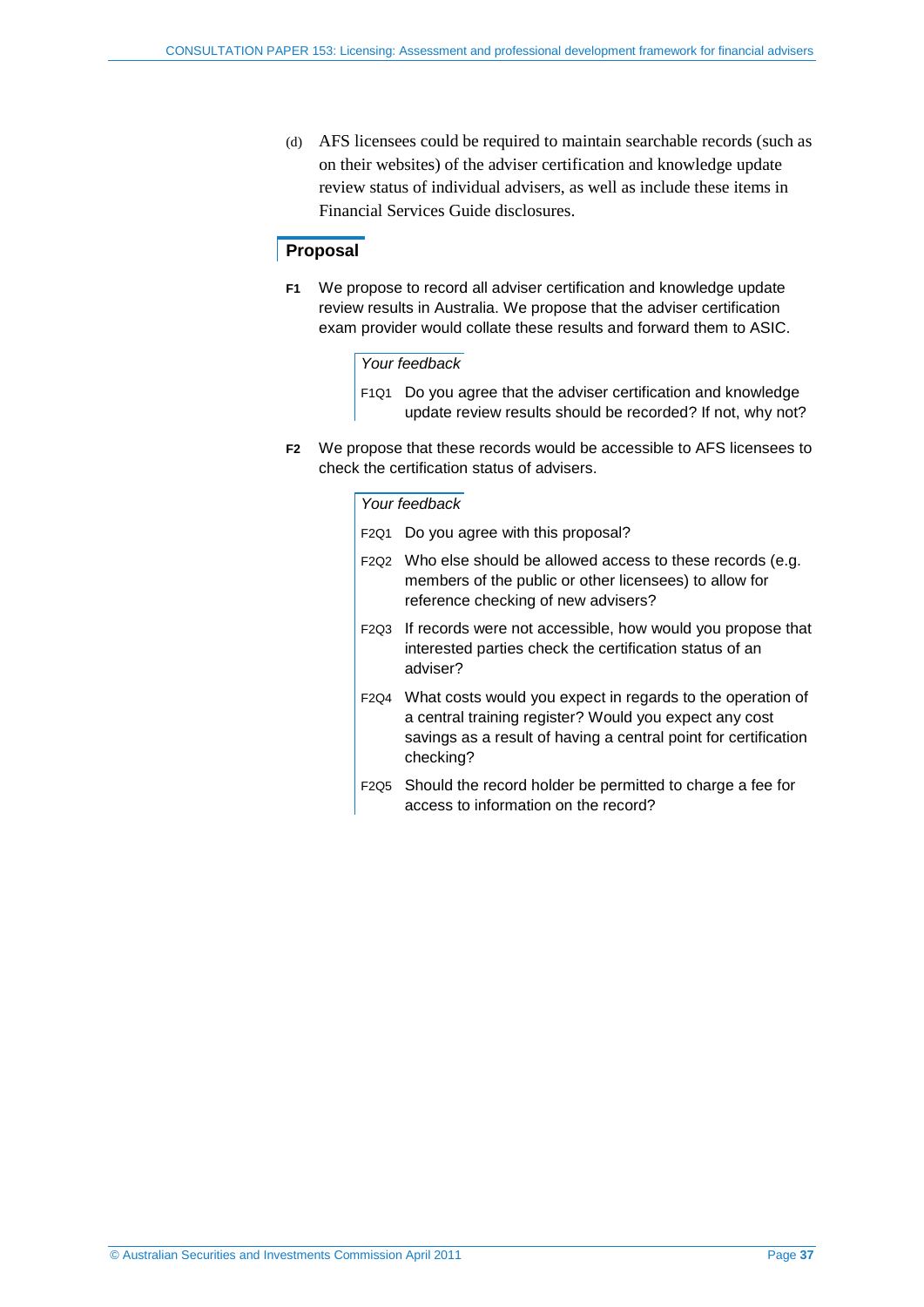# <span id="page-37-0"></span>**G Transition period**

### **Key points**

We are considering whether a three-year transition period should be introduced for all existing advisers and a shorter phase-in period for new advisers to minimise disruption to industry.

<span id="page-37-2"></span>106 In order to ensure there is minimum disruption to industry, we are considering whether a three-year transition period should be introduced for all existing advisers and a shorter phase-in period for new advisers. An example of how the framework might be introduced is set out i[n Table 2.](#page-37-1)

<span id="page-37-1"></span>

| Table 2: Transition period for the proposed assessment and development framework for |
|--------------------------------------------------------------------------------------|
| financial advisers                                                                   |

| <b>Date</b>    | <b>Existing advisers</b>                                                                                                                                                        | New advisers (new entrants to the<br>industry from 1 July 2012)                                                                                                                                                              |
|----------------|---------------------------------------------------------------------------------------------------------------------------------------------------------------------------------|------------------------------------------------------------------------------------------------------------------------------------------------------------------------------------------------------------------------------|
| 1 July 2012    | • Adviser certification exams will be available.<br>• All new advisers will be subject to the monitoring and supervision requirement.                                           | Effective date for the proposed new assessment and professional development framework.                                                                                                                                       |
| 1 January 2013 |                                                                                                                                                                                 | Required to complete adviser certification<br>before being authorised to provide financial<br>services under supervision.                                                                                                    |
| 30 June 2015   | Required to complete adviser certification<br>in the area where they wish to continue to<br>be authorised to provide financial services.                                        | If the adviser entered the industry between<br>1 July 2012 and 31 December 2012,<br>required to complete adviser certification in<br>the area where they wish to continue to be<br>authorised to provide financial services. |
| 1 July 2015    | All supervisors must have at least five years of experience in the industry and have<br>completed the adviser certification, including the supervisor's module (if introduced). |                                                                                                                                                                                                                              |
| 1 July 2017    | End of two-year period where advisers are required to complete the knowledge update<br>review.                                                                                  |                                                                                                                                                                                                                              |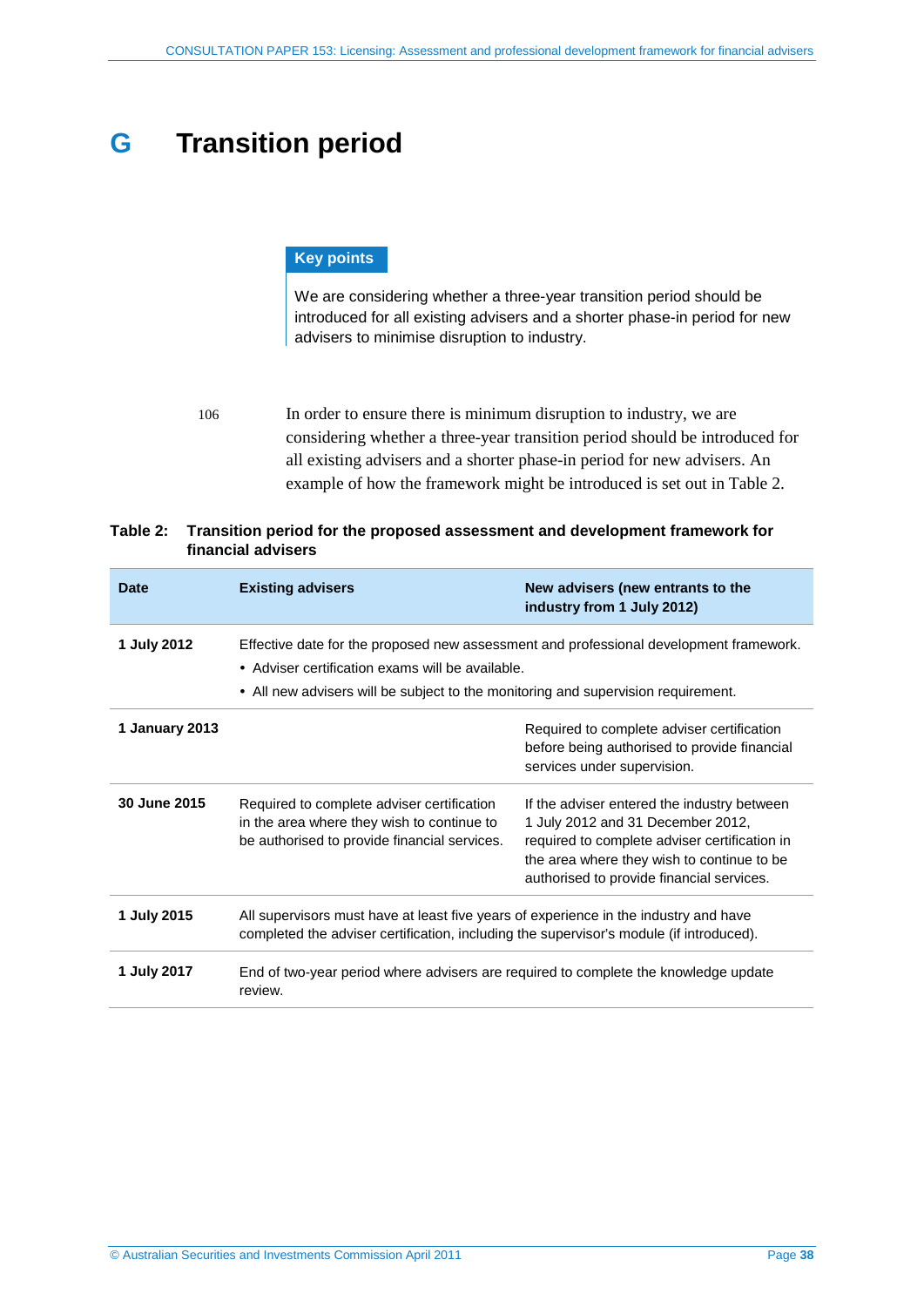## **Proposal**

**G1** We propose using the transition period schedule set out in [Table 2.](#page-37-1)

### *Your feedback*

- G1Q1 Do you agree with the proposed transition period? If not, do you think it should be longer or shorter?
- G1Q2 Do you think a 1 July 2012 start date is reasonable?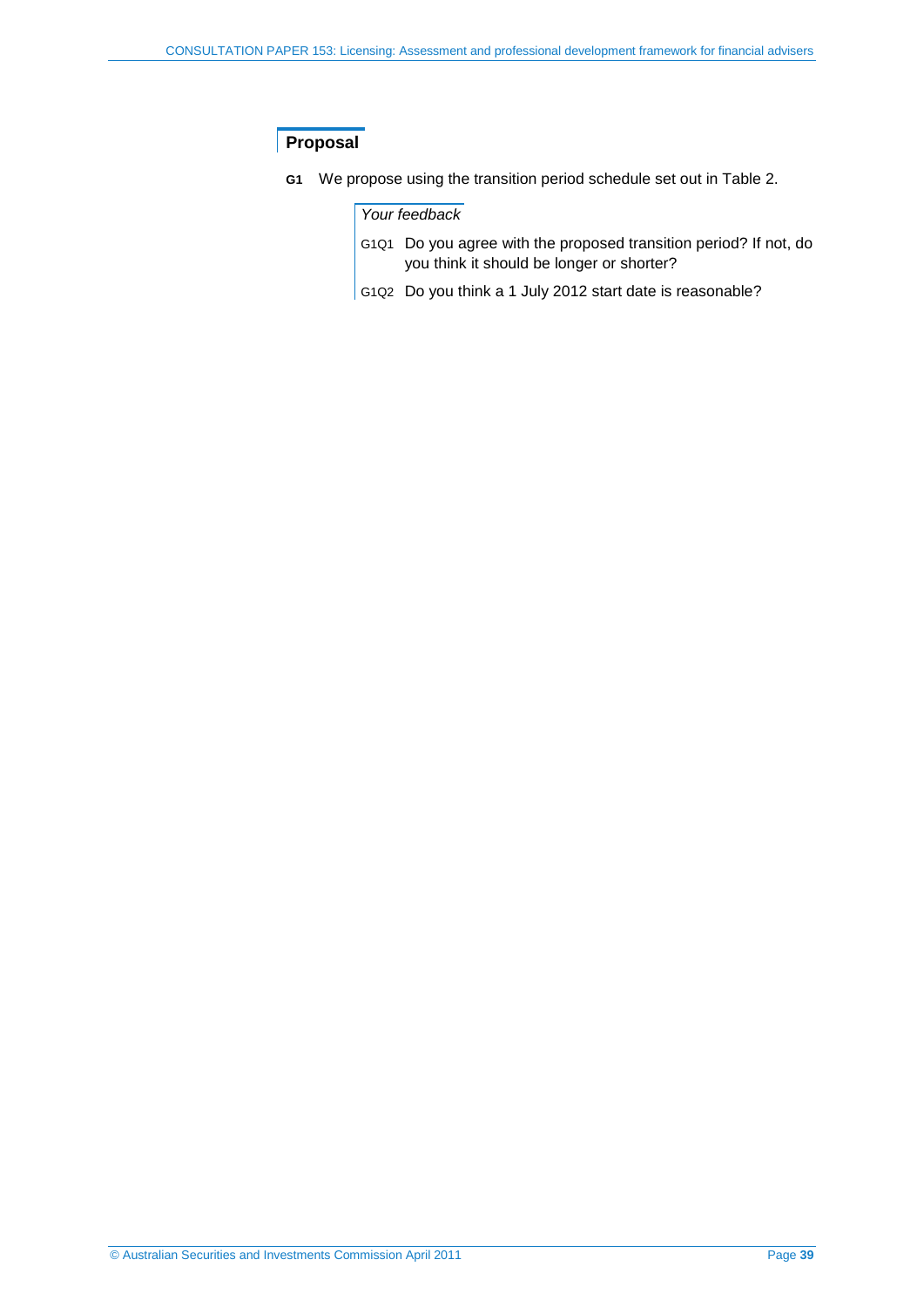## <span id="page-39-0"></span>**H Regulatory and financial impact**

| 107 |     | In developing the proposals in this paper, we have carefully considered their<br>regulatory and financial impact. On the information currently available to us<br>we think they will strike an appropriate balance between:                             |
|-----|-----|---------------------------------------------------------------------------------------------------------------------------------------------------------------------------------------------------------------------------------------------------------|
|     | (a) | enhancing and maintaining the training and competence of financial<br>advisers, while minimising disruption to industry; and                                                                                                                            |
|     | (b) | ensuring improved consumer confidence and protection.                                                                                                                                                                                                   |
| 108 |     | Before settling on a final policy, we will comply with the Australian<br>Government's regulatory impact analysis (RIA) requirements by:                                                                                                                 |
|     | (a) | considering all feasible options, including examining the likely impacts<br>of the range of alternative options which could meet our policy<br>objectives;                                                                                              |
|     | (b) | if regulatory options are under consideration, notifying the Office of<br>Best Practice Regulation (OBPR); and                                                                                                                                          |
|     | (c) | if our proposed option has more than minor or machinery impact on<br>business or the not-for-profit sector, preparing a Regulation Impact<br>Statement (RIS).                                                                                           |
| 109 |     | All RISs are submitted to the OBPR for approval before we make any final<br>decision. Without an approved RIS, ASIC is unable to give relief or make<br>any other form of regulation, including issuing a regulatory guide that<br>contains regulation. |
| 110 |     | To ensure that we are in a position to properly complete any required RIS,<br>we ask you to provide us with as much information as you can about:                                                                                                       |
|     | (a) | the likely compliance costs;                                                                                                                                                                                                                            |
|     | (b) | the likely effect on competition; and                                                                                                                                                                                                                   |
|     | (c) | other impacts, costs and benefits,                                                                                                                                                                                                                      |

of our proposals or any alternative approaches: see 'The consultation process', p. [4.](#page-3-1)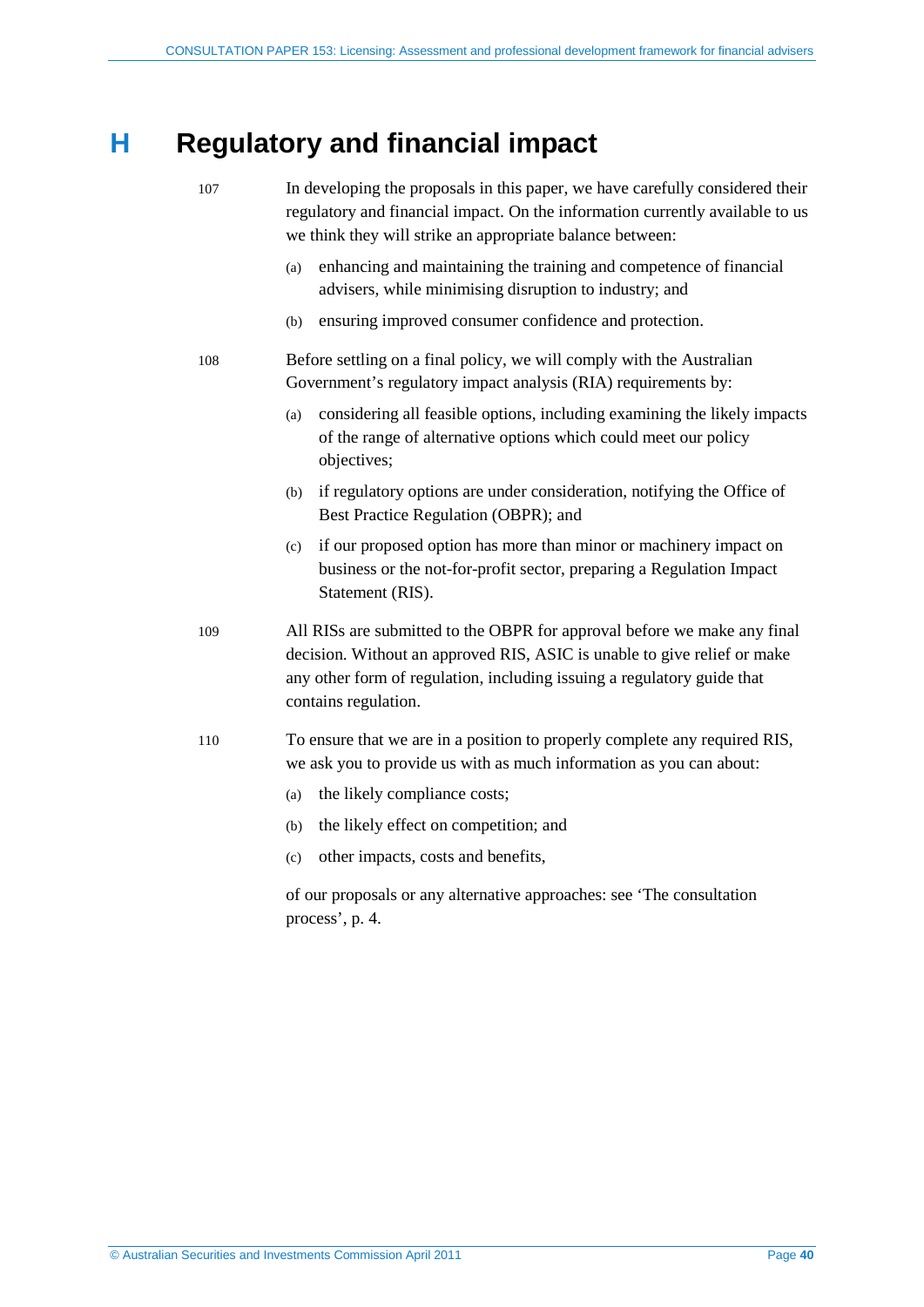# <span id="page-40-0"></span>**Appendix: Tier 1 and Tier 2 products from RG 146**

|        | <b>Products</b>                                                                                                                                                                   |
|--------|-----------------------------------------------------------------------------------------------------------------------------------------------------------------------------------|
| Tier 1 | All financial products except those listed under Tier 2                                                                                                                           |
| Tier 2 | • General Insurance products except for personal sickness and accident (as defined in reg<br>7.1.14                                                                               |
|        | Note: Travel insurance products are included in Tier 2, even where the product<br>covers losses arising due to sickness or accident while travelling                              |
|        | • Consumer credit insurance (as defined in reg 7.1.15)                                                                                                                            |
|        | Note: Consumer credit insurance products are included in Tier 2, even where the<br>product covers consumer credit liabilities that cannot be paid due to sickness or<br>accident. |
|        | • Basic deposit products                                                                                                                                                          |
|        | • Non-cash payment products                                                                                                                                                       |
|        | • FHSA deposit accounts                                                                                                                                                           |
|        | Note: First Home Saver Account (FHSA) deposit accounts are FHSAs issued by an<br>ADI. Other types of FHSAs are Tier 1 products: see RG 146.45-RG 146.46.                          |

### <span id="page-40-1"></span>**Table 3: Tier 1 and Tier 2 products**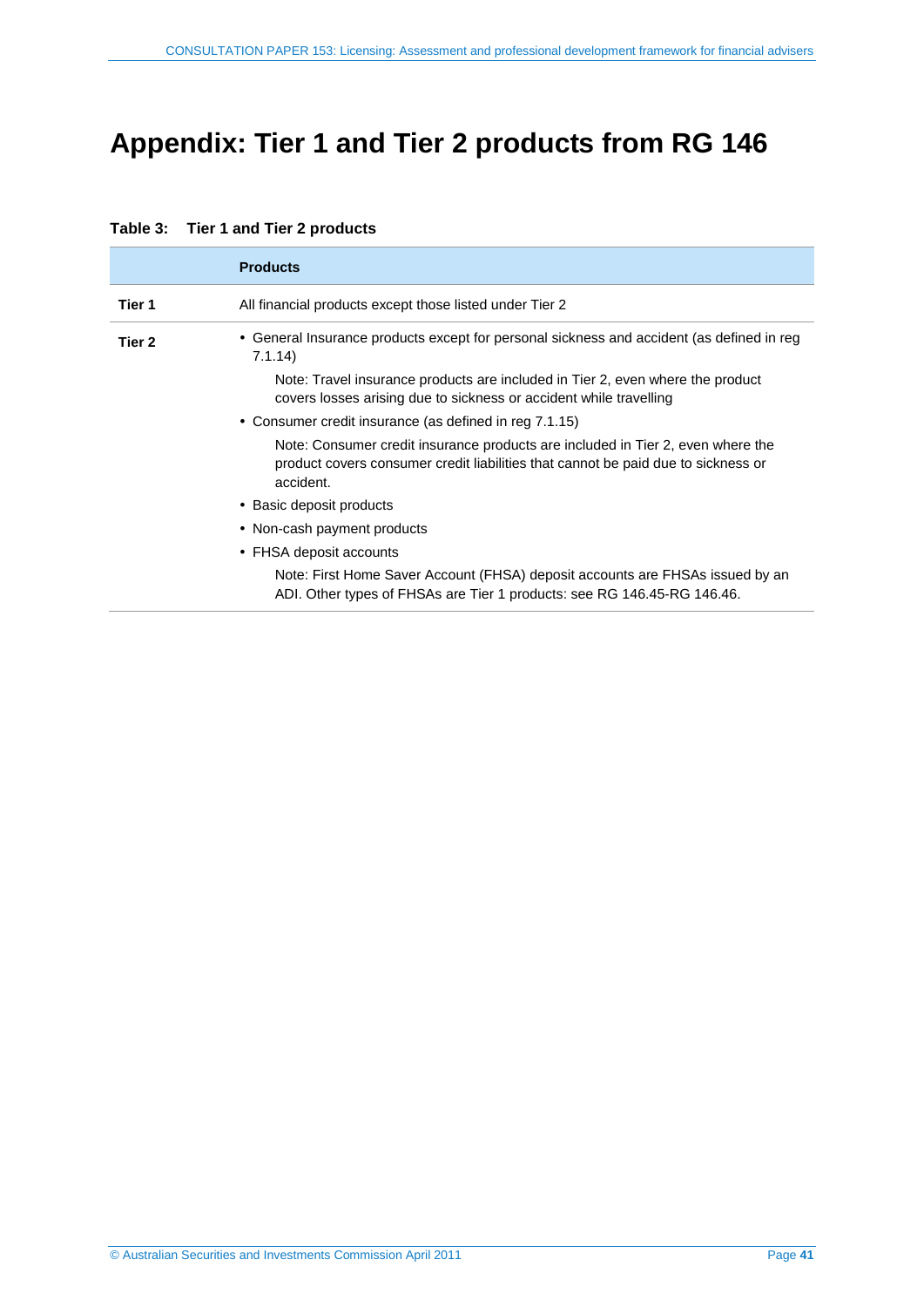# <span id="page-41-0"></span>**Key terms**

| Term                                               | <b>Meaning in this document</b>                                                                                                                                                                                                                    |
|----------------------------------------------------|----------------------------------------------------------------------------------------------------------------------------------------------------------------------------------------------------------------------------------------------------|
| Adviser certification                              | A certification that the adviser has successfully completed<br>the national FACC.                                                                                                                                                                  |
| AFS licence                                        | An Australian financial services licence under s913B of<br>the Corporations Act that authorises a person who carries<br>out a financial services business to provide financial<br>services<br>Note: This is a definition contained in s761A of the |
|                                                    | Corporations Act.                                                                                                                                                                                                                                  |
| AFS licensee                                       | A person who holds an Australian financial services<br>licence under s913B of the Corporations Act<br>Note: This is a definition contained in s761A of the<br>Corporations Act.                                                                    |
| ASIC                                               | Australian Securities and Investments Commission                                                                                                                                                                                                   |
| ASIC AFS Authorised<br>Representatives<br>Register | The register of authorised representatives maintained by<br>ASIC                                                                                                                                                                                   |
| <b>ASIC AFS Licensees</b><br>Register              | The register of AFS licensees maintained by ASIC                                                                                                                                                                                                   |
| <b>ASIC Training</b><br>Register                   | The register that contains details of training courses and<br>individual assessment services that have been approved<br>by ASIC authorised assessors as meeting the training<br>requirements in RG 146                                             |
| Australian<br>Qualifications<br>Framework (AQF)    | The unified national system that provides the criteria for<br>qualifications issued by the school sector, vocational<br>education and training sector (e.g. TAFEs and private<br>RTOs) and the higher education sector (e.g. universities)         |
| authorised<br>representative                       | A person authorised to provide financial services on<br>behalf of an AFS licensee                                                                                                                                                                  |
| <b>Corporations Act</b>                            | Corporations Act 2001, including regulations made for the<br>purposes of that Act                                                                                                                                                                  |
| Corporations<br>Regulations                        | <b>Corporations Regulations 2001</b>                                                                                                                                                                                                               |
| CPD                                                | continuing professional development                                                                                                                                                                                                                |
| <b>First Home Saver</b><br>Account (FHSA)          | A financial product that meets the requirements of the<br>First Home Saver Accounts Act 2008                                                                                                                                                       |
| <b>PJC</b>                                         | Parliamentary Joint Committee                                                                                                                                                                                                                      |
| retail client                                      | A client as defined in s761G of the Corporations Act and<br>Ch 7, Pt 7.1, Div 2 of the Corporations Regulations                                                                                                                                    |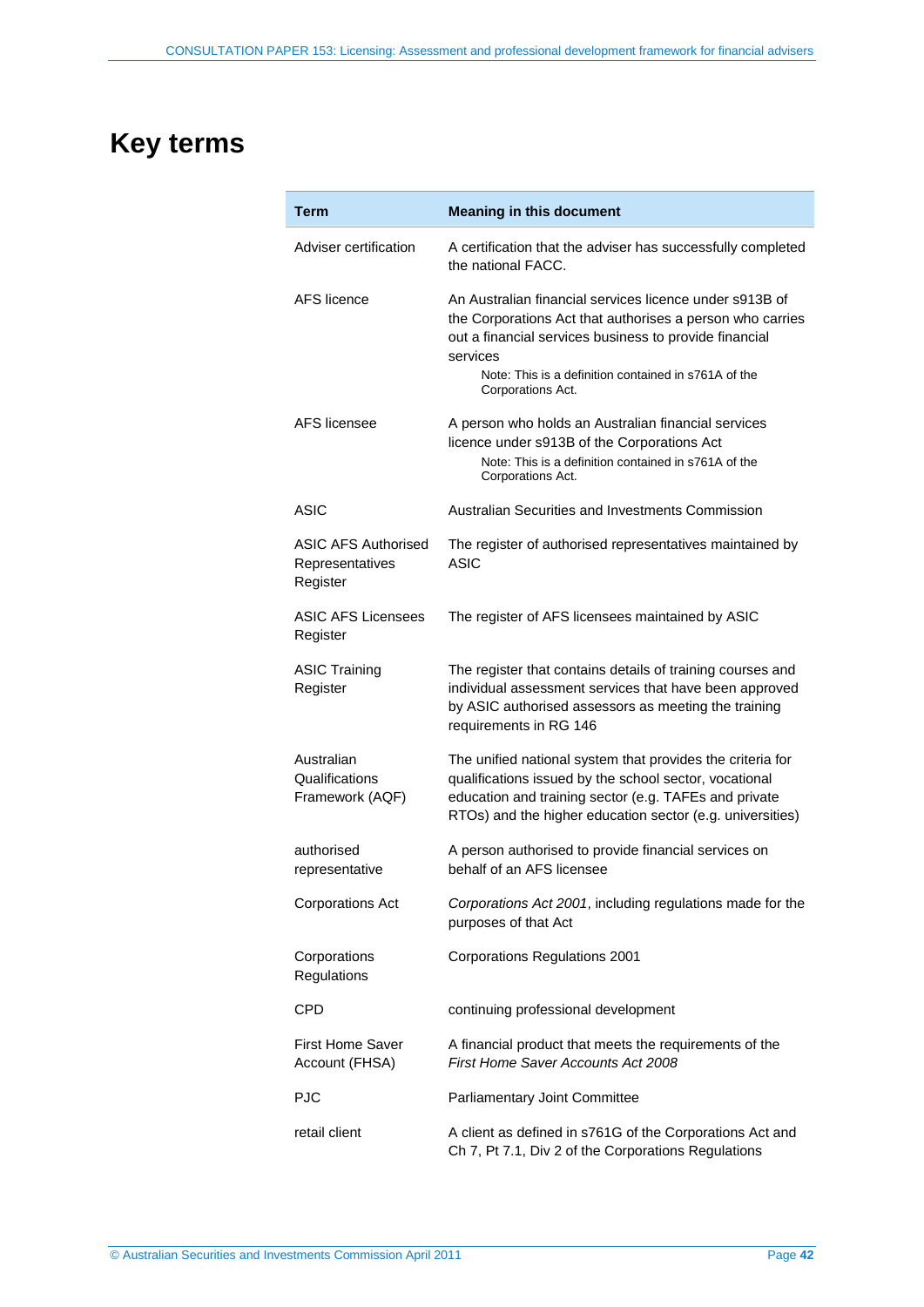| <b>Term</b>                  | <b>Meaning in this document</b>                                                                                                                                                                                                              |
|------------------------------|----------------------------------------------------------------------------------------------------------------------------------------------------------------------------------------------------------------------------------------------|
| RG 146 (for example)         | An ASIC regulatory guide (in this example numbered<br>146)                                                                                                                                                                                   |
| <b>RTO</b>                   | registered training organisation                                                                                                                                                                                                             |
| s912A (for example)          | A section of the Corporations Act (in this example<br>numbered 912A), unless otherwise specified                                                                                                                                             |
| Statement of Advice<br>(SOA) | A document that must be given to a retail client for the<br>provision of personal advice under Subdivs C and D of<br>Div 3 of Pt 7.7 of the Corporations Act<br>Note: See s761A for the exact definition.                                    |
| Tier 1 products              | All financial products except those listed under Tier 2                                                                                                                                                                                      |
| Tier 2 products              | General insurance products, except for personal sickness<br>and accident (as defined in reg 7.1.14); consumer credit<br>insurance (as defined in reg 7.1.15); basic deposit<br>products; non-cash payment products; FHSA deposit<br>accounts |
| VFT                          | Vocational Education and Training                                                                                                                                                                                                            |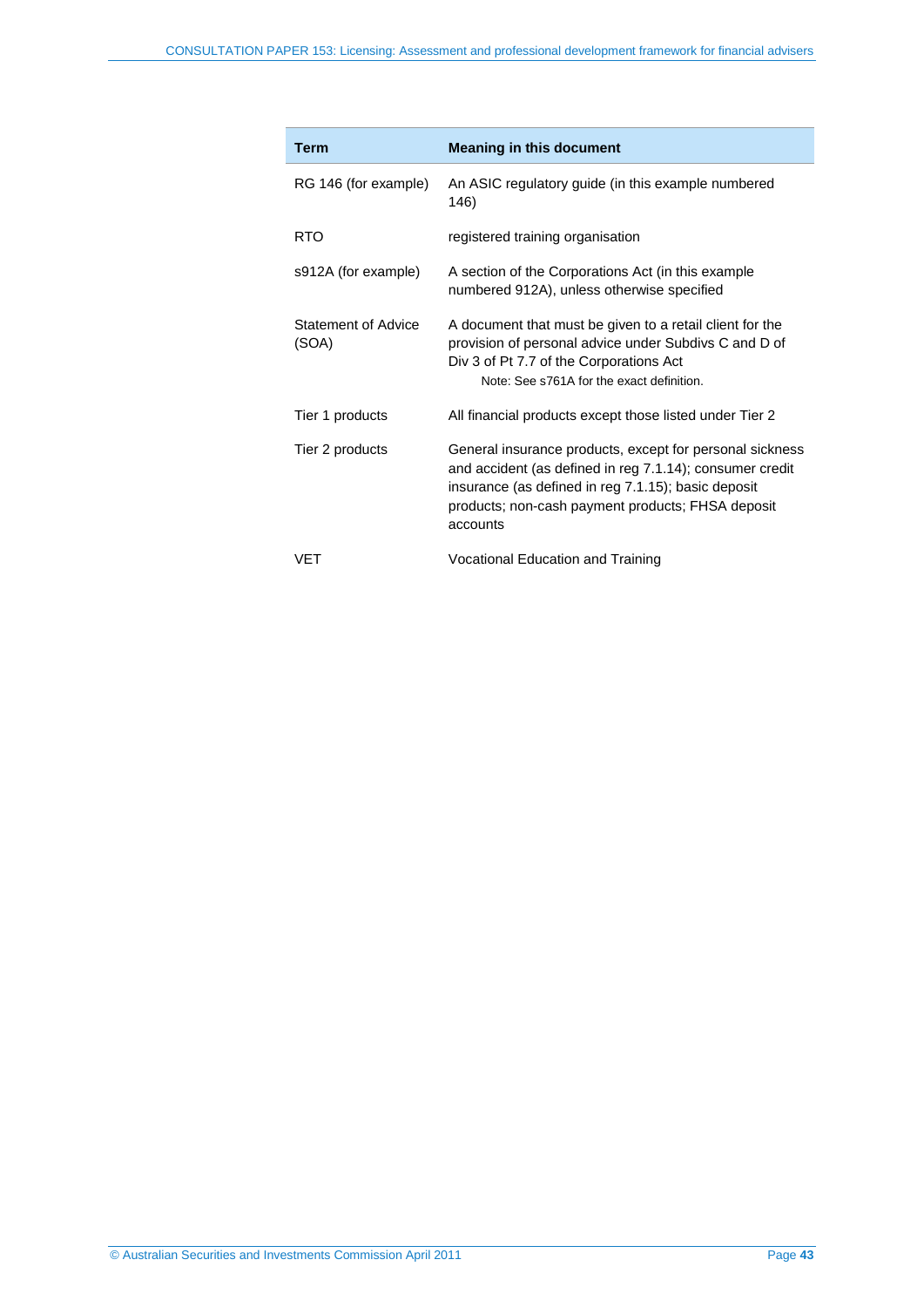# <span id="page-43-0"></span>**List of proposals and questions**

|    | Proposal                                                                                                                                                                                                                                                                                     |                               | Your feedback                                                                                                                                                                                                                                                                                                                                                                                                                                                                                                       |
|----|----------------------------------------------------------------------------------------------------------------------------------------------------------------------------------------------------------------------------------------------------------------------------------------------|-------------------------------|---------------------------------------------------------------------------------------------------------------------------------------------------------------------------------------------------------------------------------------------------------------------------------------------------------------------------------------------------------------------------------------------------------------------------------------------------------------------------------------------------------------------|
| C1 | We propose requiring any individual who<br>provides personal or general advice to retail<br>clients on Tier 1 products to pass a national<br>exam. This recognises the additional<br>protections that are required when advice is<br>provided to retail clients.                             | C <sub>1</sub> Q <sub>1</sub> | Do you agree that a national exam is an<br>objective and efficient method of ensuring all<br>advisers have the requisite competence to<br>perform their duties (assuming examinations<br>would be tailored specifically to occupations in<br>the industry-for example, financial planners,<br>stockbrokers and insurance brokers)? If not, are<br>there any alternative methods of assessment<br>that could be used to assess advisers'<br>competence that would help to ensure advisers<br>are adequately trained? |
|    |                                                                                                                                                                                                                                                                                              |                               | C1Q2 Do you think advisers who only give advice to<br>wholesale clients should also be required to sit<br>an exam? (If so, we would conduct further<br>consultation.)                                                                                                                                                                                                                                                                                                                                               |
|    |                                                                                                                                                                                                                                                                                              |                               | C1Q3 What impact will the proposal have on the<br>current training industry?                                                                                                                                                                                                                                                                                                                                                                                                                                        |
|    |                                                                                                                                                                                                                                                                                              |                               | C1Q4 Do you think advisers should still be required to<br>complete courses on the ASIC Training<br>Register if they are also required to complete an<br>exam?                                                                                                                                                                                                                                                                                                                                                       |
|    |                                                                                                                                                                                                                                                                                              |                               | C1Q5 For advisers who only provide general advice to<br>retail clients on Tier 1 products, do you think<br>there are scenarios where an adviser should<br>not be subject to an exam?                                                                                                                                                                                                                                                                                                                                |
|    |                                                                                                                                                                                                                                                                                              |                               | C1Q6 What costs would you expect to be involved in<br>the setup and administration of a national<br>exam? What costs would you expect to be<br>incurred by industry (both advisers and<br>licensees) in being required to sit such an<br>exam?                                                                                                                                                                                                                                                                      |
|    | We propose using a module-based approach<br>to structuring the exam, with modules<br>principally targeted at an adviser's<br>authorisations. A compulsory core module<br>could be prescribed, while other modules could<br>be used to demonstrate competence for<br>relevant authorisations. |                               | C2Q1 Do you agree that an exam should assess a<br>person according to the authorisation they wish<br>to obtain?                                                                                                                                                                                                                                                                                                                                                                                                     |
|    |                                                                                                                                                                                                                                                                                              | C2Q2                          | Do you agree there should be a core module for<br>all financial advisers that includes the economic<br>and regulatory environment and ethics? What<br>else should be included in a core module?                                                                                                                                                                                                                                                                                                                     |
|    |                                                                                                                                                                                                                                                                                              |                               | C2Q3 What would your preferred method of<br>examining advisers be? For example:                                                                                                                                                                                                                                                                                                                                                                                                                                     |
|    |                                                                                                                                                                                                                                                                                              |                               | multiple examinations (with or without a<br>(a)<br>core module) at different times depending<br>on the authorisation the person wishes to<br>obtain; or                                                                                                                                                                                                                                                                                                                                                             |
|    |                                                                                                                                                                                                                                                                                              |                               | a single examination (with or without a<br>(b)                                                                                                                                                                                                                                                                                                                                                                                                                                                                      |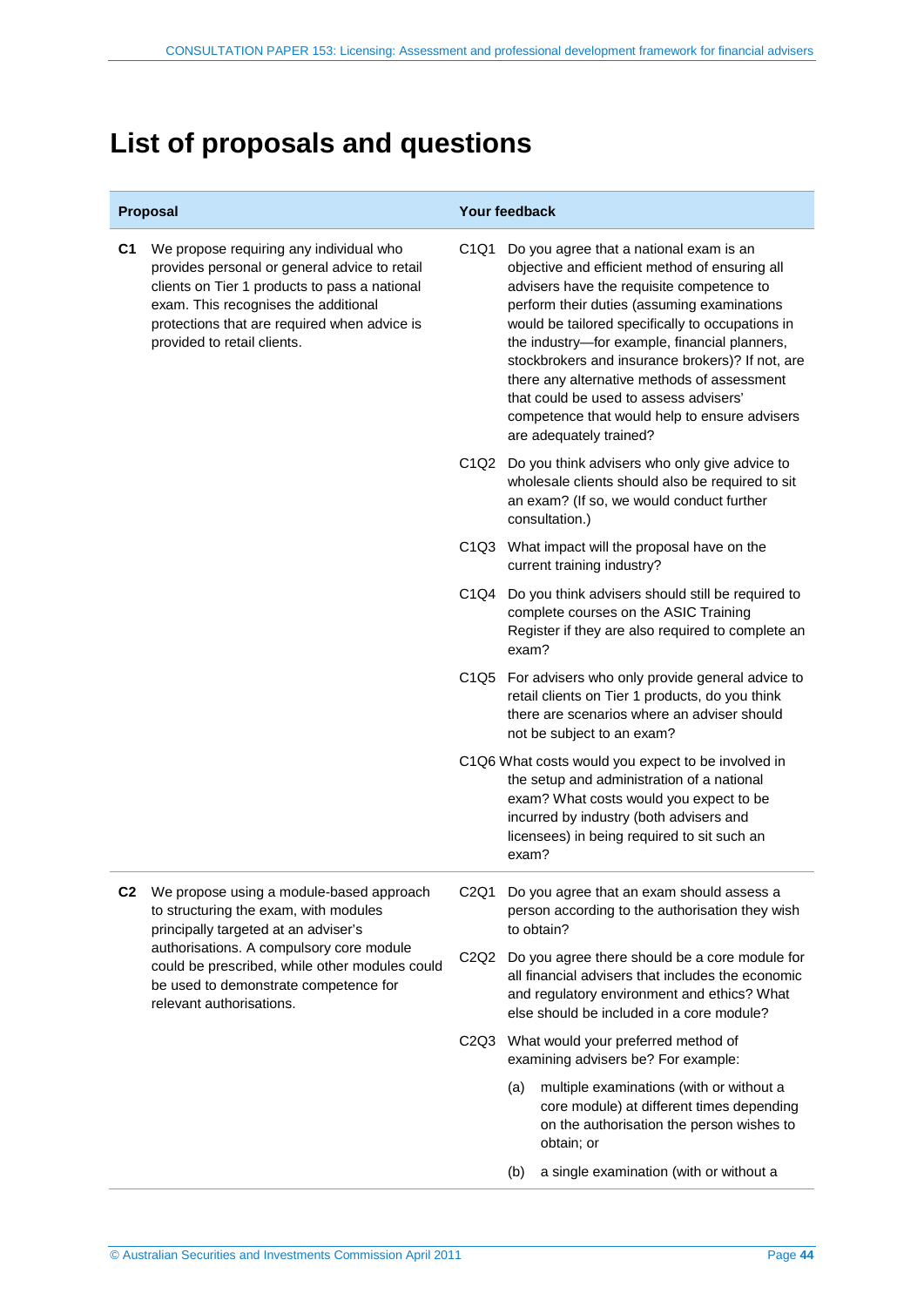| Proposal                                |                                                                                                                                                                                                                                                                                               | Your feedback                 |                                                                                                                                                                                                            |
|-----------------------------------------|-----------------------------------------------------------------------------------------------------------------------------------------------------------------------------------------------------------------------------------------------------------------------------------------------|-------------------------------|------------------------------------------------------------------------------------------------------------------------------------------------------------------------------------------------------------|
|                                         |                                                                                                                                                                                                                                                                                               |                               | core module) that includes all modules<br>and the person undertakes only those<br>modules relevant to their authorisation.                                                                                 |
|                                         |                                                                                                                                                                                                                                                                                               |                               | C2Q4 If a module-based examination system is used<br>(i.e. using examples in paragraph 60 of this<br>paper), what is your percentage estimate of<br>advisers in the industry that would be subject to:     |
|                                         |                                                                                                                                                                                                                                                                                               |                               | one module;<br>(a)                                                                                                                                                                                         |
|                                         |                                                                                                                                                                                                                                                                                               |                               | between two and four modules; or<br>(b)                                                                                                                                                                    |
|                                         |                                                                                                                                                                                                                                                                                               |                               | more than four modules?<br>(c)                                                                                                                                                                             |
|                                         |                                                                                                                                                                                                                                                                                               | C2Q5                          | Please provide details of any further modules<br>you believe advisers should be certified for.                                                                                                             |
|                                         |                                                                                                                                                                                                                                                                                               |                               | C2Q6 What costs would you expect to be involved in<br>the creation of an appropriate multi-module<br>examination, including the development and<br>upkeep of an appropriately sized question<br>bank?      |
| C <sub>3</sub>                          | We propose either a pass/fail grade or a<br>graduated result (pass, credit, distinction) be<br>awarded to people who sit the exam. Advisers<br>would be required to only re-sit those modules<br>that they fail until they pass every module to<br>attain the relevant authorisation.         | C <sub>3</sub> Q <sub>1</sub> | Do you agree that a pass/fail grade or a<br>graduated result (e.g. pass, credit, distinction) is<br>an appropriate result for each module of the<br>exam? If so, which is the preferred grading<br>method? |
|                                         |                                                                                                                                                                                                                                                                                               |                               | C3Q2 Do you agree a person should only be required<br>to re-sit those modules that they fail?                                                                                                              |
| C4<br>alternative method of assessment. | We propose that advisers who are unable to sit<br>or pass an exam due to extenuating<br>circumstances be able to undertake an                                                                                                                                                                 | C4Q1                          | In what circumstances should a person be<br>entitled to undertake an alternative to the<br>exam?                                                                                                           |
|                                         |                                                                                                                                                                                                                                                                                               |                               | C4Q2 What alternative methods should be made<br>available? Who would be in the best position to<br>offer these alternative arrangements?                                                                   |
| C <sub>5</sub>                          | We propose using exam committees to<br>develop the pool of questions for the exam.<br>The exam committees could comprise<br>education and competence experts, industry<br>representatives, exam experts, education<br>providers and members of the Advisory Panel<br>on Standards and Ethics. | C5Q1                          | Do you agree that exam committees would be<br>well placed to develop the pool of questions for<br>the exam on an ongoing basis?                                                                            |
|                                         |                                                                                                                                                                                                                                                                                               |                               | C5Q2 If so, who do you think should be represented<br>on the exam committees?                                                                                                                              |
|                                         |                                                                                                                                                                                                                                                                                               | C5Q3                          | What level of interest would there be from<br>industry experts to sit on the exam committees<br>on a voluntary basis?                                                                                      |
| C6                                      | We propose outsourcing the administration of<br>the exam through a tender process, but would<br>ensure the administrators of the exam work in<br>consultation with the exam committees, the<br>Advisory Panel on Standards and Ethics and<br>us.                                              | C6Q1                          | What type of organisation do you think would be<br>best placed to administer the exam?                                                                                                                     |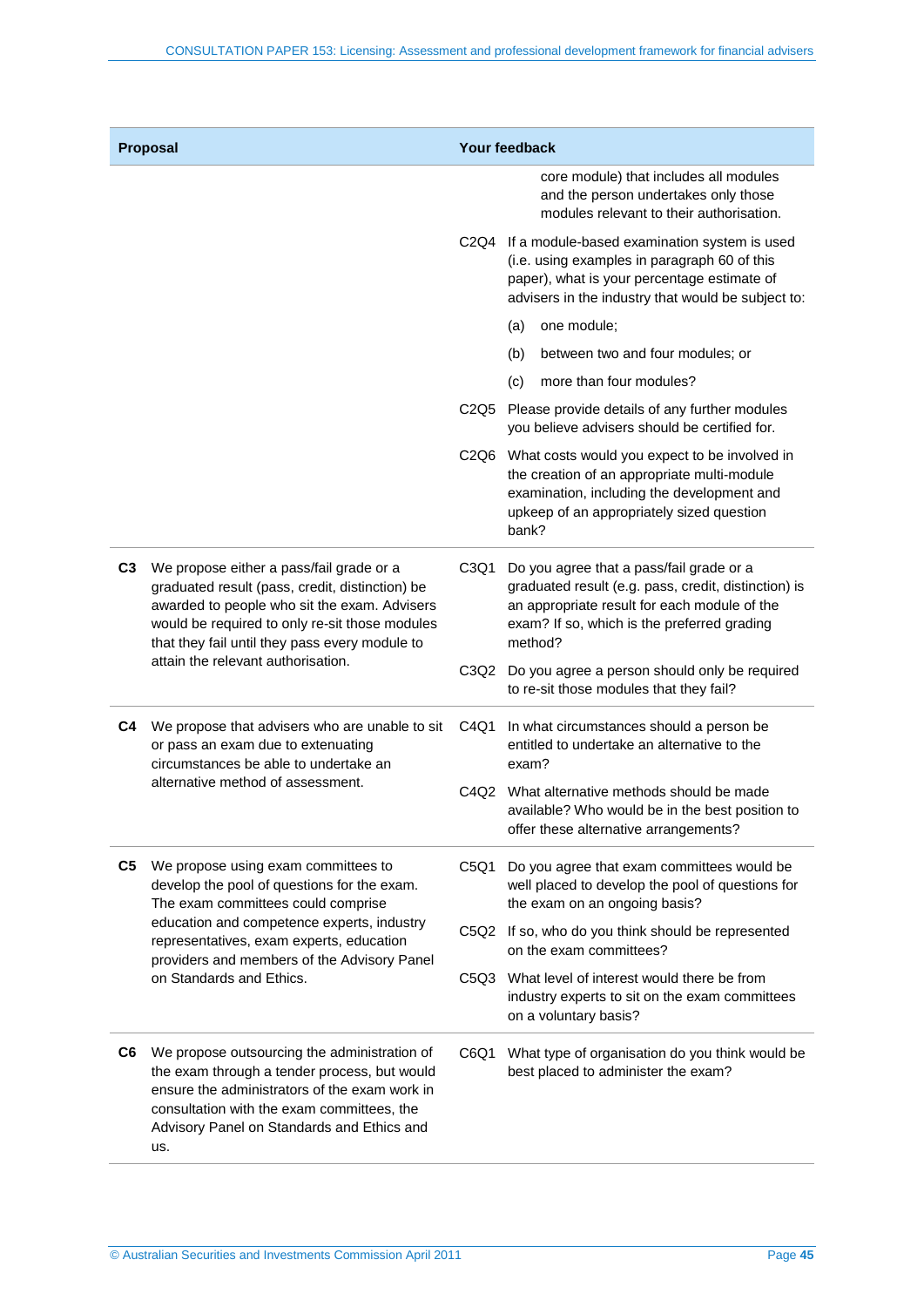| Proposal       |                                                                                                                                                                             |                               | Your feedback                                                                                                                                                                                                                                                                                                                                                                                        |  |
|----------------|-----------------------------------------------------------------------------------------------------------------------------------------------------------------------------|-------------------------------|------------------------------------------------------------------------------------------------------------------------------------------------------------------------------------------------------------------------------------------------------------------------------------------------------------------------------------------------------------------------------------------------------|--|
| C7             | We propose leaving who pays the cost of an<br>exam to the discretion of individual advisers,<br>authorised representatives and/or the AFS<br>licensee.                      | C7Q1                          | Do you agree with this proposal?                                                                                                                                                                                                                                                                                                                                                                     |  |
| C8             | We propose that all advisers, whether new or<br>existing, be required to pass the exam to<br>improve trust and confidence and the<br>professionalism of the whole industry. | C8Q1                          | Do you agree that all advisers (whether new or<br>existing) should be required to pass the adviser<br>certification? If not, what other options are there<br>to ensure existing advisers are competent to<br>provide advice at the requisite standard?                                                                                                                                               |  |
| D <sub>1</sub> | We propose including a mandatory monitoring<br>and supervision period that is managed<br>predominantly by industry.                                                         | D <sub>1</sub> Q <sub>1</sub> | Do you agree that a monitoring and supervision<br>period would be useful for improving the skills<br>and ethical decision making of advisers?                                                                                                                                                                                                                                                        |  |
|                |                                                                                                                                                                             | D <sub>1</sub> Q <sub>2</sub> | Do you agree that the monitoring and<br>supervision period should be managed<br>predominantly by industry? Why?                                                                                                                                                                                                                                                                                      |  |
|                |                                                                                                                                                                             |                               | D1Q3 What is the estimated cost of supervision per<br>adviser, including the supervisor's time away<br>from productive work?                                                                                                                                                                                                                                                                         |  |
|                |                                                                                                                                                                             |                               | D1Q4 What arrangements would you suggest (e.g. in<br>extremely small licensees or isolated offices) to<br>cater for when a supervisor may not be<br>available at all times?                                                                                                                                                                                                                          |  |
| D <sub>2</sub> | We propose a monitoring and supervision<br>period of 12 months full-time or equivalent to<br>be completed after adviser certification.                                      | D <sub>2</sub> Q <sub>1</sub> | Do you agree that a 12-month (full-time or<br>equivalent) monitoring and supervision period is<br>reasonable? Why or why not?                                                                                                                                                                                                                                                                        |  |
|                |                                                                                                                                                                             | D <sub>2</sub> Q <sub>2</sub> | Do you agree that new advisers should only<br>start their monitoring and supervision period<br>after having passed all relevant adviser<br>certification modules? If not, do you think<br>advisers should be able to count any practical<br>experience (e.g. internships) undertaken during<br>their studies, but before completing the exam,<br>towards their monitoring and supervision<br>period? |  |
| D <sub>3</sub> | We propose requiring a supervisor to have at<br>least five years relevant experience before<br>supervising a new entrant.                                                   | D3Q1                          | Do you think a supervisor should have at least<br>five years experience in the provision of<br>financial services? What other requirements<br>could be imposed on a supervisor?                                                                                                                                                                                                                      |  |
|                |                                                                                                                                                                             | D3Q2                          | What should be the maximum number of<br>advisers a supervisor could supervise at any<br>given time? Should there be any maximum limit<br>or should this be left to the individual licensee                                                                                                                                                                                                           |  |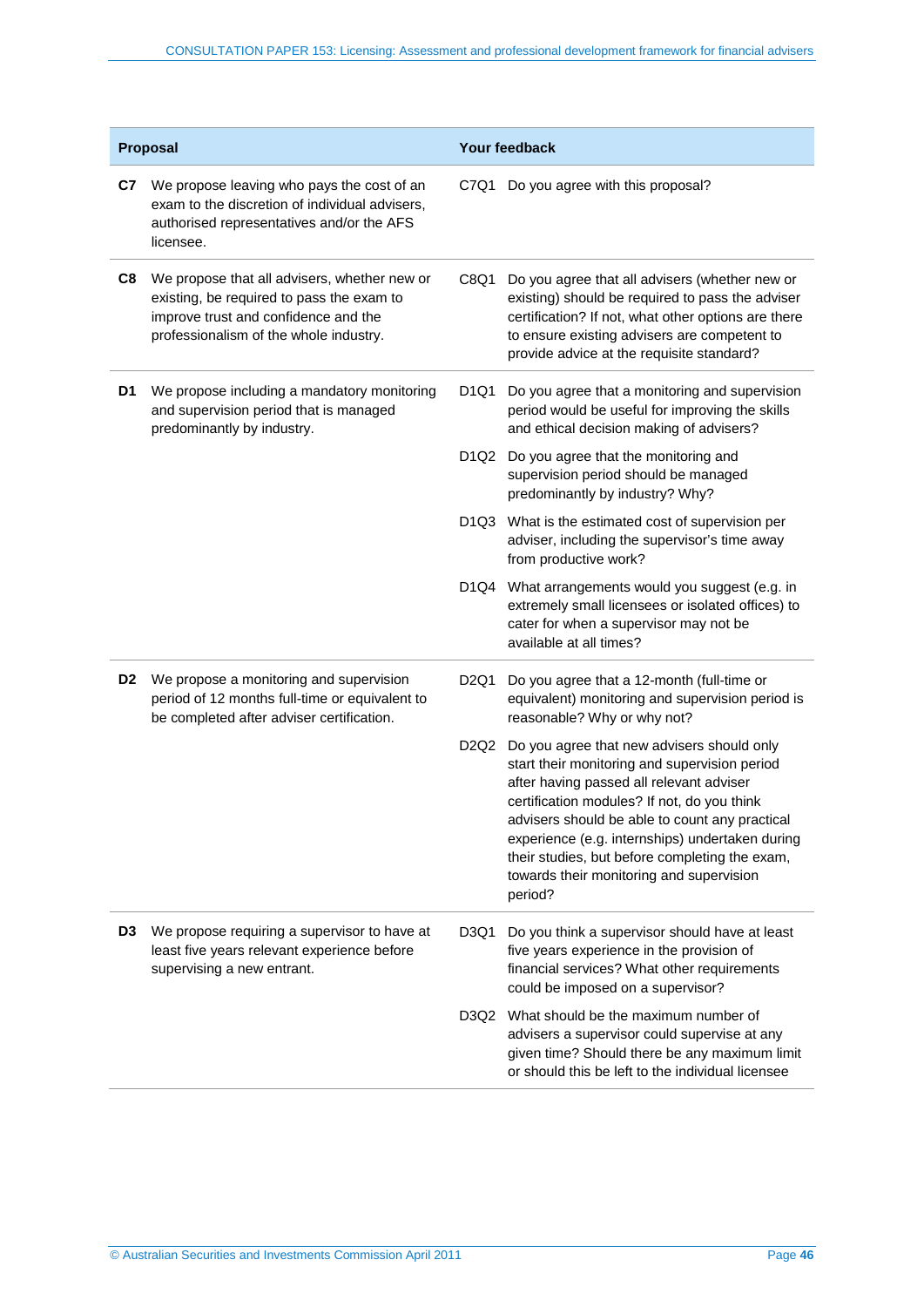| Proposal       |                                                                                                                | <b>Your feedback</b>                                                                                                                                                                                                                                                                |      |                                                                                                                                                                                                                                                                                              |
|----------------|----------------------------------------------------------------------------------------------------------------|-------------------------------------------------------------------------------------------------------------------------------------------------------------------------------------------------------------------------------------------------------------------------------------|------|----------------------------------------------------------------------------------------------------------------------------------------------------------------------------------------------------------------------------------------------------------------------------------------------|
| D4             |                                                                                                                | We propose that during the monitoring and<br>supervision period, new advisers would be<br>authorised to provide financial services subject<br>to the following conditions:                                                                                                          |      | Do you agree that a supervisor should review<br>and sign off all advice provided by a new<br>adviser (i.e. SOA) before it is given to a client?                                                                                                                                              |
|                | (a)                                                                                                            | all written advice must be vetted and<br>signed off by the supervisor before the<br>advice is given to the client; and                                                                                                                                                              |      | D4Q2 Do you agree oral advice should be post-<br>vetted? If not, what other ways could oral<br>advice be vetted?                                                                                                                                                                             |
|                | (b)                                                                                                            | all time-critical or oral advice must be                                                                                                                                                                                                                                            |      | D4Q3 What consequences should apply if post-vetted<br>advice is found to be inadequate?                                                                                                                                                                                                      |
|                |                                                                                                                | vetted and signed off by the supervisor<br>within a 48-hour period from the advice<br>being given.                                                                                                                                                                                  | D4Q1 | What costs would pre-vetting of advice likely<br>impose on industry?                                                                                                                                                                                                                         |
| E1             | We propose requiring a knowledge update<br>review to improve advisers' knowledge and the<br>quality of advice. |                                                                                                                                                                                                                                                                                     | E1Q1 | Do you agree that a knowledge update review<br>would improve advisers' knowledge and<br>therefore improve the quality of their services?                                                                                                                                                     |
|                |                                                                                                                |                                                                                                                                                                                                                                                                                     |      | E1Q2 Based on the above model, what costs would<br>you expect to be incurred in developing the<br>training material and questions for the<br>knowledge update review? What costs would<br>likely be incurred by industry in having advisers<br>sit the review?                               |
| E <sub>2</sub> |                                                                                                                | We propose using the knowledge update<br>review to complement CPD.                                                                                                                                                                                                                  | E2Q1 | Do you agree with the need for both CPD and<br>knowledge update review requirements? If not,<br>which do you think would be a more effective<br>way of ensuring advisers keep updating their<br>knowledge of changes to the regulatory<br>environment and financial products and<br>markets? |
| E3             |                                                                                                                | We propose running the knowledge update<br>review as an online, computer-based training<br>session that needs to be completed within the<br>first two years of passing the adviser<br>certification exam, and then every three years<br>thereafter.                                 | E3Q1 | Do you agree that a triennial requirement is a<br>reasonable period of time after which advisers<br>should undertake a knowledge update review?<br>If not, what would be a suitable timeframe?                                                                                               |
| E4             |                                                                                                                | We propose using the knowledge update<br>review to focus on changes to the regulatory<br>environment and the market, and include a<br>component on ethics.                                                                                                                          | E4Q1 | Do you agree that a knowledge update review<br>should be limited to changes to the regulatory<br>environment, the market and ethics? If not,<br>what else do you think should be included?                                                                                                   |
| E5             |                                                                                                                | We propose that there would be<br>consequences for advisers who fail to<br>complete the review within the requisite period<br>of time. The result would be intended to assist<br>the adviser in identifying areas where they<br>should undertake CPD to improve their<br>knowledge. | E5Q1 | Do you agree that there should be<br>consequences for failing to complete the<br>knowledge update review? Do you agree with<br>options (a) and/or (b) in paragraph 92? What<br>other consequences (if any) should there be for<br>a person who does not complete the review?                 |
| E6             |                                                                                                                | We propose that the knowledge update review<br>be developed by the same committees that                                                                                                                                                                                             | E6Q1 | Do you agree that the same committees should<br>be used to prepare the questions and case                                                                                                                                                                                                    |